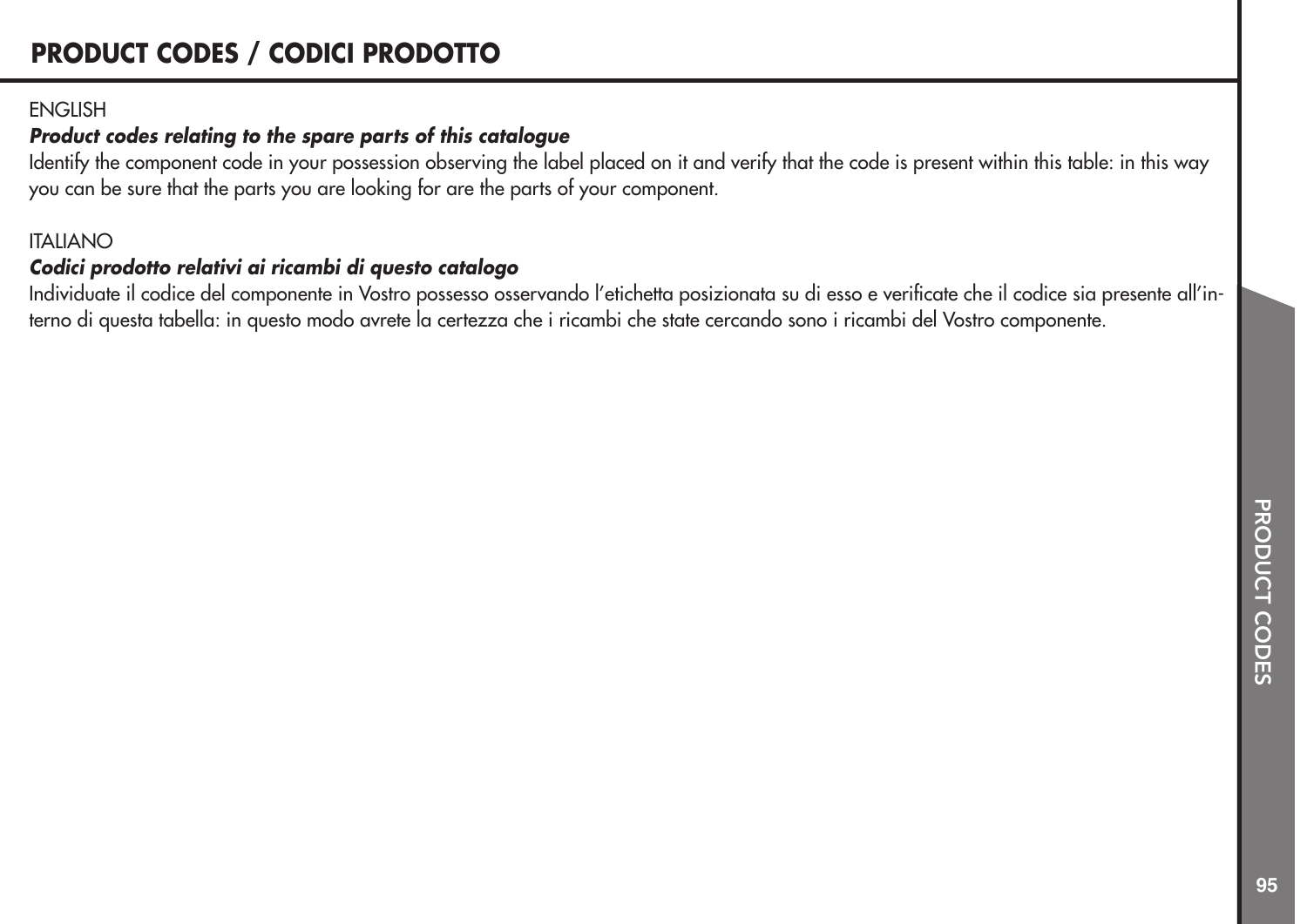# *Product codes relating to the spare parts of this catalogue / Codici prodotto relativi ai ricambi di questo catalogo* ID CODE CODE MODEL DESCRIPTION SUPER RECORD

| <u> 91 LII ILOOI ID</u> |                 |           |                                                                       |
|-------------------------|-----------------|-----------|-----------------------------------------------------------------------|
|                         |                 |           |                                                                       |
| 0102603                 | <b>RD15-SR1</b> | <b>SR</b> | SUPER RECORD 11s rear derailleur                                      |
|                         |                 |           |                                                                       |
| 0105305                 | FD15-SR2B       | <b>SR</b> | SUPER RECORD 11s braze-on front der.                                  |
| 0105306                 | FD15-SR2BS2     | <b>SR</b> | SUPER RECORD 11s braze-on front der. with S2 System                   |
| 1121012                 | DC12-RE2B       | <b>SR</b> | RE Ø 32 mm BLACK clamp for braze-on front derailleur                  |
| 1121015                 | DC12-RE5B       | <b>SR</b> | RE Ø 35 mm BLACK clamp for braze-on front derailleur                  |
| 0282004                 | <b>FD-SR003</b> | <b>SR</b> | chain quard (for $\varnothing$ 32/35 clamp)                           |
| 0282006                 | <b>FD-SR203</b> | <b>SR</b> | chain guard CAMPY CSD System (for braze-on front der.)                |
|                         |                 |           |                                                                       |
| 0119265                 | EP15-SR1C       | <b>SR</b> | SUPER RECORD Ultra Shift 11s Ergopower shifting levers - BLACK option |
|                         |                 |           |                                                                       |
| 1286315                 | CS10-SR129      | <b>SR</b> | SUPER RECORD 11s sprockets 12-29                                      |
| 1286312                 | CS14-SR117      | <b>SR</b> | SUPER RECORD 11s sprockets 11-27                                      |
| 1286316                 | CS15-SR119      | <b>SR</b> | SUPER RECORD 11s sprockets 11-29                                      |
| 1286310                 | CS9-SR113       | <b>SR</b> | SUPER RECORD 11s sprockets 11-23                                      |
| 1286311                 | CS9-SR115       | <b>SR</b> | SUPER RECORD 11s sprockets 11-25                                      |
| 1286313                 | CS9-SR125       | <b>SR</b> | SUPER RECORD 11s sprockets 12-25                                      |
| 1286314                 | CS9-SR127       | <b>SR</b> | SUPER RECORD 11s sprockets 12-27                                      |
|                         |                 |           |                                                                       |
| 0113260                 | <b>CN11-RE1</b> | <b>SR</b> | RECORD 11s chain                                                      |
|                         |                 |           |                                                                       |
| 0820220                 | FC12-1692C      | <b>SR</b> | ULTRA-TORQUE Carbon 11s crankset 165 mm 39-52 (MY2012)                |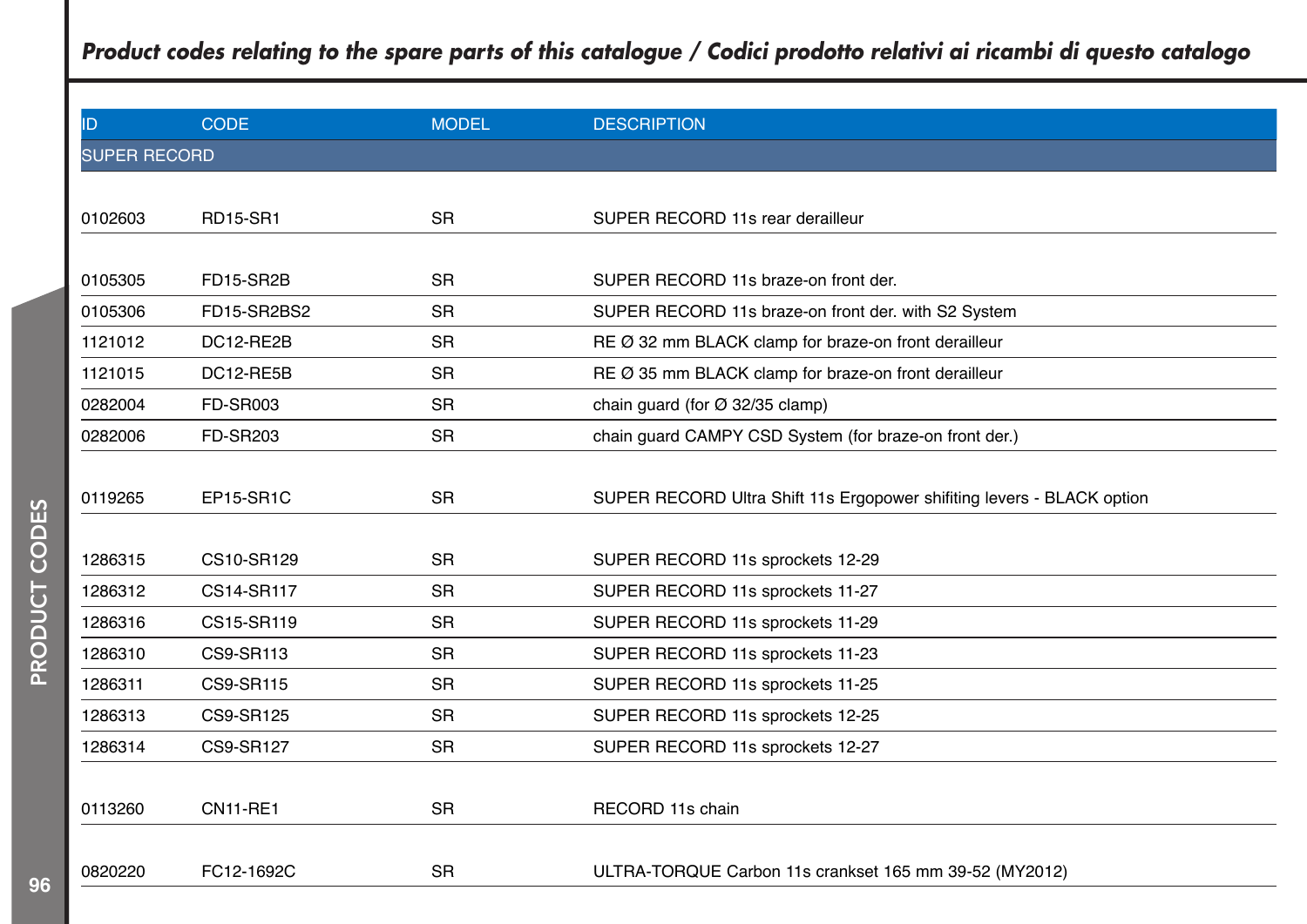| ID.     | <b>CODE</b>    | <b>MODEL</b> | <b>DESCRIPTION</b>                                                 |
|---------|----------------|--------------|--------------------------------------------------------------------|
| 0820221 | FC12-1693C     | <b>SR</b>    | ULTRA-TORQUE Carbon 11s crankset 165 mm 39-53 (MY2012)             |
| 0823112 | FC13-1640C     | <b>SR</b>    | ULTRA-TORQUE CT Carbon 11s crankset 165 mm 34-50 (MY2012)          |
| 0823111 | FC13-1662C     | <b>SR</b>    | ULTRA-TORQUE CT Carbon 11s crankset 165 mm 36-52 (MY2012)          |
| 0800118 | FC15-SR040CT   | <b>SR</b>    | SUPER RECORD ULTRA-TORQUE TI Carbon 11s crankset 170 mm 34-50      |
| 0800119 | FC15-SR062CT   | <b>SR</b>    | SUPER RECORD ULTRA-TORQUETI Carbon 11s crankset 170 mm 36-52       |
| 0800174 | FC15-SR093CT   | <b>SR</b>    | SUPER RECORD ULTRA-TORQUE TI Carbon 11s crankset 170 mm 39-53      |
| 0803118 | FC15-SR240CT   | <b>SR</b>    | SUPER RECORD ULTRA-TORQUE TI Carbon 11s crankset 172,5 mm 34-50    |
| 0803119 | FC15-SR262CT   | <b>SR</b>    | SUPER RECORD ULTRA-TORQUE TI Carbon 11s crankset 172,5 mm 36-52    |
| 0803174 | FC15-SR293CT   | <b>SR</b>    | SUPER RECORD ULTRA-TORQUE TI Carbon 11s crankset 172,5 mm 39-53    |
| 0804118 | FC15-SR540CT   | <b>SR</b>    | SUPER RECORD ULTRA-TORQUE TI Carbon 11s crankset 175 mm 34-50      |
| 0804119 | FC15-SR562CT   | <b>SR</b>    | SUPER RECORD ULTRA-TORQUE TI Carbon 11s crankset 175 mm 36-52      |
| 0804174 | FC15-SR593CT   | <b>SR</b>    | SUPER RECORD ULTRA-TORQUE TI Carbon 11s crankset 175 mm 39-53      |
| 0112705 | OC12-SRG       | <b>SR</b>    | outboard cups SUPER RECORD ULTRA-TORQUE - BSC                      |
| 0112704 | OC12-SRI       | <b>SR</b>    | outboard cups SUPER RECORD ULTRA-TORQUE - IT                       |
| 0112718 | IC15-RE41      | <b>SR</b>    | Ultra Torque OS-Fit integrated cups 86,5x41                        |
| 0112716 | IC15-RE42      | <b>SR</b>    | Ultra Torque OS-Fit integrated cups BB30 68x42                     |
| 0112717 | IC15-RE46      | <b>SR</b>    | Ultra Torque OS-Fit integrated cups BB30 68x46                     |
| 0112719 | IC15-UT386     | <b>SR</b>    | Ultra Torque OS-Fit cups BB 386 86,5x46                            |
| 0112720 | IC15-UTR51E    | <b>SR</b>    | Ultra Torque cups Os-Fit BB RIGHT 79x46                            |
|         |                |              |                                                                    |
| 0216478 | <b>BR15-SR</b> | <b>SR</b>    | SUPER RECORD -D SKELETON brakes (dual pivot front+mono pivot rear) |
| 0216458 | BR15-SRDP      | <b>SR</b>    | SUPER RECORD SKELETON brakes (dual pivot front+rear)               |
| 0216612 | BR16-REDMF     | <b>SR</b>    | RECORD Direct Mount brake - front                                  |
| 0216615 | BR16-REDMRBB   | <b>SR</b>    | RECORD Direct Mount brake - rear under BB                          |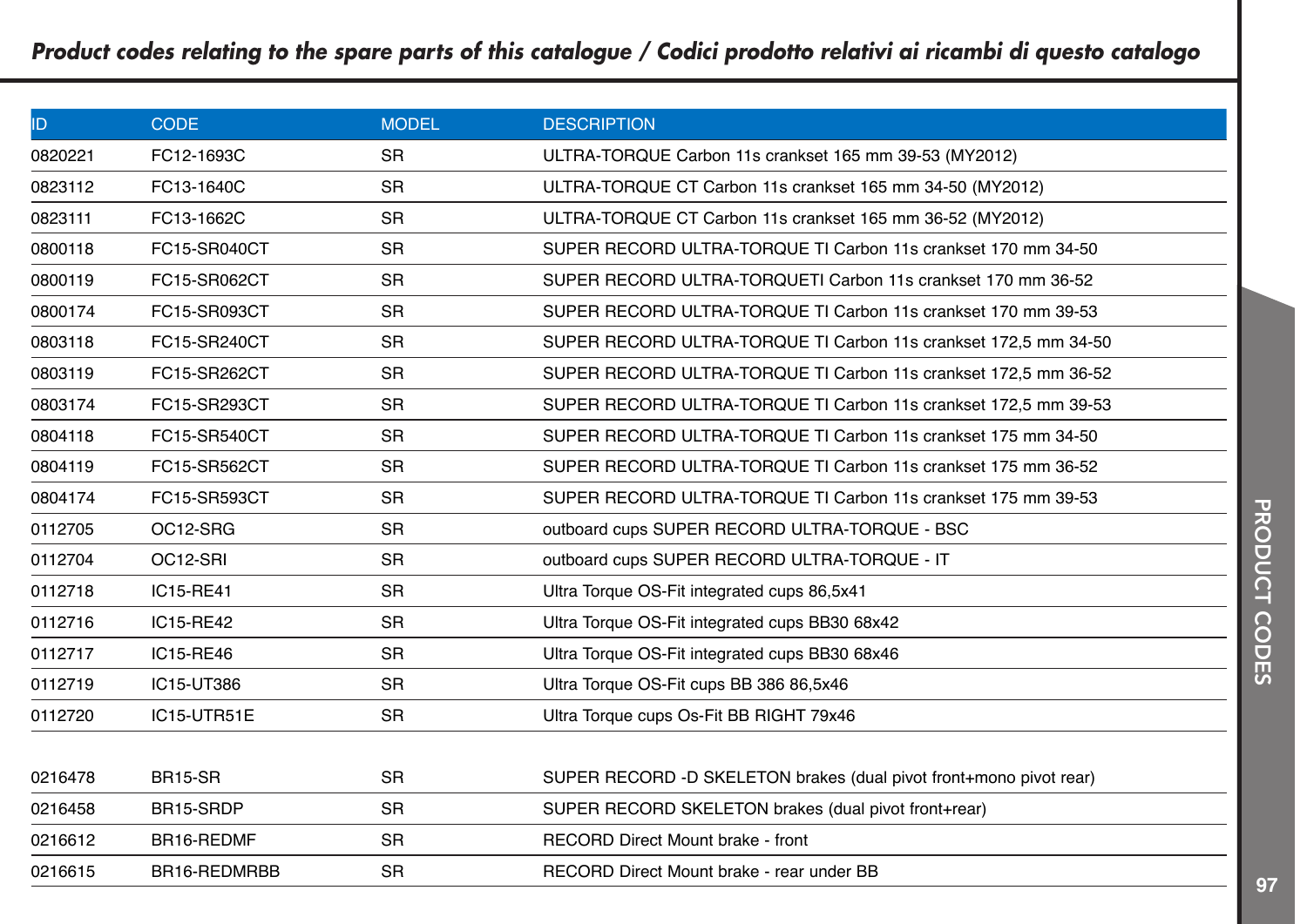| ID.                     | <b>CODE</b>     | <b>MODEL</b>  | <b>DESCRIPTION</b>                                                  |
|-------------------------|-----------------|---------------|---------------------------------------------------------------------|
| 0216613                 | BR16-REDMRSS    | <b>SR</b>     | RECORD Direct Mount brake - rear seat stay                          |
|                         |                 |               |                                                                     |
| 0127021                 | BC12-SRC        | <b>SR</b>     | SUPER RECORD water-bottle carrier (incl. water bottle)              |
| 1129004                 | WB12-SR525      | <b>SR</b>     | water bottle - 550 ml (25 pcs)                                      |
| 1129005                 | WB12-SR725      | <b>SR</b>     | water bottle - 750 ml (25 pcs)                                      |
| 1129006                 | WB12-SRT6       | <b>SR</b>     | thermal water bottle (6 pcs)                                        |
|                         |                 |               |                                                                     |
| 0107322                 | FH7-RE2         | <b>SR</b>     | RECORD rear hub 32 h                                                |
| 0107320                 | HB7-RE2         | <b>SR</b>     | RECORD front hub 32 h                                               |
|                         |                 |               |                                                                     |
| 0114220                 | HS7-RE          | <b>SR</b>     | <b>RECORD</b> headset                                               |
|                         |                 |               |                                                                     |
| <b>SUPER RECORD EPS</b> |                 |               |                                                                     |
|                         |                 |               |                                                                     |
| 0102370                 | RD12-SR1EPS     | SR EPS        | SUPER RECORD 11s EPS rear derailleur                                |
|                         |                 |               |                                                                     |
| 0104313                 | FD15-SR2BEPS    | <b>SR EPS</b> | SR 11S EPS braze-on front derailleur                                |
| 0282003                 | FD-SR001EPS     | <b>SR EPS</b> | front derailleur stiffness increaser                                |
| 1121012                 | DC12-RE2B       | SR EPS        | RE Ø 32 mm BLACK clamp for braze-on front derailleur                |
| 1121015                 | DC12-RE5B       | SR EPS        | RE Ø 35 mm BLACK clamp for braze-on front derailleur                |
| 0282004                 | <b>FD-SR003</b> | <b>SR EPS</b> | chain guard (for $\varnothing$ 32/35 clamp)                         |
| 0282006                 | <b>FD-SR203</b> | SR EPS        | chain guard CAMPY CSD System (for braze-on front der.)              |
|                         |                 |               |                                                                     |
| 0119194                 | EP12-SR1CEPS    | <b>SR EPS</b> | SUPER RECORD 11s EPS Ergopower BLACK hoods + cables w/black casings |
|                         |                 |               |                                                                     |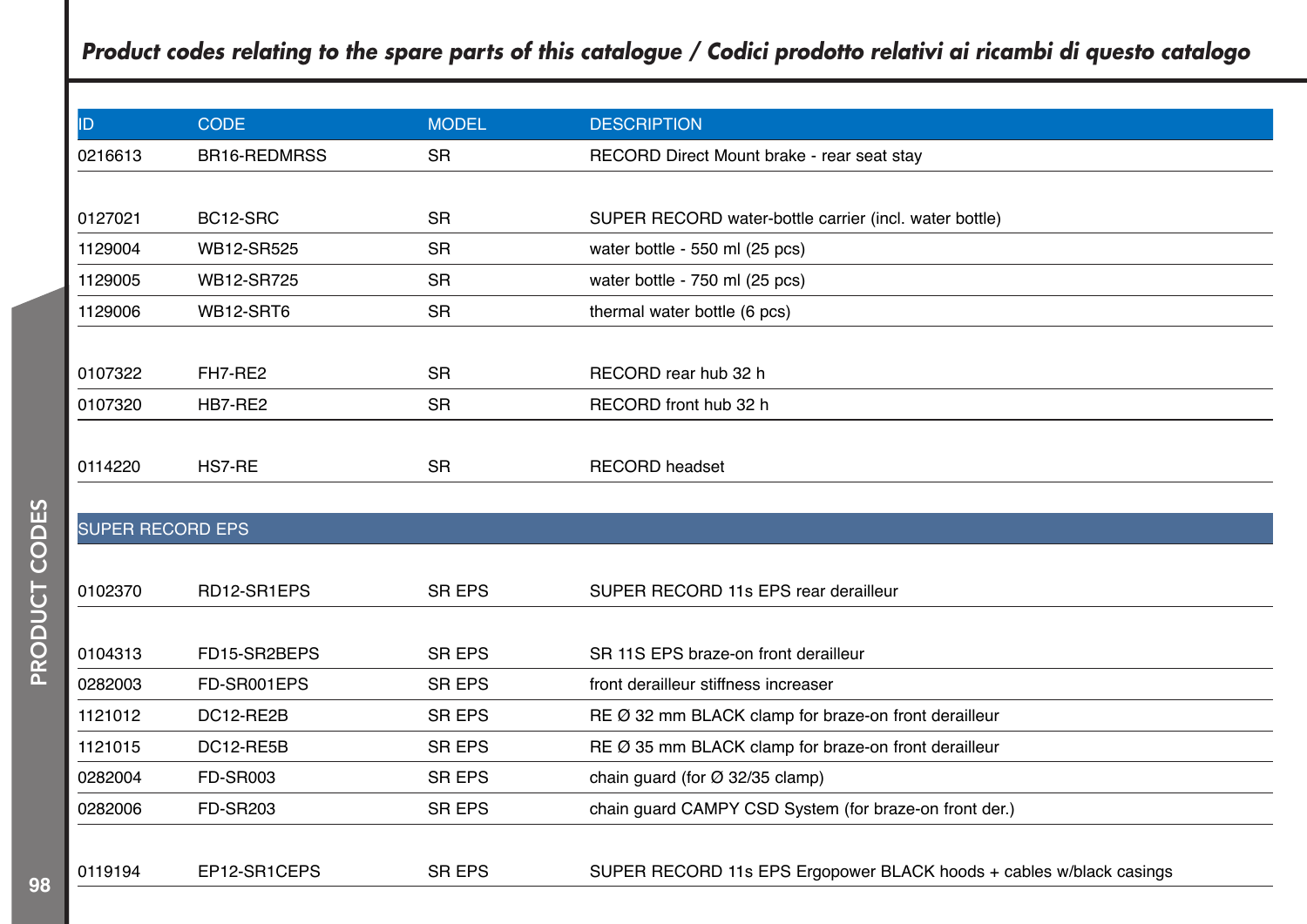| ID      | <b>CODE</b>      | <b>MODEL</b>  | <b>DESCRIPTION</b>                                            |
|---------|------------------|---------------|---------------------------------------------------------------|
| 0117022 | IF16-EPS         | <b>SR EPS</b> | EPS V3 Interface (for SR/RE)                                  |
|         |                  |               |                                                               |
| 0127024 | PU16-EPS         | <b>SR EPS</b> | EPS V3 Power Unit (for SR/RE)                                 |
| 1137151 | AC16-HOBCEPS     | <b>SR EPS</b> | EPS V3 PU Holder on water bottle carrier                      |
| 1137152 | AC16-HOSP27      | <b>SR EPS</b> | Seat post adapter Ø 32mm for PU EPS V3                        |
| 1137153 | AC16-HOSP32      | <b>SR EPS</b> | Seat post adapter Ø 27mm for PU EPS V3                        |
|         |                  |               |                                                               |
| 0120024 | AC14-BCEPS       | <b>SR EPS</b> | EPS battery charger kit for EPS V2/V3 Power Unit              |
| 1145015 | AC12-CAAUSEPS    | <b>SR EPS</b> | cable power kit - AUS                                         |
| 1145012 | AC12-CACEEEPS    | <b>SR EPS</b> | cable power kit for battery charger - CEE                     |
| 1145014 | AC12-CAUKEPS     | <b>SR EPS</b> | cable power kit for battery charger - UK                      |
| 1145013 | AC12-CAUSEPS     | <b>SR EPS</b> | cable power kit for battery charger - US                      |
| 1145020 | AC12-CAADBBEPS   | <b>SR EPS</b> | EPS cable kit Power-Unit-Interface                            |
|         |                  |               |                                                               |
| 1286315 | CS10-SR129       | <b>SR EPS</b> | SUPER RECORD 11s sprockets 12-29                              |
| 1286312 | CS14-SR117       | <b>SR EPS</b> | SUPER RECORD 11s sprockets 11-27                              |
| 1286310 | CS9-SR113        | <b>SR EPS</b> | SUPER RECORD 11s sprockets 11-23                              |
| 1286311 | <b>CS9-SR115</b> | <b>SR EPS</b> | SUPER RECORD 11s sprockets 11-25                              |
| 1286313 | CS9-SR125        | <b>SR EPS</b> | SUPER RECORD 11s sprockets 12-25                              |
| 1286314 | <b>CS9-SR127</b> | <b>SR EPS</b> | SUPER RECORD 11s sprockets 12-27                              |
|         |                  |               |                                                               |
| 0113260 | <b>CN11-RE1</b>  | <b>SR EPS</b> | RECORD 11s chain                                              |
|         |                  |               |                                                               |
| 0800118 | FC15-SR040CT     | <b>SR EPS</b> | SUPER RECORD ULTRA-TORQUE TI Carbon 11s crankset 170 mm 34-50 |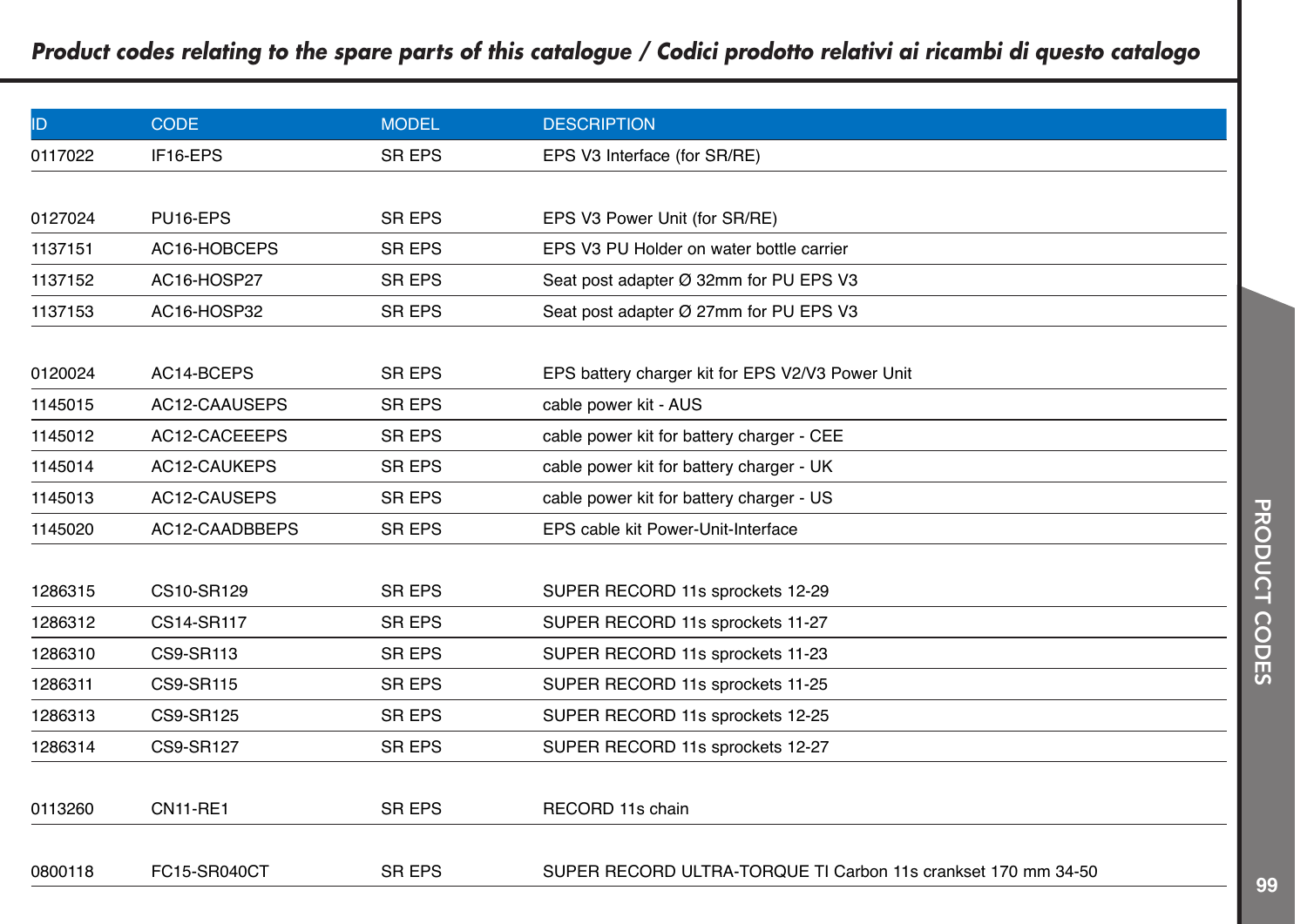| ID.     | <b>CODE</b>    | <b>MODEL</b>  | <b>DESCRIPTION</b>                                                 |
|---------|----------------|---------------|--------------------------------------------------------------------|
| 0800119 | FC15-SR062CT   | <b>SR EPS</b> | SUPER RECORD ULTRA-TORQUETI Carbon 11s crankset 170 mm 36-52       |
| 0800174 | FC15-SR093CT   | <b>SR EPS</b> | SUPER RECORD ULTRA-TORQUE TI Carbon 11s crankset 170 mm 39-53      |
| 0803118 | FC15-SR240CT   | <b>SR EPS</b> | SUPER RECORD ULTRA-TORQUE TI Carbon 11s crankset 172,5 mm 34-50    |
| 0803119 | FC15-SR262CT   | <b>SR EPS</b> | SUPER RECORD ULTRA-TORQUE TI Carbon 11s crankset 172,5 mm 36-52    |
| 0803174 | FC15-SR293CT   | <b>SR EPS</b> | SUPER RECORD ULTRA-TORQUE TI Carbon 11s crankset 172,5 mm 39-53    |
| 0804118 | FC15-SR540CT   | <b>SR EPS</b> | SUPER RECORD ULTRA-TORQUE TI Carbon 11s crankset 175 mm 34-50      |
| 0804119 | FC15-SR562CT   | <b>SR EPS</b> | SUPER RECORD ULTRA-TORQUE TI Carbon 11s crankset 175 mm 36-52      |
| 0804174 | FC15-SR593CT   | <b>SR EPS</b> | SUPER RECORD ULTRA-TORQUE TI Carbon 11s crankset 175 mm 39-53      |
| 0112705 | OC12-SRG       | <b>SR EPS</b> | outboard cups SUPER RECORD ULTRA-TORQUE - BSC                      |
| 0112704 | OC12-SRI       | <b>SR EPS</b> | outboard cups SUPER RECORD ULTRA-TORQUE - IT                       |
| 0112718 | IC15-RE41      | <b>SR EPS</b> | Ultra Torque OS-Fit integrated cups 86,5x41                        |
| 0112716 | IC15-RE42      | <b>SR EPS</b> | Ultra Torque OS-Fit integrated cups BB30 68x42                     |
| 0112717 | IC15-RE46      | <b>SR EPS</b> | Ultra Torque OS-Fit integrated cups BB30 68x46                     |
| 0112719 | IC15-UT386     | <b>SR EPS</b> | Ultra Torque OS-Fit cups BB 386 86,5x46                            |
| 0112720 | IC15-UTR51E    | <b>SR EPS</b> | Ultra Torque cups Os-Fit BB RIGHT 79x46                            |
|         |                |               |                                                                    |
| 0216478 | <b>BR15-SR</b> | <b>SR EPS</b> | SUPER RECORD -D SKELETON brakes (dual pivot front+mono pivot rear) |
| 0216458 | BR15-SRDP      | <b>SR EPS</b> | SUPER RECORD SKELETON brakes (dual pivot front+rear)               |
| 0216612 | BR16-REDMF     | <b>SR EPS</b> | <b>RECORD Direct Mount brake - front</b>                           |
| 0216615 | BR16-REDMRBB   | <b>SR EPS</b> | RECORD Direct Mount brake - rear under BB                          |
| 0216613 | BR16-REDMRSS   | <b>SR EPS</b> | RECORD Direct Mount brake - rear seat stay                         |
|         |                |               |                                                                    |
| 0127021 | BC12-SRC       | <b>SR EPS</b> | SUPER RECORD water-bottle carrier (incl. water bottle)             |
| 1129004 | WB12-SR525     | <b>SR EPS</b> | water bottle - 550 ml (25 pcs)                                     |
|         |                |               |                                                                    |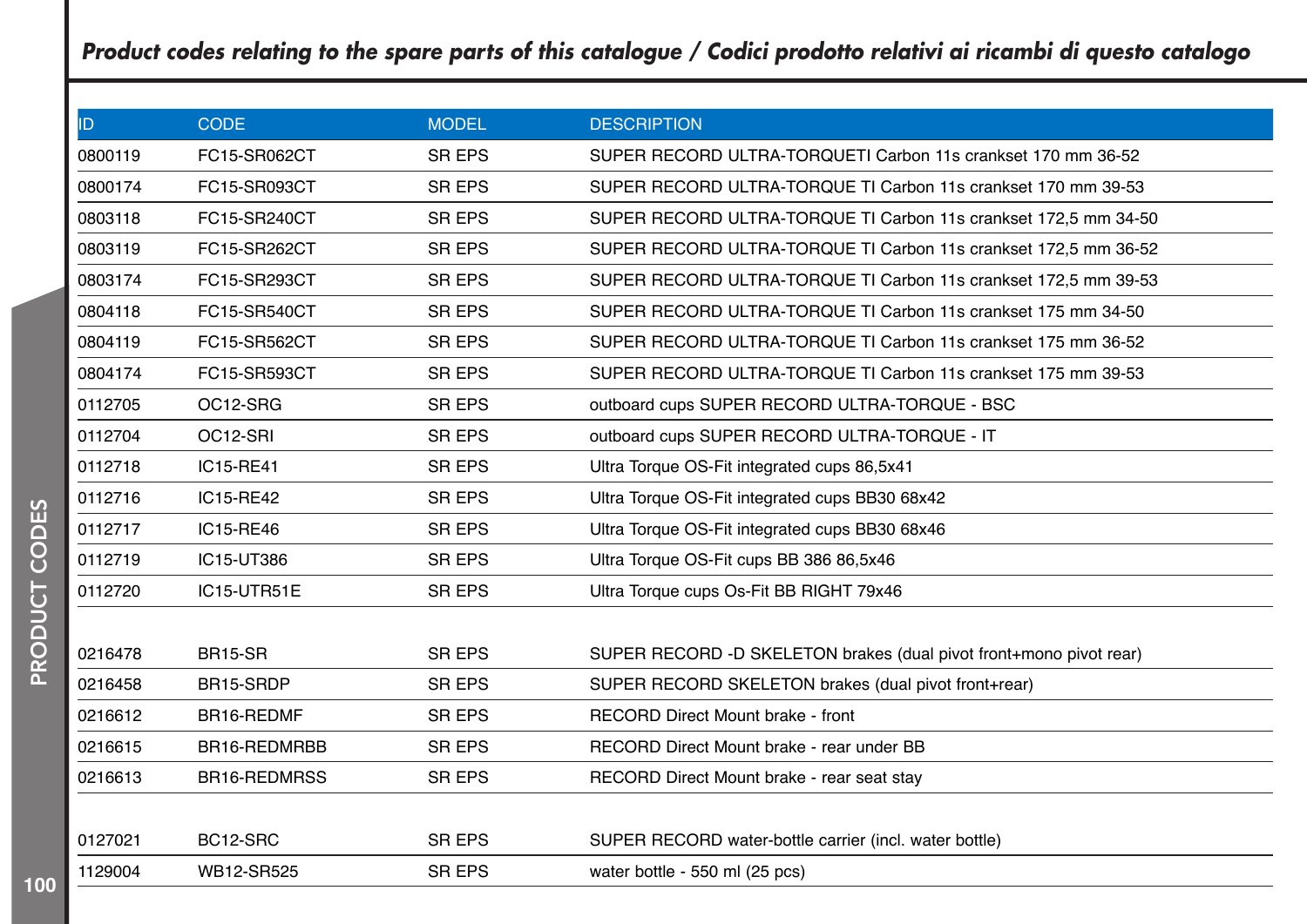| ID            | <b>CODE</b>      | <b>MODEL</b>  | <b>DESCRIPTION</b>                                               |
|---------------|------------------|---------------|------------------------------------------------------------------|
| 1129005       | WB12-SR725       | <b>SR EPS</b> | water bottle - 750 ml (25 pcs)                                   |
| 1129006       | WB12-SRT6        | <b>SR EPS</b> | thermal water bottle (6 pcs)                                     |
|               |                  |               |                                                                  |
| 0114220       | HS7-RE           | <b>SR EPS</b> | <b>RECORD</b> headset                                            |
|               |                  |               |                                                                  |
| <b>RECORD</b> |                  |               |                                                                  |
|               |                  |               |                                                                  |
| 0102613       | <b>RD15-RE1</b>  | <b>RE</b>     | RECORD 11s rear der.                                             |
|               |                  |               |                                                                  |
| 0105405       | FD15-RE2B        | <b>RE</b>     | RECORD 11s braze-on front der.                                   |
| 0105406       | FD15-RE2BS2      | <b>RE</b>     | RECORD 11s braze-on front der. with S2 System                    |
| 1121012       | DC12-RE2B        | <b>RE</b>     | RE Ø 32 mm BLACK clamp for braze-on front derailleur             |
| 1121015       | DC12-RE5B        | <b>RE</b>     | RE Ø 35 mm BLACK clamp for braze-on front derailleur             |
| 0282004       | <b>FD-SR003</b>  | <b>RE</b>     | chain guard (for $\varnothing$ 32/35 clamp)                      |
| 0282006       | <b>FD-SR203</b>  | <b>RE</b>     | chain guard CAMPY CSD System (for braze-on front der.)           |
|               |                  |               |                                                                  |
| 0119275       | EP15-RE1C        | <b>RE</b>     | RECORD Ultra Shift 11s Ergopower shiftting levers - BLACK option |
|               |                  |               |                                                                  |
| 1286325       | CS10-RE129       | <b>RE</b>     | RECORD 11s sprockets 12-29                                       |
| 1286322       | CS14-RE117       | <b>RE</b>     | RECORD 11s sprockets 11-27                                       |
| 1286326       | CS15-RE119       | <b>RE</b>     | RECORD 11s sprockets 11-29                                       |
| 1286320       | CS9-RE113        | <b>RE</b>     | RECORD 11s sprockets 11-23                                       |
| 1286321       | <b>CS9-RE115</b> | <b>RE</b>     | RECORD 11s sprockets 11-25                                       |
| 1286323       | CS9-RE125        | <b>RE</b>     | RECORD 11s sprockets 12-25                                       |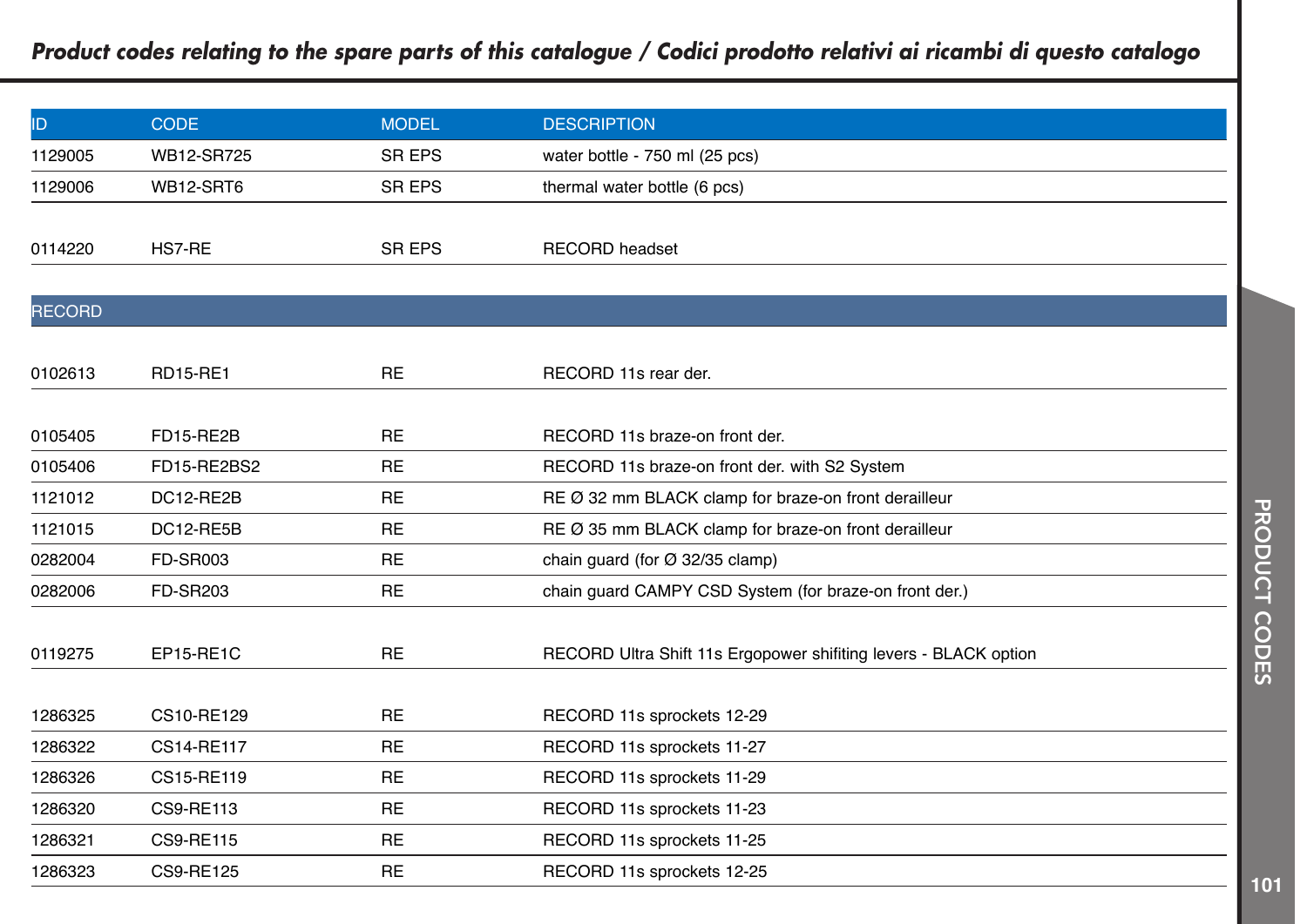| ID.     | <b>CODE</b>      | <b>MODEL</b> | <b>DESCRIPTION</b>                                        |
|---------|------------------|--------------|-----------------------------------------------------------|
| 1286324 | <b>CS9-RE127</b> | <b>RE</b>    | RECORD 11s sprockets 12-27                                |
|         |                  |              |                                                           |
| 0113260 | <b>CN11-RE1</b>  | <b>RE</b>    | RECORD 11s chain                                          |
|         |                  |              |                                                           |
| 0820220 | FC12-1692C       | <b>RE</b>    | ULTRA-TORQUE Carbon 11s crankset 165 mm 39-52 (MY2012)    |
| 0820221 | FC12-1693C       | <b>RE</b>    | ULTRA-TORQUE Carbon 11s crankset 165 mm 39-53 (MY2012)    |
| 0823112 | FC13-1640C       | <b>RE</b>    | ULTRA-TORQUE CT Carbon 11s crankset 165 mm 34-50 (MY2012) |
| 0823111 | FC13-1662C       | <b>RE</b>    | ULTRA-TORQUE CT Carbon 11s crankset 165 mm 36-52 (MY2012) |
| 0810118 | FC15-RE040C      | <b>RE</b>    | RECORD ULTRA-TORQUE Carbon 11s crankset 170 mm 34-50      |
| 0810119 | FC15-RE062C      | <b>RE</b>    | RECORD ULTRA-TORQUE Carbon 11s crankset 170 mm 36-52      |
| 0810174 | FC15-RE093C      | <b>RE</b>    | RECORD ULTRA-TORQUE Carbon 11s crankset 170 mm 39-53      |
| 0813118 | FC15-RE240C      | <b>RE</b>    | RECORD ULTRA-TORQUE Carbon 11s crankset 172,5 mm 34-50    |
| 0813119 | FC15-RE262C      | <b>RE</b>    | RECORD ULTRA-TORQUE Carbon 11s crankset 172,5 mm 36-52    |
| 0813174 | FC15-RE293C      | <b>RE</b>    | RECORD ULTRA-TORQUE Carbon 11s crankset 172,5 mm 39-53    |
| 0814118 | FC15-RE540C      | <b>RE</b>    | RECORD ULTRA-TORQUE Carbon 11s crankset 175 mm 34-50      |
| 0814119 | FC15-RE562C      | <b>RE</b>    | RECORD ULTRA-TORQUE Carbon 11s crankset 175 mm 36-52      |
| 0814174 | FC15-RE593C      | <b>RE</b>    | RECORD ULTRA-TORQUE Carbon 11s crankset 175 mm 39-53      |
| 0112713 | OC12-REG         | <b>RE</b>    | outboard cups RECORD ULTRA-TORQUE - BSC                   |
| 0112712 | OC12-REI         | <b>RE</b>    | outboard cups RECORD ULTRA-TORQUE - IT                    |
| 0112718 | IC15-RE41        | <b>RE</b>    | Ultra Torque OS-Fit integrated cups 86,5x41               |
| 0112716 | IC15-RE42        | <b>RE</b>    | Ultra Torque OS-Fit integrated cups BB30 68x42            |
| 0112717 | IC15-RE46        | <b>RE</b>    | Ultra Torque OS-Fit integrated cups BB30 68x46            |
| 0112719 | IC15-UT386       | <b>RE</b>    | Ultra Torque OS-Fit cups BB 386 86,5x46                   |
| 0112720 | IC15-UTR51E      | <b>RE</b>    | Ultra Torque cups Os-Fit BB RIGHT 79x46                   |
|         |                  |              |                                                           |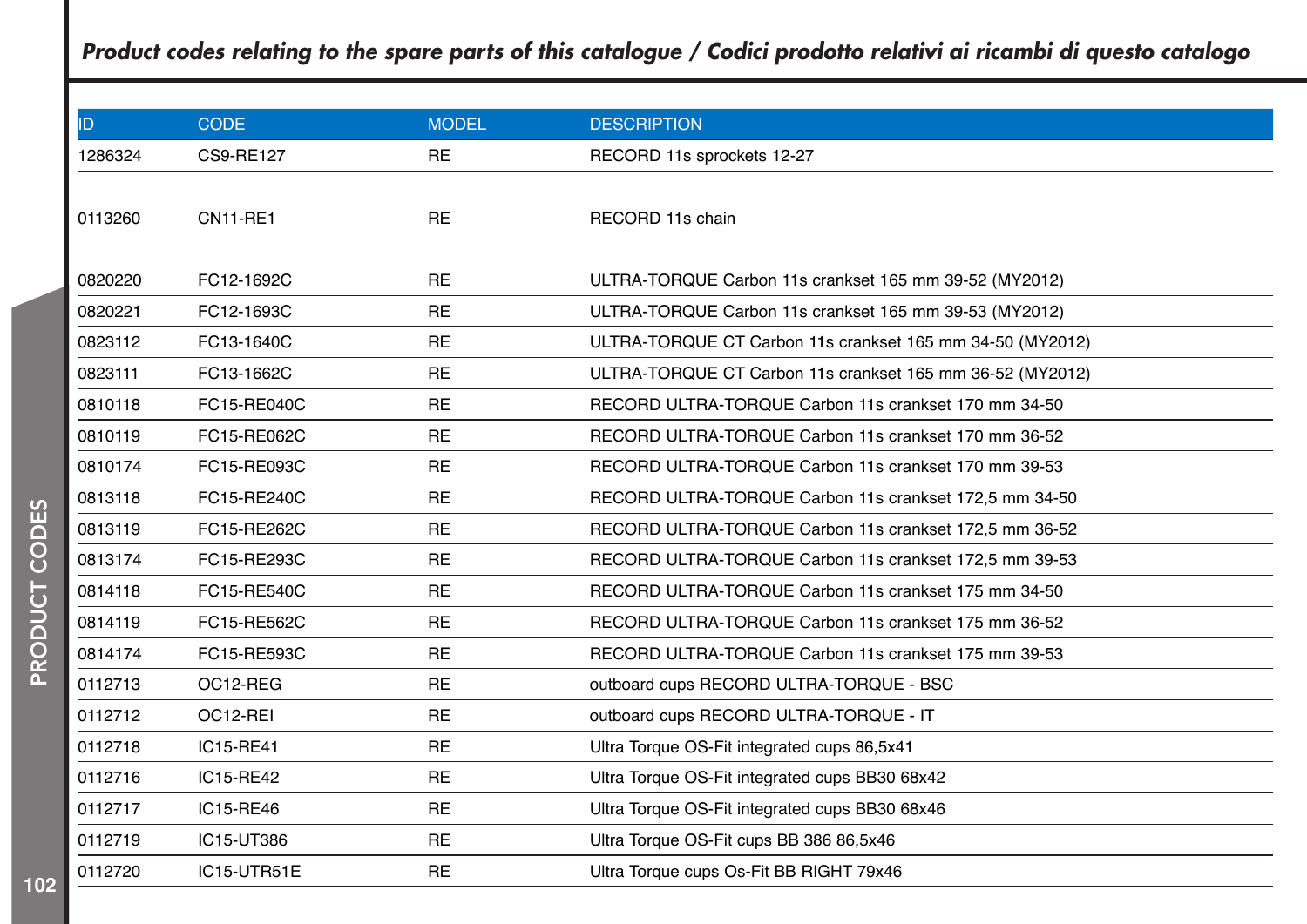| ID                | <b>CODE</b>    | <b>MODEL</b>  | <b>DESCRIPTION</b>                                           |
|-------------------|----------------|---------------|--------------------------------------------------------------|
|                   |                |               |                                                              |
| 0216488           | <b>BR15-RE</b> | <b>RE</b>     | RECORD -D SKELETON brakes (dual pivot front+mono pivot rear) |
| 0216468           | BR15-REDP      | <b>RE</b>     | RECORD SKELETON brakes (dual pivot front+rear)               |
| 0216612           | BR16-REDMF     | <b>RE</b>     | RECORD Direct Mount brake - front                            |
| 0216615           | BR16-REDMRBB   | <b>RE</b>     | RECORD Direct Mount brake - rear under BB                    |
| 0216613           | BR16-REDMRSS   | <b>RE</b>     | RECORD Direct Mount brake - rear seat stay                   |
|                   |                |               |                                                              |
| 0127021           | BC12-SRC       | <b>RE</b>     | SUPER RECORD water-bottle carrier (incl. water bottle)       |
| 1129004           | WB12-SR525     | <b>RE</b>     | water bottle - 550 ml (25 pcs)                               |
| 1129005           | WB12-SR725     | <b>RE</b>     | water bottle - 750 ml (25 pcs)                               |
| 1129006           | WB12-SRT6      | <b>RE</b>     | thermal water bottle (6 pcs)                                 |
|                   |                |               |                                                              |
| 0107322           | FH7-RE2        | <b>RE</b>     | RECORD rear hub 32 h                                         |
|                   |                |               |                                                              |
| 0107320           | HB7-RE2        | <b>RE</b>     | RECORD front hub 32 h                                        |
|                   |                |               |                                                              |
| 0114220           | HS7-RE         | <b>RE</b>     | <b>RECORD</b> headset                                        |
|                   |                |               |                                                              |
| <b>RECORD EPS</b> |                |               |                                                              |
|                   |                |               |                                                              |
| 0102380           | RD12-RE1EPS    | <b>RE EPS</b> | RE 11s EPS rear derailleur                                   |
|                   |                |               |                                                              |
| 0104314           | FD15-RE2BEPS   | <b>RE EPS</b> | RE 11S EPS braze-on front derailleur                         |
| 0282003           | FD-SR001EPS    | <b>RE EPS</b> | front derailleur stiffness increaser                         |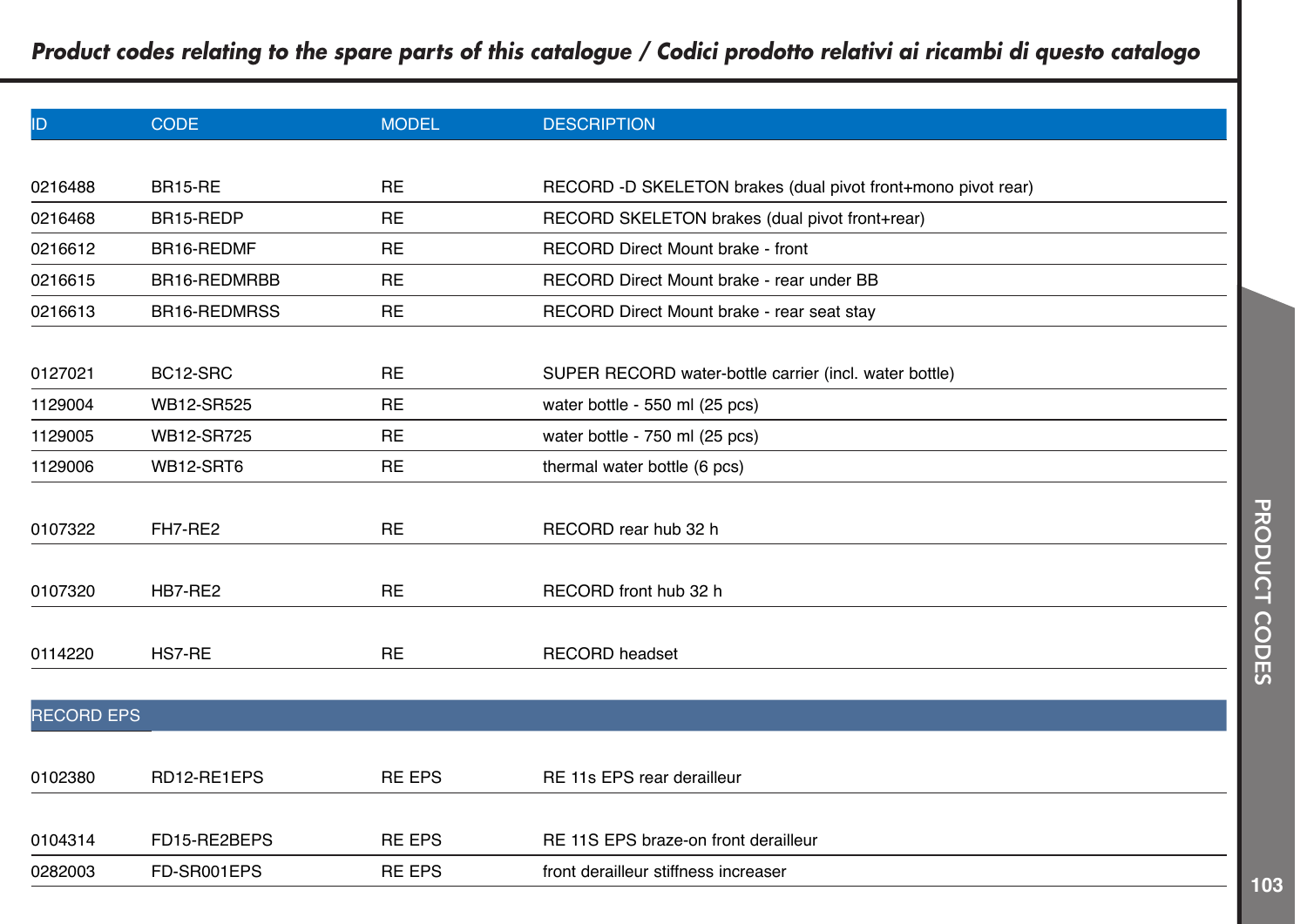| ID      | <b>CODE</b>      | <b>MODEL</b>  | <b>DESCRIPTION</b>                                        |
|---------|------------------|---------------|-----------------------------------------------------------|
| 1121012 | DC12-RE2B        | <b>RE EPS</b> | RE Ø 32 mm BLACK clamp for braze-on front derailleur      |
| 1121015 | DC12-RE5B        | <b>RE EPS</b> | RE Ø 35 mm BLACK clamp for braze-on front derailleur      |
| 0282004 | <b>FD-SR003</b>  | <b>RE EPS</b> | chain quard (for $\varnothing$ 32/35 clamp)               |
| 0282006 | <b>FD-SR203</b>  | <b>RE EPS</b> | chain guard CAMPY CSD System (for braze-on front der.)    |
|         |                  |               |                                                           |
| 0119195 | EP12-RE1CEPS     | <b>RE EPS</b> | RE 11s EPS Ergopower BLACK hoods + cables w/black casings |
|         |                  |               |                                                           |
| 0117022 | IF16-EPS         | <b>RE EPS</b> | EPS V3 Interface (for SR/RE)                              |
|         |                  |               |                                                           |
| 0127024 | PU16-EPS         | <b>RE EPS</b> | EPS V3 Power Unit (for SR/RE)                             |
| 1137151 | AC16-HOBCEPS     | <b>RE EPS</b> | EPS V3 PU Holder on water bottle carrier                  |
| 1137152 | AC16-HOSP27      | <b>RE EPS</b> | Seat post adapter Ø 32mm for PU EPS V3                    |
| 1137153 | AC16-HOSP32      | <b>RE EPS</b> | Seat post adapter Ø 27mm for PU EPS V3                    |
|         |                  |               |                                                           |
| 0120024 | AC14-BCEPS       | <b>RE EPS</b> | EPS battery charger kit for EPS V2/V3 Power Unit          |
| 1145015 | AC12-CAAUSEPS    | <b>RE EPS</b> | cable power kit - AUS                                     |
| 1145012 | AC12-CACEEEPS    | <b>RE EPS</b> | cable power kit for battery charger - CEE                 |
| 1145014 | AC12-CAUKEPS     | <b>RE EPS</b> | cable power kit for battery charger - UK                  |
| 1145013 | AC12-CAUSEPS     | <b>RE EPS</b> | cable power kit for battery charger - US                  |
| 1145020 | AC12-CAADBBEPS   | <b>RE EPS</b> | EPS cable kit Power-Unit-Interface                        |
|         |                  |               |                                                           |
| 1286325 | CS10-RE129       | <b>RE EPS</b> | RECORD 11s sprockets 12-29                                |
| 1286322 | CS14-RE117       | <b>RE EPS</b> | RECORD 11s sprockets 11-27                                |
| 1286320 | <b>CS9-RE113</b> | <b>RE EPS</b> | RECORD 11s sprockets 11-23                                |
|         |                  |               |                                                           |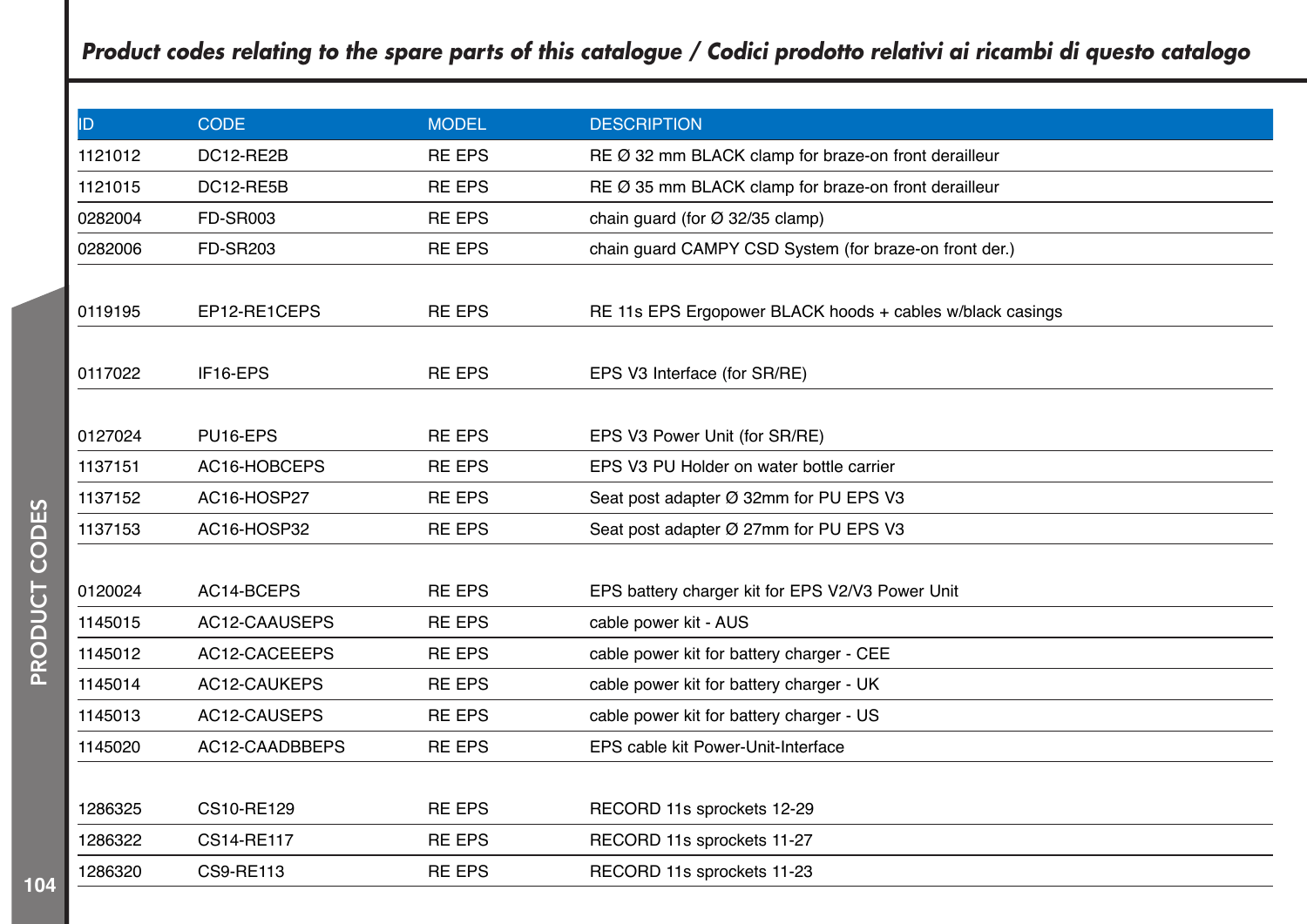| ID      | <b>CODE</b>      | <b>MODEL</b>  | <b>DESCRIPTION</b>                                           |
|---------|------------------|---------------|--------------------------------------------------------------|
| 1286321 | <b>CS9-RE115</b> | <b>RE EPS</b> | RECORD 11s sprockets 11-25                                   |
| 1286323 | <b>CS9-RE125</b> | <b>RE EPS</b> | RECORD 11s sprockets 12-25                                   |
| 1286324 | <b>CS9-RE127</b> | <b>RE EPS</b> | RECORD 11s sprockets 12-27                                   |
|         |                  |               |                                                              |
| 0113260 | <b>CN11-RE1</b>  | <b>RE EPS</b> | RECORD 11s chain                                             |
|         |                  |               |                                                              |
| 0810118 | FC15-RE040C      | <b>RE EPS</b> | RECORD ULTRA-TORQUE Carbon 11s crankset 170 mm 34-50         |
| 0810119 | FC15-RE062C      | <b>RE EPS</b> | RECORD ULTRA-TORQUE Carbon 11s crankset 170 mm 36-52         |
| 0810174 | FC15-RE093C      | <b>RE EPS</b> | RECORD ULTRA-TORQUE Carbon 11s crankset 170 mm 39-53         |
| 0813118 | FC15-RE240C      | <b>RE EPS</b> | RECORD ULTRA-TORQUE Carbon 11s crankset 172,5 mm 34-50       |
| 0813119 | FC15-RE262C      | <b>RE EPS</b> | RECORD ULTRA-TORQUE Carbon 11s crankset 172,5 mm 36-52       |
| 0813174 | FC15-RE293C      | <b>RE EPS</b> | RECORD ULTRA-TORQUE Carbon 11s crankset 172,5 mm 39-53       |
| 0814118 | FC15-RE540C      | <b>RE EPS</b> | RECORD ULTRA-TORQUE Carbon 11s crankset 175 mm 34-50         |
| 0814119 | FC15-RE562C      | <b>RE EPS</b> | RECORD ULTRA-TORQUE Carbon 11s crankset 175 mm 36-52         |
| 0814174 | FC15-RE593C      | <b>RE EPS</b> | RECORD ULTRA-TORQUE Carbon 11s crankset 175 mm 39-53         |
| 0112713 | OC12-REG         | <b>RE EPS</b> | outboard cups RECORD ULTRA-TORQUE - BSC                      |
| 0112712 | OC12-REI         | <b>RE EPS</b> | outboard cups RECORD ULTRA-TORQUE - IT                       |
| 0112718 | IC15-RE41        | <b>RE EPS</b> | Ultra Torque OS-Fit integrated cups 86,5x41                  |
| 0112716 | IC15-RE42        | <b>RE EPS</b> | Ultra Torque OS-Fit integrated cups BB30 68x42               |
| 0112717 | IC15-RE46        | <b>RE EPS</b> | Ultra Torque OS-Fit integrated cups BB30 68x46               |
| 0112719 | IC15-UT386       | <b>RE EPS</b> | Ultra Torque OS-Fit cups BB 386 86,5x46                      |
| 0112720 | IC15-UTR51E      | <b>RE EPS</b> | Ultra Torque cups Os-Fit BB RIGHT 79x46                      |
|         |                  |               |                                                              |
| 0216488 | BR15-RE          | <b>RE EPS</b> | RECORD -D SKELETON brakes (dual pivot front+mono pivot rear) |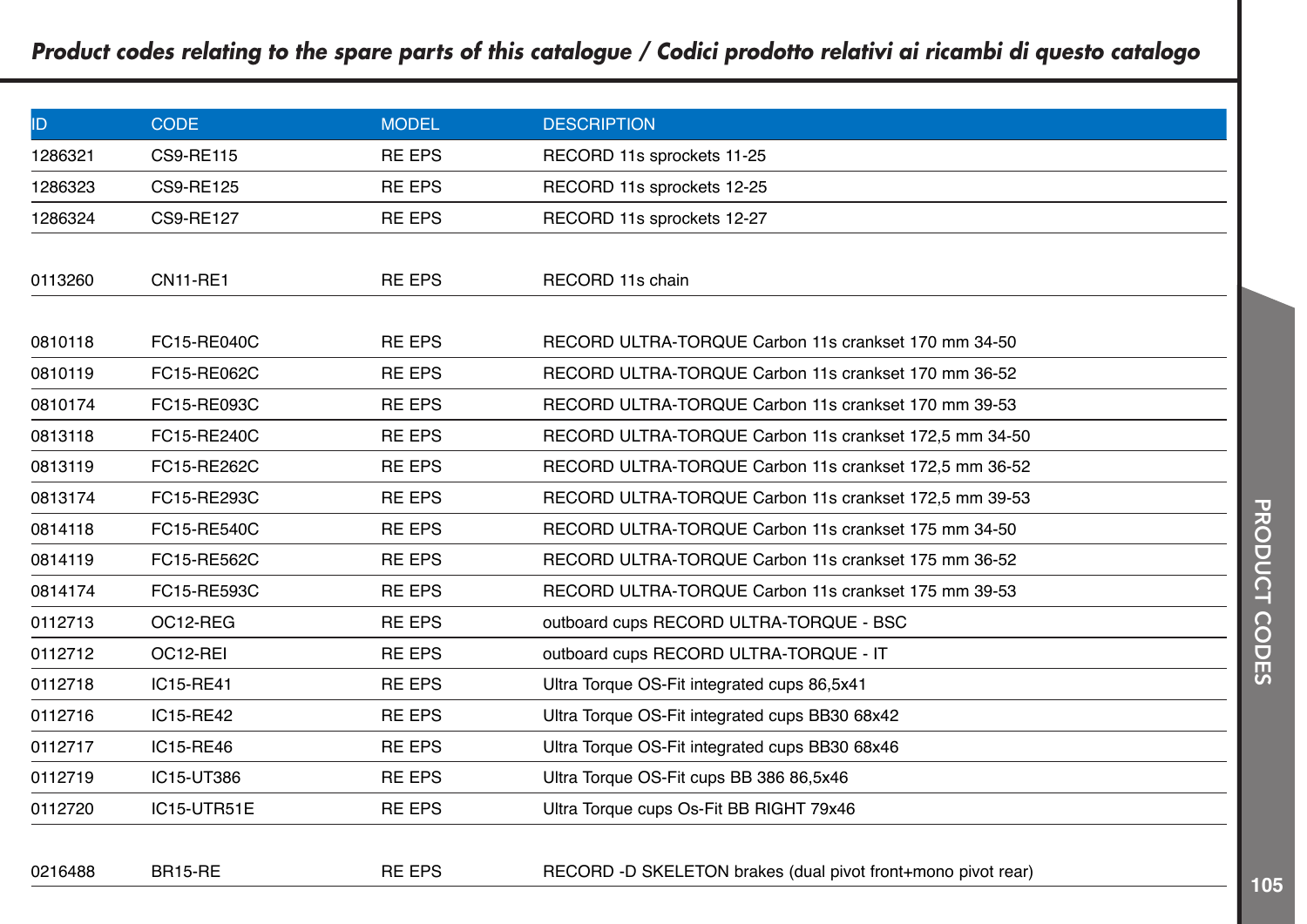| ID            | <b>CODE</b>         | <b>MODEL</b>  | <b>DESCRIPTION</b>                                              |
|---------------|---------------------|---------------|-----------------------------------------------------------------|
| 0216468       | BR15-REDP           | <b>RE EPS</b> | RECORD SKELETON brakes (dual pivot front+rear)                  |
| 0216612       | BR16-REDMF          | <b>RE EPS</b> | RECORD Direct Mount brake - front                               |
| 0216615       | BR16-REDMRBB        | <b>RE EPS</b> | RECORD Direct Mount brake - rear under BB                       |
| 0216613       | <b>BR16-REDMRSS</b> | <b>RE EPS</b> | RECORD Direct Mount brake - rear seat stay                      |
|               |                     |               |                                                                 |
| 0127021       | BC12-SRC            | <b>RE EPS</b> | SUPER RECORD water-bottle carrier (incl. water bottle)          |
| 1129004       | WB12-SR525          | <b>RE EPS</b> | water bottle - 550 ml (25 pcs)                                  |
| 1129005       | WB12-SR725          | <b>RE EPS</b> | water bottle - 750 ml (25 pcs)                                  |
| 1129006       | WB12-SRT6           | <b>RE EPS</b> | thermal water bottle (6 pcs)                                    |
|               |                     |               |                                                                 |
| 0114220       | HS7-RE              | <b>RE EPS</b> | <b>RECORD</b> headset                                           |
|               |                     |               |                                                                 |
| <b>CHORUS</b> |                     |               |                                                                 |
|               |                     |               |                                                                 |
| 0102623       | <b>RD15-CH1</b>     | <b>CH</b>     | CHORUS 11s rear der.                                            |
|               |                     |               |                                                                 |
| 0105505       | FD15-CH2B           | <b>CH</b>     | CHORUS 11s braze-on front der.                                  |
| 0105506       | FD15-CH2BS2         | <b>CH</b>     | CHORUS 11s braze-on front der. with S2 System                   |
| 1121012       | DC12-RE2B           | <b>CH</b>     | RE Ø 32 mm BLACK clamp for braze-on front derailleur            |
| 1121015       | DC12-RE5B           | <b>CH</b>     | RE Ø 35 mm BLACK clamp for braze-on front derailleur            |
| 0282004       | <b>FD-SR003</b>     | <b>CH</b>     | chain guard (for $\varnothing$ 32/35 clamp)                     |
| 0282006       | <b>FD-SR203</b>     | <b>CH</b>     | chain guard CAMPY CSD System (for braze-on front der.)          |
|               |                     |               |                                                                 |
| 0119285       | EP15-CH1C           | <b>CH</b>     | CHORUS Ultra Shift 11s Ergopower shifting levers - BLACK option |
|               |                     |               |                                                                 |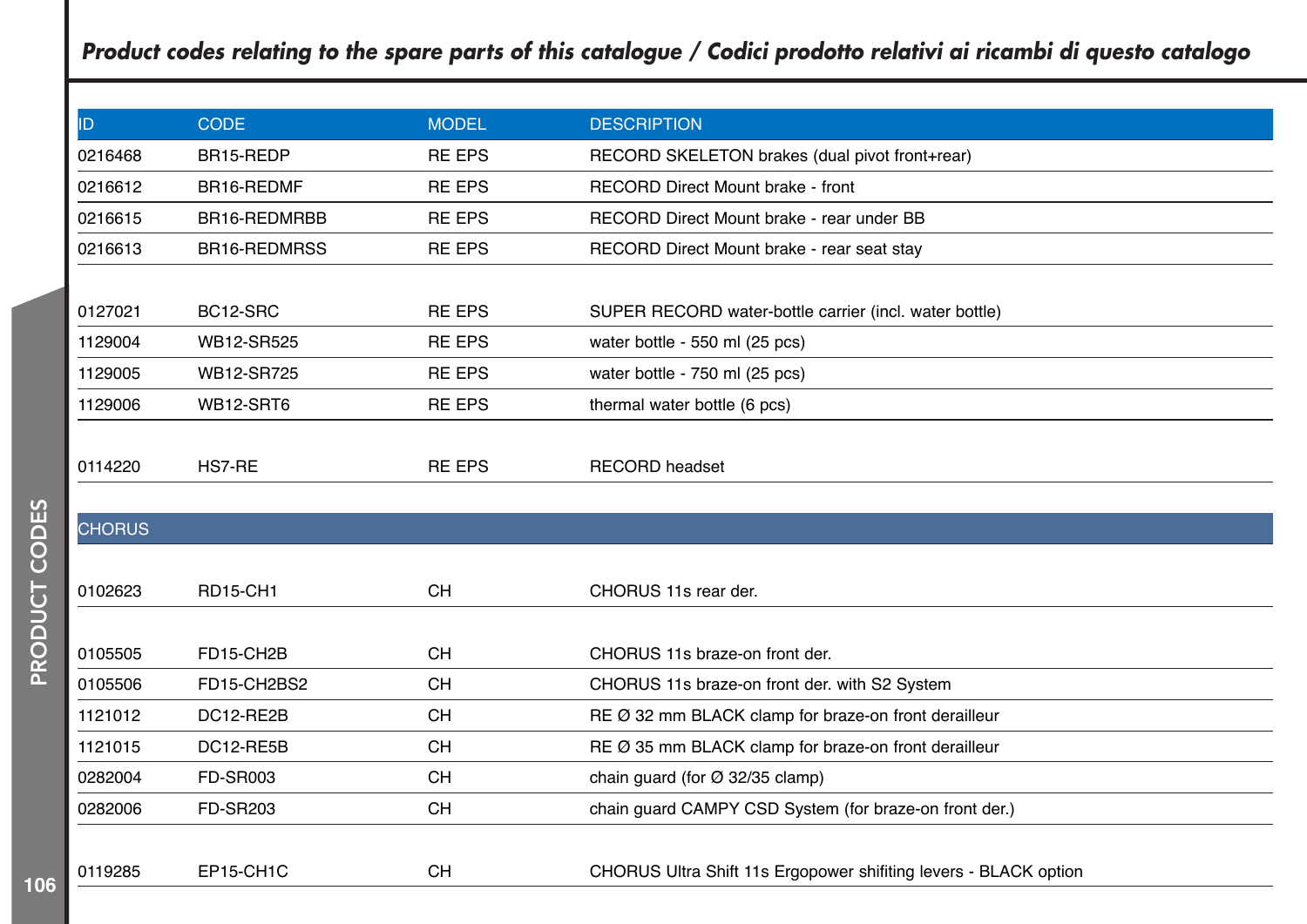| ID.     | <b>CODE</b>       | <b>MODEL</b> | <b>DESCRIPTION</b>                                        |
|---------|-------------------|--------------|-----------------------------------------------------------|
| 1286335 | CS10-CH129        | <b>CH</b>    | CHORUS 11s sprockets 12-29                                |
|         |                   |              |                                                           |
| 1286332 | <b>CS14-CH117</b> | <b>CH</b>    | CHORUS 11s sprockets 11-27                                |
| 1286336 | CS15-CH119        | <b>CH</b>    | CHORUS 11s sprockets 11-29                                |
| 1286330 | <b>CS9-CH113</b>  | <b>CH</b>    | CHORUS 11s sprockets 11-23                                |
| 1286331 | <b>CS9-CH115</b>  | <b>CH</b>    | CHORUS 11s sprockets 11-25                                |
| 1286333 | <b>CS9-CH125</b>  | <b>CH</b>    | CHORUS 11s sprockets 12-25                                |
| 1286334 | <b>CS9-CH127</b>  | <b>CH</b>    | CHORUS 11s sprockets 12-27                                |
|         |                   |              |                                                           |
| 0113240 | CN9-CH1           | <b>CH</b>    | CHORUS 11s chain                                          |
| 0820220 | FC12-1692C        | <b>CH</b>    | ULTRA-TORQUE Carbon 11s crankset 165 mm 39-52 (MY2012)    |
| 0820221 | FC12-1693C        | <b>CH</b>    | ULTRA-TORQUE Carbon 11s crankset 165 mm 39-53 (MY2012)    |
| 0823112 | FC13-1640C        | <b>CH</b>    | ULTRA-TORQUE CT Carbon 11s crankset 165 mm 34-50 (MY2012) |
| 0823111 | FC13-1662C        | <b>CH</b>    | ULTRA-TORQUE CT Carbon 11s crankset 165 mm 36-52 (MY2012) |
| 0820118 | FC15-CH040C       | <b>CH</b>    | CHORUS ULTRA-TORQUE Carbon 11s crankset 170 mm 34-50      |
| 0820119 | FC15-CH062C       | <b>CH</b>    | CHORUS ULTRA-TORQUE Carbon 11s crankset 170 mm 36-52      |
| 0820174 | FC15-CH093C       | <b>CH</b>    | CHORUS ULTRA-TORQUE Carbon 11s crankset 170 mm 39-53      |
| 0823118 | FC15-CH240C       | <b>CH</b>    | CHORUS ULTRA-TORQUE Carbon 11s crankset 172,5 mm 34-50    |
| 0823119 | FC15-CH262C       | <b>CH</b>    | CHORUS ULTRA-TORQUE Carbon 11s crankset 172,5 mm 36-52    |
| 0823174 | FC15-CH293C       | <b>CH</b>    | CHORUS ULTRA-TORQUE Carbon 11s crankset 172,5 mm 39-53    |
| 0824118 | FC15-CH540C       | <b>CH</b>    | CHORUS ULTRA-TORQUE Carbon 11s crankset 175 mm 34-50      |
| 0824118 | FC15-CH540C       | <b>CH</b>    | CHORUS ULTRA-TORQUE Carbon 11s crankset 175 mm 34-50      |
| 0824119 | FC15-CH562C       | <b>CH</b>    | CHORUS ULTRA-TORQUE Carbon 11s crankset 175 mm 36-52      |
| 0824174 | FC15-CH593C       | <b>CH</b>    | CHORUS ULTRA-TORQUE Carbon 11s crankset 175 mm 39-53      |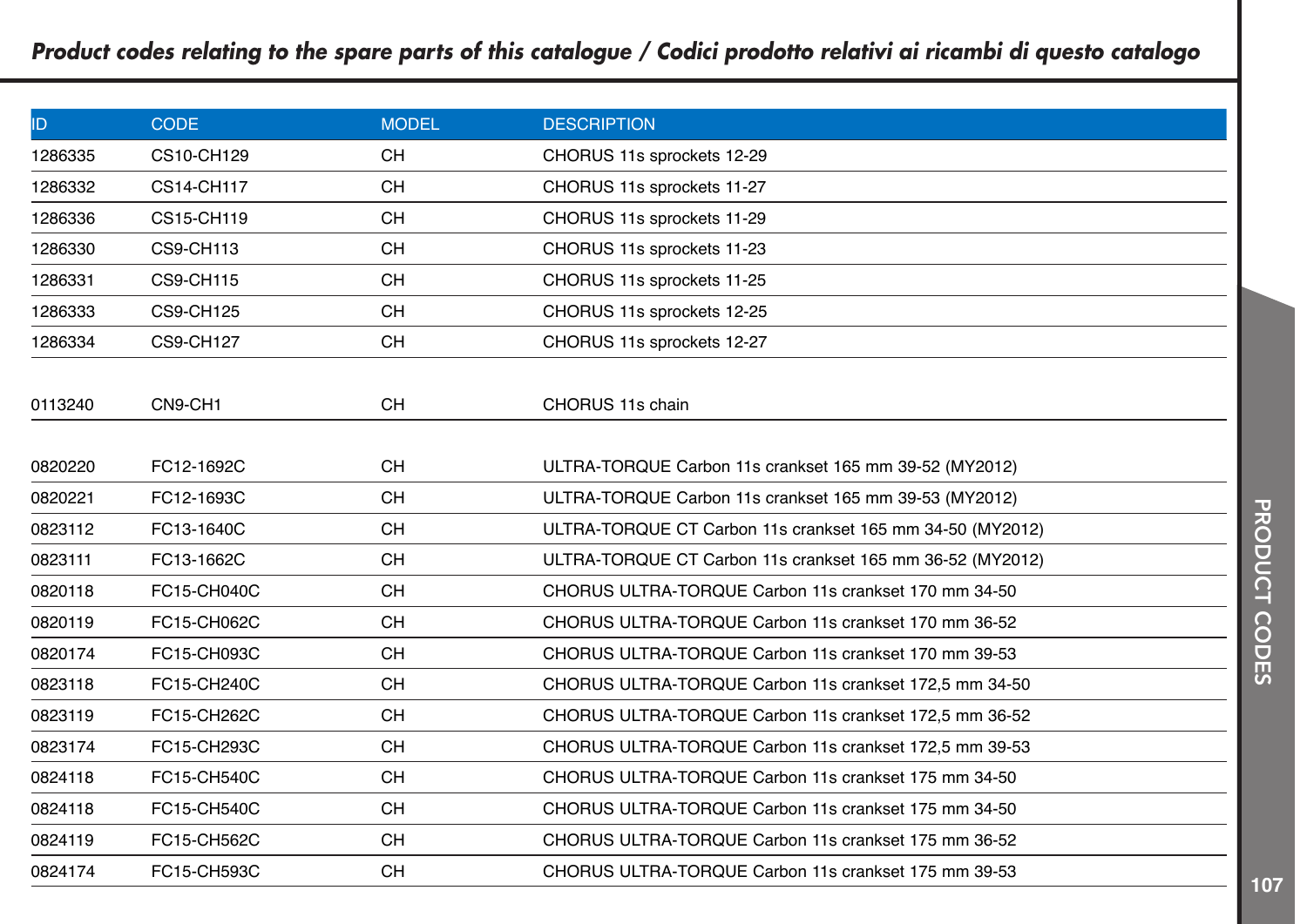| ID      | <b>CODE</b>           | <b>MODEL</b> | <b>DESCRIPTION</b>                             |
|---------|-----------------------|--------------|------------------------------------------------|
| 0112713 | OC <sub>12</sub> -REG | <b>CH</b>    | outboard cups RECORD ULTRA-TORQUE - BSC        |
| 0112712 | OC <sub>12</sub> -REI | <b>CH</b>    | outboard cups RECORD ULTRA-TORQUE - IT         |
| 0112718 | IC15-RE41             | <b>CH</b>    | Ultra Torque OS-Fit integrated cups 86,5x41    |
| 0112716 | IC15-RE42             | <b>CH</b>    | Ultra Torque OS-Fit integrated cups BB30 68x42 |
| 0112717 | IC15-RE46             | <b>CH</b>    | Ultra Torque OS-Fit integrated cups BB30 68x46 |
| 0112719 | IC15-UT386            | <b>CH</b>    | Ultra Torque OS-Fit cups BB 386 86,5x46        |
| 0112720 | IC15-UTR51E           | <b>CH</b>    | Ultra Torque cups Os-Fit BB RIGHT 79x46        |
|         |                       |              |                                                |
| 0216535 | BR15-CHDP             | CH           | CHORUS SKELETON brakes (dual pivot front+rear) |
| 0216622 | BR17-DIDMF            | CH           | DIRECT DM brake - front                        |
| 0216623 | BR17-DIDMRSS          | <b>CH</b>    | DIRECT DM brake - rear seat stay               |
|         |                       |              |                                                |

PRODUCT CODES PRODUCT CODES

|         | <b>CHORUS EPS</b> |        |                                                                     |  |  |  |
|---------|-------------------|--------|---------------------------------------------------------------------|--|--|--|
|         |                   |        |                                                                     |  |  |  |
| 0102390 | RD15-CH1EPS       | CH EPS | CHORUS EPS 11s rear der.                                            |  |  |  |
|         |                   |        |                                                                     |  |  |  |
| 0104316 | FD15-CH2BEPS      | CH EPS | CHORUS EPS 11s braze-on front der.                                  |  |  |  |
| 0282003 | FD-SR001EPS       | CH EPS | front derailleur stiffness increaser                                |  |  |  |
| 1121012 | DC12-RE2B         | CH EPS | RE Ø 32 mm BLACK clamp for braze-on front derailleur                |  |  |  |
| 1121015 | DC12-RE5B         | CH EPS | RE Ø 35 mm BLACK clamp for braze-on front derailleur                |  |  |  |
| 0282004 | <b>FD-SR003</b>   | CH EPS | chain quard (for $\varnothing$ 32/35 clamp)                         |  |  |  |
| 0282006 | <b>FD-SR203</b>   | CH EPS | chain quard CAMPY CSD System (for braze-on front der.)              |  |  |  |
|         |                   |        |                                                                     |  |  |  |
| 0119203 | EP15-CH1CEPS      | CH EPS | CHORUS EPS Ultra Shift 11s Ergopower shifting levers - BLACK option |  |  |  |
|         |                   |        |                                                                     |  |  |  |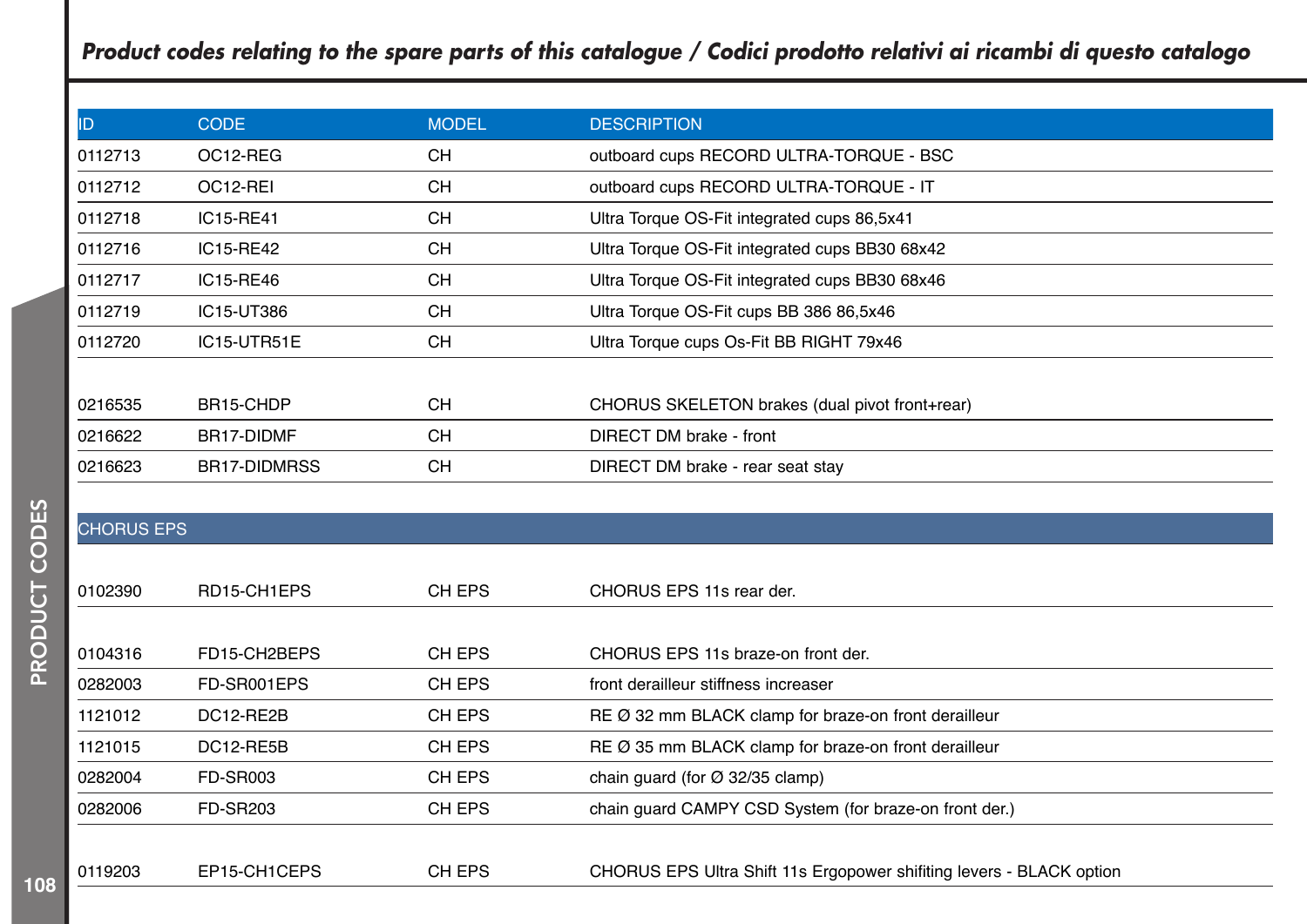| ID      | <b>CODE</b>       | <b>MODEL</b> | <b>DESCRIPTION</b>                                   |
|---------|-------------------|--------------|------------------------------------------------------|
| 0117019 | IF15-CHEPS        | CH EPS       | CH EPS Interface                                     |
|         |                   |              |                                                      |
| 0127023 | PU15-CHEPS        | CH EPS       | CH EPS V2 Power Unit                                 |
| 1137098 | AC14-HOEXEPS      | CH EPS       | external EPS V2 Power Unit Holder                    |
|         |                   |              |                                                      |
| 0120024 | AC14-BCEPS        | CH EPS       | EPS battery charger kit for EPS V2/V3 Power Unit     |
| 1145015 | AC12-CAAUSEPS     | CH EPS       | cable power kit - AUS                                |
| 1145012 | AC12-CACEEEPS     | CH EPS       | cable power kit for battery charger - CEE            |
| 1145014 | AC12-CAUKEPS      | CH EPS       | cable power kit for battery charger - UK             |
| 1145013 | AC12-CAUSEPS      | CH EPS       | cable power kit for battery charger - US             |
| 1145023 | AC14-CAADBCEPS    | CH EPS       | extension for EPS V2 Power Unit charging cable       |
| 1145022 | AC13-CAADBBATEPS  | CH EPS       | EPS cable kit Power-Unit-Interface                   |
| 1145021 | AC13-CAADSPATEPS  | CH EPS       | EPS cable kit interface-rear der.-front der.         |
|         |                   |              |                                                      |
| 1286335 | <b>CS10-CH129</b> | CH EPS       | CHORUS 11s sprockets 12-29                           |
| 1286332 | <b>CS14-CH117</b> | CH EPS       | CHORUS 11s sprockets 11-27                           |
| 1286330 | <b>CS9-CH113</b>  | CH EPS       | CHORUS 11s sprockets 11-23                           |
| 1286331 | <b>CS9-CH115</b>  | CH EPS       | CHORUS 11s sprockets 11-25                           |
| 1286333 | <b>CS9-CH125</b>  | CH EPS       | CHORUS 11s sprockets 12-25                           |
| 1286334 | <b>CS9-CH127</b>  | CH EPS       | CHORUS 11s sprockets 12-27                           |
|         |                   |              |                                                      |
| 0113240 | CN9-CH1           | CH EPS       | CHORUS 11s chain                                     |
|         |                   |              |                                                      |
| 0820118 | FC15-CH040C       | CH EPS       | CHORUS ULTRA-TORQUE Carbon 11s crankset 170 mm 34-50 |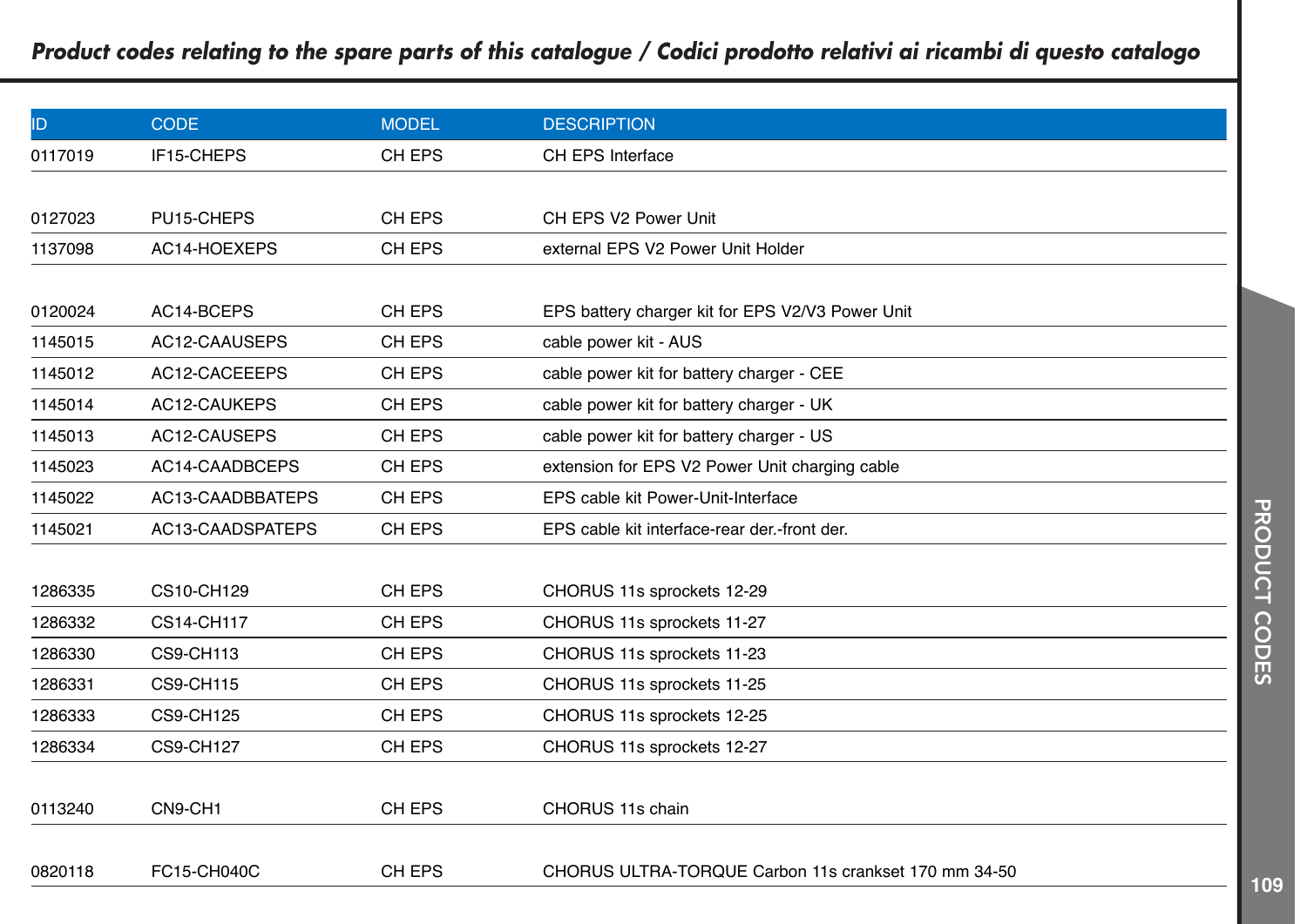| ID      | <b>CODE</b>         | <b>MODEL</b> | <b>DESCRIPTION</b>                                     |
|---------|---------------------|--------------|--------------------------------------------------------|
| 0820119 | FC15-CH062C         | CH EPS       | CHORUS ULTRA-TORQUE Carbon 11s crankset 170 mm 36-52   |
| 0820174 | FC15-CH093C         | CH EPS       | CHORUS ULTRA-TORQUE Carbon 11s crankset 170 mm 39-53   |
| 0823118 | FC15-CH240C         | CH EPS       | CHORUS ULTRA-TORQUE Carbon 11s crankset 172,5 mm 34-50 |
| 0823119 | FC15-CH262C         | CH EPS       | CHORUS ULTRA-TORQUE Carbon 11s crankset 172,5 mm 36-52 |
| 0823174 | FC15-CH293C         | CH EPS       | CHORUS ULTRA-TORQUE Carbon 11s crankset 172,5 mm 39-53 |
| 0824118 | FC15-CH540C         | CH EPS       | CHORUS ULTRA-TORQUE Carbon 11s crankset 175 mm 34-50   |
| 0824119 | FC15-CH562C         | CH EPS       | CHORUS ULTRA-TORQUE Carbon 11s crankset 175 mm 36-52   |
| 0824174 | FC15-CH593C         | CH EPS       | CHORUS ULTRA-TORQUE Carbon 11s crankset 175 mm 39-53   |
| 0112713 | OC12-REG            | CH EPS       | outboard cups RECORD ULTRA-TORQUE - BSC                |
| 0112712 | OC12-REI            | CH EPS       | outboard cups RECORD ULTRA-TORQUE - IT                 |
| 0112718 | IC15-RE41           | CH EPS       | Ultra Torque OS-Fit integrated cups 86,5x41            |
| 0112716 | IC15-RE42           | CH EPS       | Ultra Torque OS-Fit integrated cups BB30 68x42         |
| 0112717 | IC15-RE46           | CH EPS       | Ultra Torque OS-Fit integrated cups BB30 68x46         |
| 0112719 | IC15-UT386          | CH EPS       | Ultra Torque OS-Fit cups BB 386 86,5x46                |
| 0112720 | IC15-UTR51E         | CH EPS       | Ultra Torque cups Os-Fit BB RIGHT 79x46                |
|         |                     |              |                                                        |
| 0216535 | BR15-CHDP           | CH EPS       | CHORUS SKELETON brakes (dual pivot front+rear)         |
| 0216622 | BR17-DIDMF          | CH EPS       | DIRECT DM brake - front                                |
| 0216623 | <b>BR17-DIDMRSS</b> | CH EPS       | DIRECT DM brake - rear seat stay                       |
|         |                     |              |                                                        |
| 0127021 | BC12-SRC            | CH EPS       | SUPER RECORD water-bottle carrier (incl. water bottle) |
| 1129004 | WB12-SR525          | CH EPS       | water bottle - 550 ml (25 pcs)                         |
| 1129005 | WB12-SR725          | CH EPS       | water bottle - 750 ml (25 pcs)                         |
| 1129006 | WB12-SRT6           | CH EPS       | thermal water bottle (6 pcs)                           |
|         |                     |              |                                                        |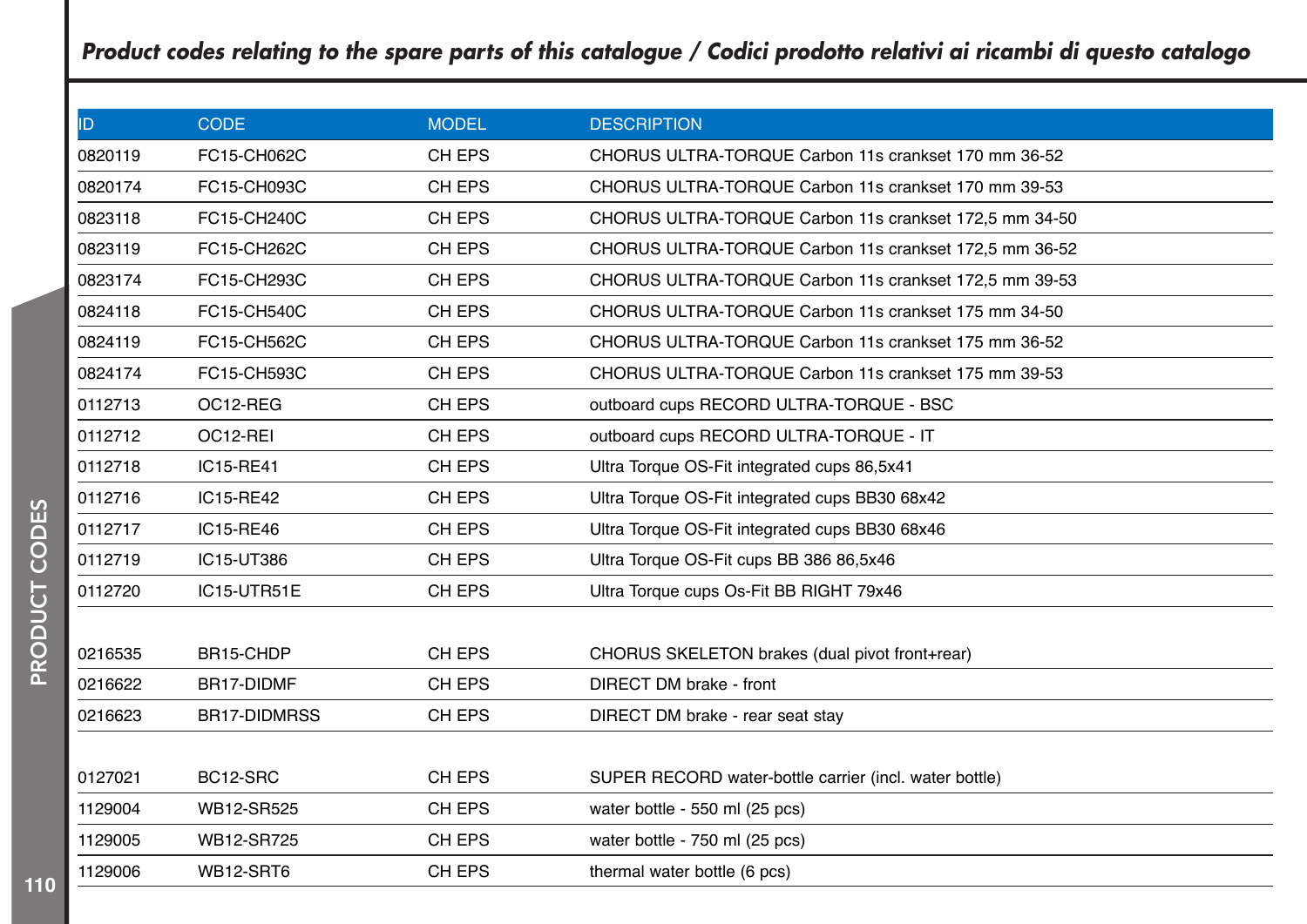| ID               | <b>CODE</b>     | <b>MODEL</b>     | <b>DESCRIPTION</b>                                                       |
|------------------|-----------------|------------------|--------------------------------------------------------------------------|
| POTENZA 11 BLACK |                 |                  |                                                                          |
|                  |                 |                  |                                                                          |
| 0102691          | RD17-POB1M      | PO BL            | POTENZA 11 BLACK 11s rear der. - medium cage                             |
| 0102690          | RD17-POB1S      | PO <sub>BL</sub> | POTENZA 11 BLACK 11s rear der. - short cage                              |
|                  |                 |                  |                                                                          |
| 0105510          | FD17-POB2B      | PO BL            | POTENZA 11 BLACK 11s braze-on front der.                                 |
| 1121012          | DC12-RE2B       | PO <sub>BL</sub> | RE Ø 32 mm BLACK clamp for braze-on front derailleur                     |
| 1121015          | DC12-RE5B       | PO <sub>BL</sub> | RE Ø 35 mm BLACK clamp for braze-on front derailleur                     |
| 0282004          | <b>FD-SR003</b> | PO <sub>BL</sub> | chain guard (for $\varnothing$ 32/35 clamp)                              |
| 0282006          | <b>FD-SR203</b> | PO <sub>BL</sub> | chain guard CAMPY CSD System (for braze-on front der.)                   |
|                  |                 |                  |                                                                          |
| 0119545          | EP17-POB1C      | PO BL            | POTENZA 11 BLACK Power Shift 11s Ergopower shiftting levers              |
|                  |                 |                  |                                                                          |
| 1286366          | CS17-112        | PO <sub>BL</sub> | CAMPAGNOLO 11s sprockets 11-32 (compat. Only with RD17-POB1M/RD17-POS1M) |
| 1286360          | CS17-115        | PO <sub>BL</sub> | CAMPAGNOLO 11s sprockets 11-25                                           |
| 1286361          | CS17-117        | PO <sub>BL</sub> | CAMPAGNOLO 11s sprockets 11-27                                           |
| 1286362          | CS17-119        | PO <sub>BL</sub> | CAMPAGNOLO 11s sprockets 11-29                                           |
| 1286364          | CS17-127        | PO BL            | CAMPAGNOLO 11s sprockets 12-27                                           |
|                  |                 |                  |                                                                          |
| 0113270          | CN17-1114       | PO BL            | CAMPAGNOLO 11s chain - 114 links                                         |
|                  |                 |                  |                                                                          |
| 0940118          | FC17-PO040      | PO BL            | POTENZA 11 BLACK Power-Torque System 11s crankset 170 mm 34-50           |
| 0940119          | FC17-PO062      | PO <sub>BL</sub> | POTENZA 11 BLACK Power-Torque System 11s crankset 170 mm 36-52           |
| 0940174          | FC17-PO093      | PO <sub>BL</sub> | POTENZA 11 BLACK Power-Torque System 11s crankset 170 mm 39-53           |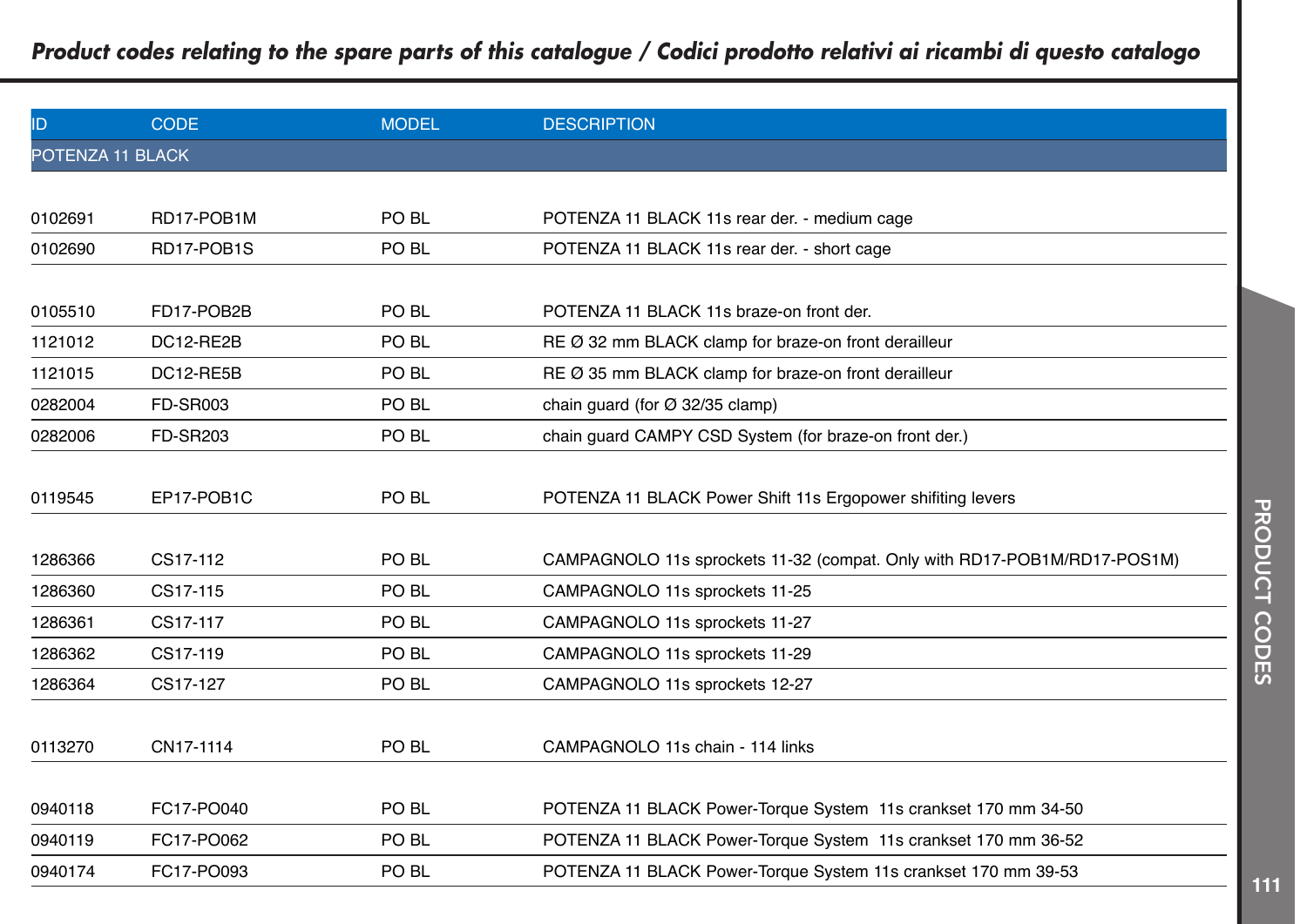| ID                | <b>CODE</b>         | <b>MODEL</b> | <b>DESCRIPTION</b>                                               |
|-------------------|---------------------|--------------|------------------------------------------------------------------|
| 0943118           | FC17-PO240          | PO BL        | POTENZA 11 BLACK Power-Torque System 11s crankset 172,5 mm 34-50 |
| 0943119           | FC17-PO262          | PO BL        | POTENZA 11 BLACK Power-Torque System 11s crankset 172,5 mm 36-52 |
| 0943174           | FC17-PO293          | PO BL        | POTENZA 11 BLACK Power-Torque System 11s crankset 172,5 mm 39-53 |
| 0944118           | FC17-PO540          | PO BL        | POTENZA 11 BLACK Power-Torque System 11s crankset 175 mm 34-50   |
| 0944119           | FC17-PO562          | PO BL        | POTENZA 11 BLACK Power-Torque System 11s crankset 175 mm 36-52   |
| 0944174           | FC17-PO593          | PO BL        | POTENZA 11 BLACK Power-Torque System 11s crankset 175 mm 39-53   |
| 0112775           | OC13-CEG            | PO BL        | outboard cups Power-Torque System - BSC                          |
| 0112774           | OC13-CEI            | PO BL        | outboard cups Power-Torque System - IT                           |
| 0112799           | IC15-PT386          | PO BL        | Power Torque System OS-Fit cups BB386 86,5x46                    |
| 0112798           | IC15-PT41           | PO BL        | Power-Torque System OS-Fit cups BB86 86,5x41                     |
| 0112796           | IC15-PT42           | PO BL        | Power-Torque System OS-Fit cups BB30 68x42                       |
| 0112797           | IC15-PT46           | PO BL        | Power-Torque System OS-Fit cups PF30 68x46                       |
| 0112800           | IC15-PT7342         | PO BL        | Power-Torque System OS-Fit cups BB30A 73x42                      |
|                   |                     |              |                                                                  |
| 0216622           | BR17-DIDMF          | PO BL        | DIRECT DM brake - front                                          |
| 0216623           | <b>BR17-DIDMRSS</b> | PO BL        | DIRECT DM brake - rear seat stay                                 |
| 0216518           | BR17-POBDP          | PO BL        | POTENZA 11 BLACK brakes (dual pivot front+rear)                  |
|                   |                     |              |                                                                  |
| POTENZA 11 SILVER |                     |              |                                                                  |
|                   |                     |              |                                                                  |

| 0102696 | RD17-POS1M | PO SIL        | POTENZA 11 SILVER 11s rear der. - medium cage |
|---------|------------|---------------|-----------------------------------------------|
| 0102695 | RD17-POS1S | <b>PO SIL</b> | POTENZA 11 SILVER 11s rear der. - short cage  |
|         |            |               |                                               |
| 0105515 | FD17-POS2B | PO SIL        | POTENZA 11 SILVER 11s braze-on front der.     |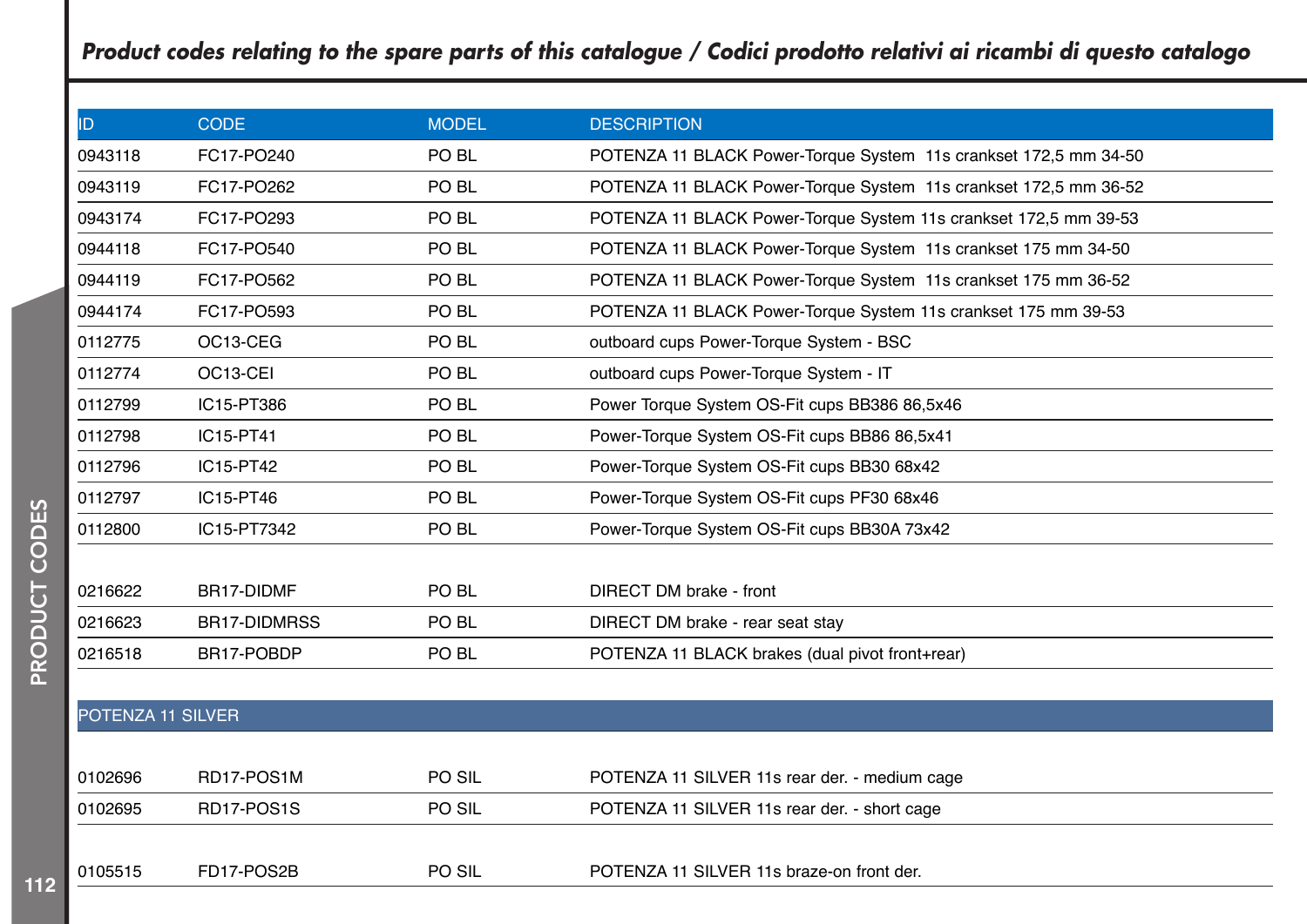| ID      | <b>CODE</b>     | <b>MODEL</b> | <b>DESCRIPTION</b>                                                       |
|---------|-----------------|--------------|--------------------------------------------------------------------------|
| 1121012 | DC12-RE2B       | PO SIL       | RE Ø 32 mm BLACK clamp for braze-on front derailleur                     |
| 1121015 | DC12-RE5B       | PO SIL       | RE Ø 35 mm BLACK clamp for braze-on front derailleur                     |
| 0282004 | <b>FD-SR003</b> | PO SIL       | chain guard (for $\varnothing$ 32/35 clamp)                              |
| 0282006 | <b>FD-SR203</b> | PO SIL       | chain guard CAMPY CSD System (for braze-on front der.)                   |
|         |                 |              |                                                                          |
| 0119555 | EP17-POS1C      | PO SIL       | POTENZA 11 SILVER Power Shift 11s Ergopower shifting levers              |
|         |                 |              |                                                                          |
| 1286366 | CS17-112        | PO SIL       | CAMPAGNOLO 11s sprockets 11-32 (compat. Only with RD17-POB1M/RD17-POS1M) |
| 1286360 | CS17-115        | PO SIL       | CAMPAGNOLO 11s sprockets 11-25                                           |
| 1286361 | CS17-117        | PO SIL       | CAMPAGNOLO 11s sprockets 11-27                                           |
| 1286362 | CS17-119        | PO SIL       | CAMPAGNOLO 11s sprockets 11-29                                           |
| 1286364 | CS17-127        | PO SIL       | CAMPAGNOLO 11s sprockets 12-27                                           |
|         |                 |              |                                                                          |
| 0113270 | CN17-1114       | PO SIL       | CAMPAGNOLO 11s chain - 114 links                                         |
|         |                 |              |                                                                          |
| 0940120 | FC17-POS040     | PO SIL       | POTENZA 11 SILVER Power-Torque System 11s crankset 170 mm 34-50          |
| 0940121 | FC17-POS062     | PO SIL       | POTENZA 11 SILVER Power-Torque System 11s crankset 170 mm 36-52          |
| 0940175 | FC17-POS093     | PO SIL       | POTENZA 11 SILVER Power-Torque System 11s crankset 170 mm 39-53          |
| 0943120 | FC17-POS240     | PO SIL       | POTENZA 11 SILVER Power-Torque System 11s crankset 172,5 mm 34-50        |
| 0943121 | FC17-POS262     | PO SIL       | POTENZA 11 SILVER Power-Torque System 11s crankset 172,5 mm 36-52        |
| 0943175 | FC17-POS293     | PO SIL       | POTENZA 11 SILVER Power-Torque System 11s crankset 172,5 mm 39-53        |
| 0944120 | FC17-POS540     | PO SIL       | POTENZA 11 SILVER Power-Torque System 11s crankset 175 mm 34-50          |
| 0944121 | FC17-POS562     | PO SIL       | POTENZA 11 SILVER Power-Torque System 11s crankset 175 mm 36-52          |
| 0944175 | FC17-POS593     | PO SIL       | POTENZA 11 SILVER Power-Torque System 11s crankset 175 mm 39-53          |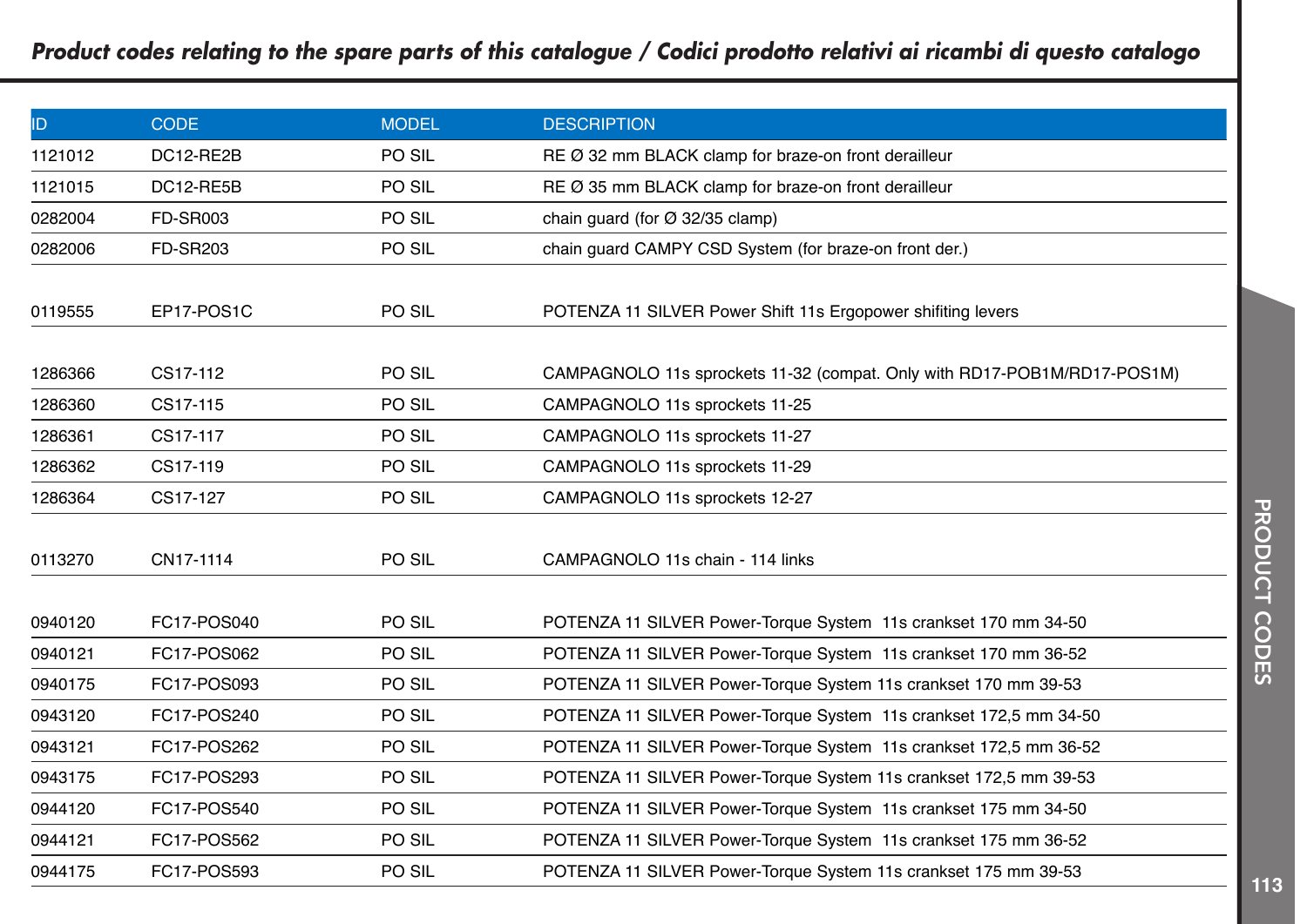| ID      | <b>CODE</b>           | <b>MODEL</b> | <b>DESCRIPTION</b>                               |  |
|---------|-----------------------|--------------|--------------------------------------------------|--|
| 0112775 | OC <sub>13</sub> -CEG | PO SIL       | outboard cups Power-Torque System - BSC          |  |
| 0112774 | OC <sub>13</sub> -CEI | PO SIL       | outboard cups Power-Torque System - IT           |  |
| 0112799 | IC15-PT386            | PO SIL       | Power Torque System OS-Fit cups BB386 86,5x46    |  |
| 0112798 | IC15-PT41             | PO SIL       | Power-Torque System OS-Fit cups BB86 86,5x41     |  |
| 0112796 | IC15-PT42             | PO SIL       | Power-Torque System OS-Fit cups BB30 68x42       |  |
| 0112797 | IC15-PT46             | PO SIL       | Power-Torque System OS-Fit cups PF30 68x46       |  |
| 0112800 | IC15-PT7342           | PO SIL       | Power-Torque System OS-Fit cups BB30A 73x42      |  |
|         |                       |              |                                                  |  |
| 0216519 | BR17-POSDP            | PO SIL       | POTENZA 11 SILVER brakes (dual pivot front+rear) |  |
| 0216622 | BR17-DIDMF            | PO SIL       | DIRECT DM brake - front                          |  |
| 0216623 | BR17-DIDMRSS          | PO SIL       | DIRECT DM brake - rear seat stay                 |  |
|         |                       |              |                                                  |  |

VELOCE BLACK

| 0102751 | RD11-VLBXM      | VL BL        | VELOCE BLACK 10s rear der. medium cage                                |
|---------|-----------------|--------------|-----------------------------------------------------------------------|
| 0102750 | RD11-VLBXS      | VL BL        | VELOCE BLACK 10s rear der. short cage                                 |
|         |                 |              |                                                                       |
| 0104970 | FD11-VLB2B      | VL BL        | VELOCE BLACK 9/10s braze-on front der.                                |
| 0104972 | FD11-VLB2C2     | VL BL        | VELOCE BLACK 9/10s clip-on front der. ø 32 mm                         |
| 0104973 | FD11-VLB2C5     | <b>VL BL</b> | VELOCE BLACK 9/10s clip-on front der. ø 35 mm                         |
| 0282004 | <b>FD-SR003</b> | <b>VL BL</b> | chain quard (for $\varnothing$ 32/35 clamp)                           |
| 0282006 | <b>FD-SR203</b> | <b>VL BL</b> | chain quard CAMPY CSD System (for braze-on front der.)                |
|         |                 |              |                                                                       |
| 0119365 | EP15-VLBXC      | VL BL        | VELOCE BLACK Power Shift 10s Ergopower shifting levers - BLACK option |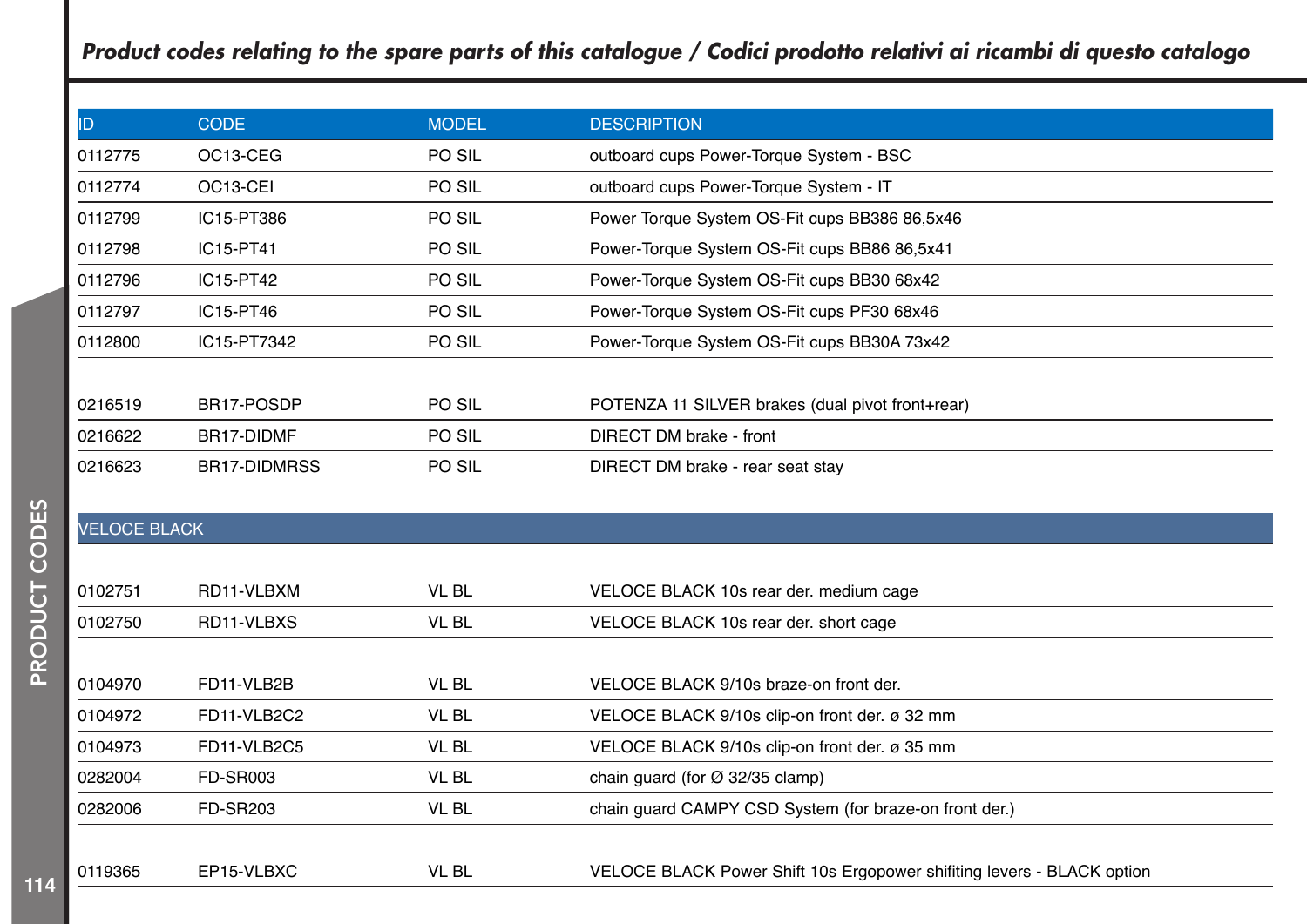| ID      | <b>CODE</b>       | <b>MODEL</b> | <b>DESCRIPTION</b>                                              |
|---------|-------------------|--------------|-----------------------------------------------------------------|
| 1286185 | <b>CS13-CEX20</b> | <b>VL BL</b> | CENTAUR UD 10s sprockets 12-30                                  |
| 1286184 | CS13-CEX27        | <b>VL BL</b> | CENTAUR UD 10s sprockets 12-27                                  |
| 1286278 | CS9-CEX43         | <b>VL BL</b> | CENTAUR UD 10s sprockets 14-23                                  |
| 1286281 | CS9-VLX15         | <b>VL BL</b> | VELOCE UD 10s sprockets 11-25                                   |
| 1286282 | CS9-VLX23         | <b>VL BL</b> | VELOCE UD 10s sprockets 12-23                                   |
| 1286283 | CS9-VLX25         | <b>VL BL</b> | VELOCE UD 10s sprockets 12-25                                   |
| 1286286 | CS9-VLX36         | VL BL        | VELOCE UD10s sprockets 13-26                                    |
| 1286288 | CS9-VLX39         | <b>VL BL</b> | VELOCE UD 10s sprockets 13-29                                   |
|         |                   |              |                                                                 |
| 0113250 | CN11-VLX          | VL BL        | VELOCE 10s chain                                                |
|         |                   |              |                                                                 |
| 0990203 | FC11-VLB040       | <b>VL BL</b> | VELOCE BLACK Power-Torque System CT 10s crankset 170 mm 34-50   |
| 0990168 | FC11-VLB092       | VL BL        | VELOCE BLACK Power-Torque System 10s crankset 170 mm 39-52      |
| 0990169 | FC11-VLB093       | <b>VL BL</b> | VELOCE BLACK Power-Torque System 10s crankset 170 mm 39-53      |
| 0993203 | FC11-VLB240       | <b>VL BL</b> | VELOCE BLACK Power-Torque System CT 10s crankset 172,5 mm 34-50 |
| 0993168 | FC11-VLB292       | <b>VL BL</b> | VELOCE BLACK Power-Torque System 10s crankset 172,5 mm 39-52    |
| 0993169 | FC11-VLB293       | <b>VL BL</b> | VELOCE BLACK Power-Torque System 10s crankset 172,5 mm 39-53    |
| 0994203 | FC11-VLB540       | <b>VL BL</b> | VELOCE BLACK Power-Torque System CT 10s crankset 175 mm 34-50   |
| 0994168 | FC11-VLB592       | VL BL        | VELOCE BLACK Power-Torque System 10s crankset 175 mm 39-52      |
| 0994169 | FC11-VLB593       | VL BL        | VELOCE BLACK Power-Torque System 10s crankset 175 mm 39-53      |
| 0112775 | OC13-CEG          | <b>VL BL</b> | outboard cups Power-Torque System - BSC                         |
| 0112774 | OC13-CEI          | VL BL        | outboard cups Power-Torque System - IT                          |
| 0112799 | IC15-PT386        | VL BL        | Power Torque System OS-Fit cups BB386 86,5x46                   |
| 0112798 | IC15-PT41         | VL BL        | Power-Torque System OS-Fit cups BB86 86,5x41                    |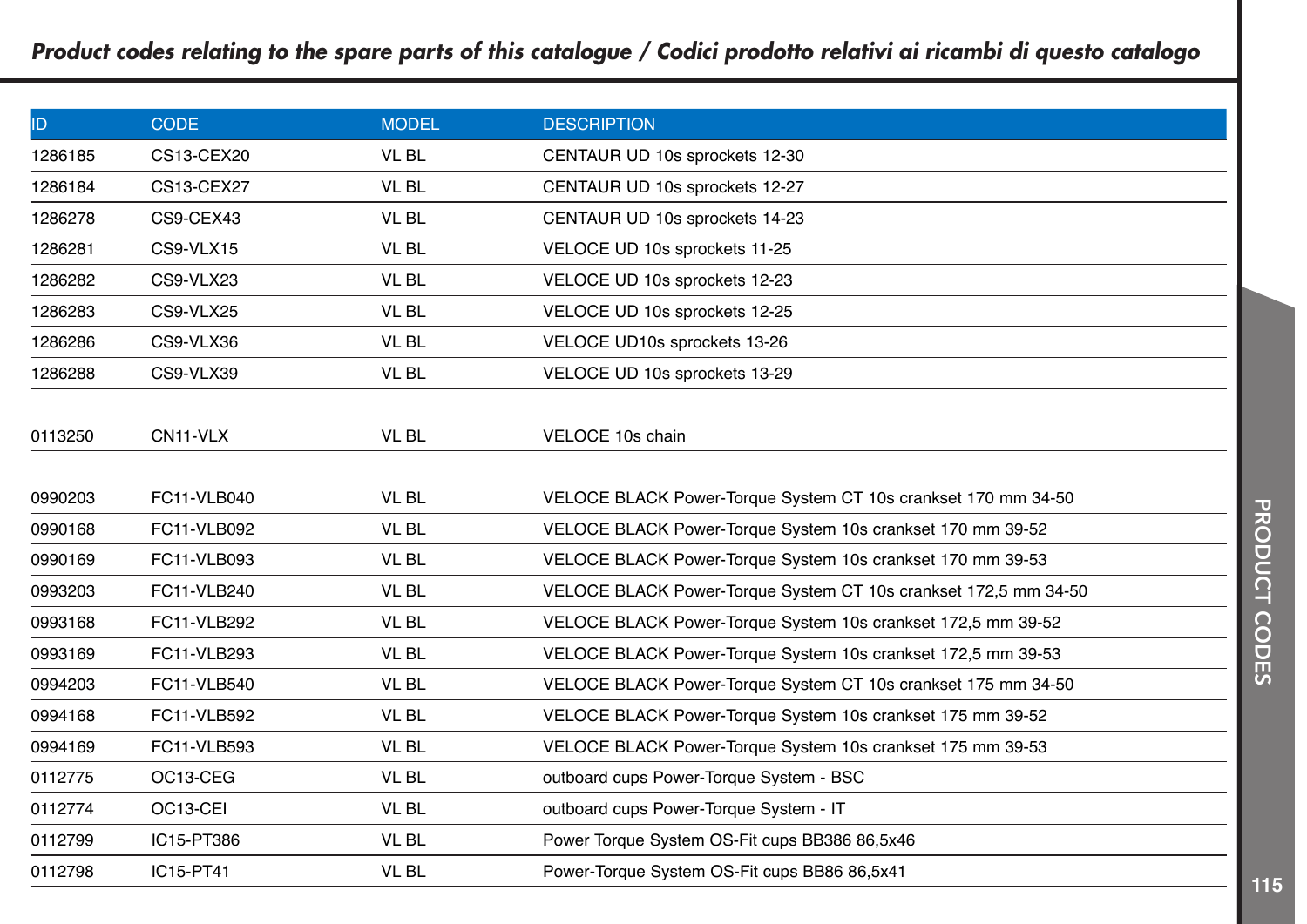| ID                   | <b>CODE</b>       | <b>MODEL</b>  | <b>DESCRIPTION</b>                                                     |
|----------------------|-------------------|---------------|------------------------------------------------------------------------|
| 0112796              | IC15-PT42         | VL BL         | Power-Torque System OS-Fit cups BB30 68x42                             |
| 0112797              | IC15-PT46         | <b>VL BL</b>  | Power-Torque System OS-Fit cups PF30 68x46                             |
| 0112800              | IC15-PT7342       | VL BL         | Power-Torque System OS-Fit cups BB30A 73x42                            |
|                      |                   |               |                                                                        |
| 0216520              | BR15-VLBDP        | VL BL         | VELOCE BLACK brakes (dual pivot front+rear)                            |
|                      |                   |               |                                                                        |
| <b>VELOCE SILVER</b> |                   |               |                                                                        |
|                      |                   |               |                                                                        |
| 0102761              | RD11-VLSXM        | <b>VL SIL</b> | VELOCE SILVER 10s rear der. medium cage                                |
| 0102760              | RD11-VLSXS        | <b>VL SIL</b> | VELOCE SILVER 10s rear der. short cage                                 |
|                      |                   |               |                                                                        |
| 0104990              | FD11-VLS2B        | <b>VL SIL</b> | VELOCE SILVER 9/10s braze-on front der.                                |
| 0104992              | FD11-VLS2C2       | <b>VL SIL</b> | VELOCE SILVER 9/10s clip-on front der. ø 32 mm                         |
| 0104993              | FD11-VLS2C5       | <b>VL SIL</b> | VELOCE SILVER 9/10s clip-on front der. ø 35 mm                         |
| 0282004              | <b>FD-SR003</b>   | <b>VL SIL</b> | chain guard (for Ø 32/35 clamp)                                        |
| 0282006              | <b>FD-SR203</b>   | <b>VL SIL</b> | chain guard CAMPY CSD System (for braze-on front der.)                 |
|                      |                   |               |                                                                        |
| 0119375              | EP15-VLSXC        | <b>VL SIL</b> | VELOCE SILVER Power Shift 10s Ergopower shifting levers - BLACK option |
|                      |                   |               |                                                                        |
| 1286185              | <b>CS13-CEX20</b> | <b>VL SIL</b> | CENTAUR UD 10s sprockets 12-30                                         |
| 1286184              | <b>CS13-CEX27</b> | <b>VL SIL</b> | CENTAUR UD 10s sprockets 12-27                                         |
| 1286278              | CS9-CEX43         | <b>VL SIL</b> | CENTAUR UD 10s sprockets 14-23                                         |
| 1286281              | CS9-VLX15         | <b>VL SIL</b> | VELOCE UD 10s sprockets 11-25                                          |
| 1286282              | CS9-VLX23         | <b>VL SIL</b> | VELOCE UD 10s sprockets 12-23                                          |
|                      |                   |               |                                                                        |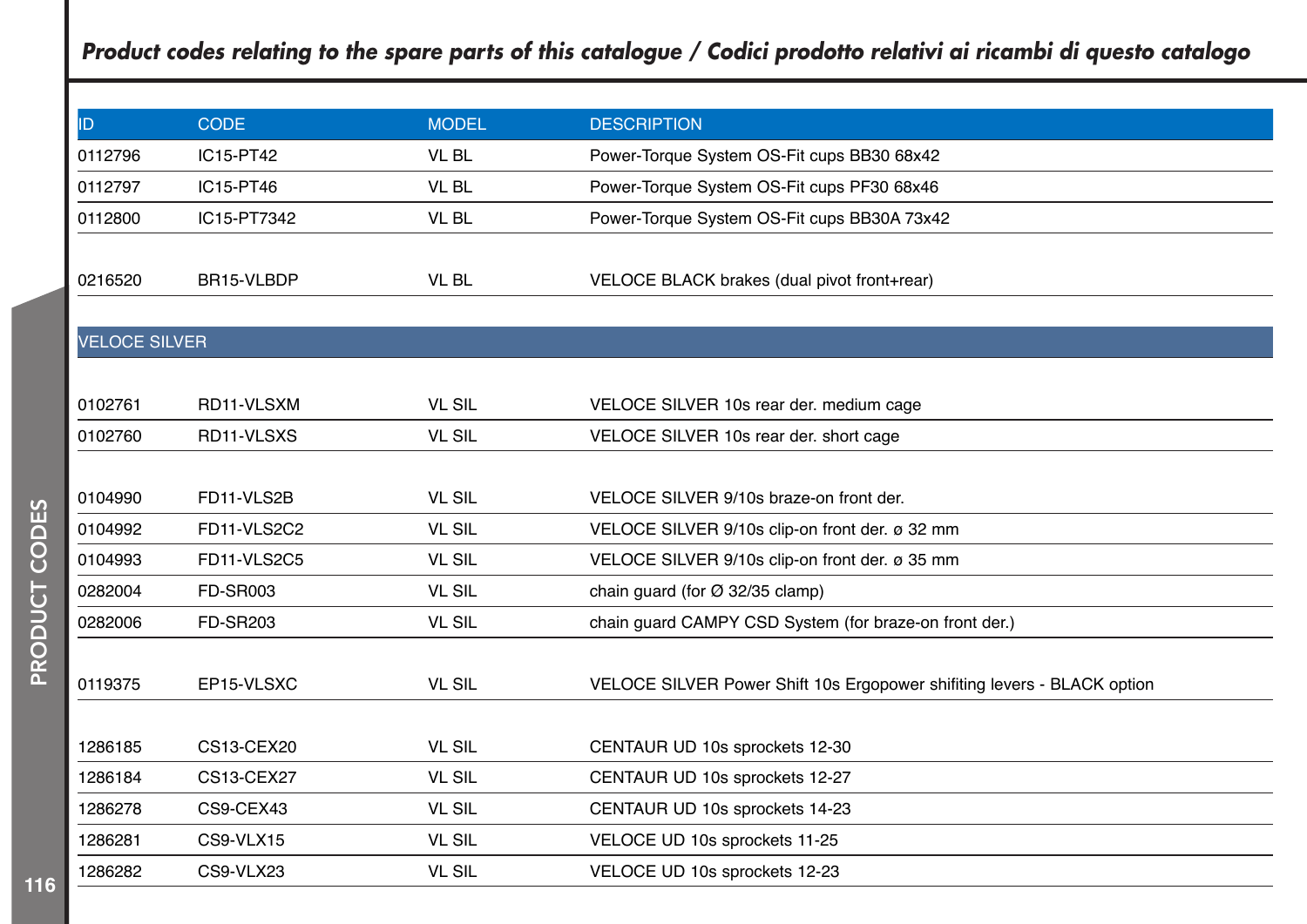| ID      | <b>CODE</b>        | <b>MODEL</b>  | <b>DESCRIPTION</b>                                               |
|---------|--------------------|---------------|------------------------------------------------------------------|
| 1286283 | CS9-VLX25          | <b>VL SIL</b> | VELOCE UD 10s sprockets 12-25                                    |
| 1286286 | CS9-VLX36          | <b>VL SIL</b> | VELOCE UD10s sprockets 13-26                                     |
| 1286288 | CS9-VLX39          | <b>VL SIL</b> | VELOCE UD 10s sprockets 13-29                                    |
|         |                    |               |                                                                  |
| 0113250 | CN11-VLX           | <b>VL SIL</b> | VELOCE 10s chain                                                 |
|         |                    |               |                                                                  |
| 0990204 | <b>FC11-VLS040</b> | <b>VL SIL</b> | VELOCE SILVER Power-Torque System CT 10s crankset 170 mm 34-50   |
| 0990171 | <b>FC11-VLS092</b> | <b>VL SIL</b> | VELOCE SILVER Power-Torque System10s crankset 170 mm 39-52       |
| 0990170 | FC11-VLS093        | <b>VL SIL</b> | VELOCE SILVER Power-Torque System10s crankset 170 mm 39-53       |
| 0993204 | <b>FC11-VLS240</b> | <b>VL SIL</b> | VELOCE SILVER Power-Torque System CT 10s crankset 172,5 mm 34-50 |
| 0993171 | <b>FC11-VLS292</b> | <b>VL SIL</b> | VELOCE SILVER Power-Torque System 10s crankset 172,5 mm 39-52    |
| 0993170 | FC11-VLS293        | <b>VL SIL</b> | VELOCE SILVER Power-Torque System 10s crankset 172,5 mm 39-53    |
| 0994204 | <b>FC11-VLS540</b> | <b>VL SIL</b> | VELOCE SILVER Power-Torque System CT 10s crankset 175 mm 34-50   |
| 0994171 | <b>FC11-VLS592</b> | <b>VL SIL</b> | VELOCE SILVER Power-Torque System 10s crankset 175 mm 39-52      |
| 0994170 | FC11-VLS593        | <b>VL SIL</b> | VELOCE SILVER Power-Torque System 10s crankset 175 mm 39-53      |
| 0112775 | OC13-CEG           | <b>VL SIL</b> | outboard cups Power-Torque System - BSC                          |
| 0112774 | OC13-CEI           | <b>VL SIL</b> | outboard cups Power-Torque System - IT                           |
| 0112799 | IC15-PT386         | <b>VL SIL</b> | Power Torque System OS-Fit cups BB386 86,5x46                    |
| 0112798 | IC15-PT41          | <b>VL SIL</b> | Power-Torque System OS-Fit cups BB86 86,5x41                     |
| 0112796 | IC15-PT42          | <b>VL SIL</b> | Power-Torque System OS-Fit cups BB30 68x42                       |
| 0112797 | IC15-PT46          | <b>VL SIL</b> | Power-Torque System OS-Fit cups PF30 68x46                       |
| 0112800 | IC15-PT7342        | <b>VL SIL</b> | Power-Torque System OS-Fit cups BB30A 73x42                      |
|         |                    |               |                                                                  |
| 0216525 | BR15-VLSDP         | <b>VL SIL</b> | VELOCE SILVER brakes (dual pivot front+rear)                     |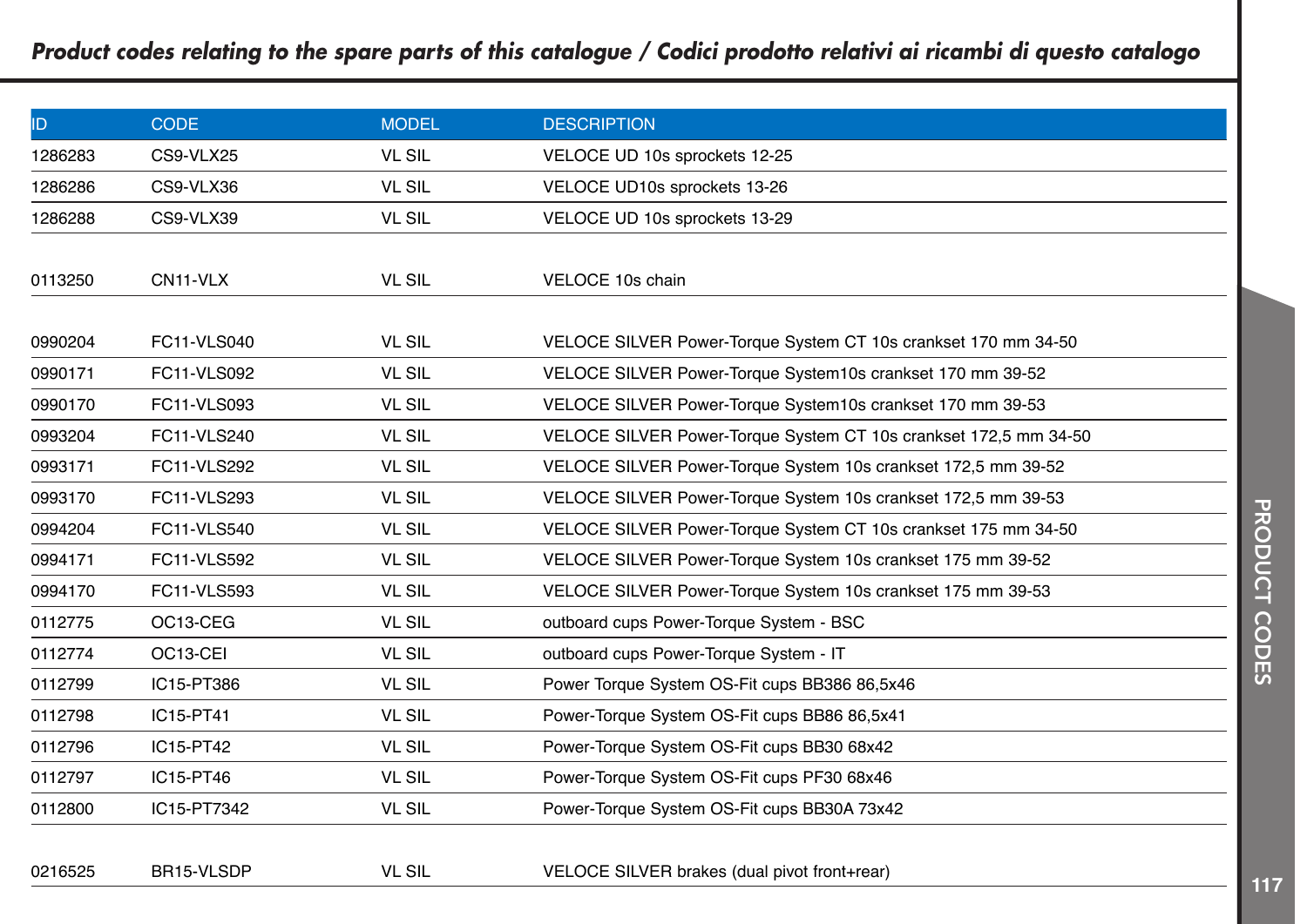|              |             |              | Product codes relating to the spare parts of this catalogue / Codici prodotto relativi ai ricambi di questo catalogo |
|--------------|-------------|--------------|----------------------------------------------------------------------------------------------------------------------|
| ID           | <b>CODE</b> | <b>MODEL</b> | <b>DESCRIPTION</b>                                                                                                   |
| <b>XENON</b> |             |              |                                                                                                                      |
|              |             |              |                                                                                                                      |
| 0102560      | RD02-XE209  | XE           | XENON 9s rear der. short cage                                                                                        |
| 0102561      | RD02-XE309  | XE           | XENON 9s rear der. medium cage                                                                                       |
| 0102566      | RD7-XEXM    | XE           | XENON 10s rear der. medium cage                                                                                      |
| 0102565      | RD7-XEXS    | XE           | XENON 10s rear der. short cage                                                                                       |
|              |             |              |                                                                                                                      |
| 0104970      | FD11-VLB2B  | XE           | VELOCE BLACK 9/10s braze-on front der.                                                                               |
| 0104972      | FD11-VLB2C2 | XE           | VELOCE BLACK 9/10s clip-on front der. ø 32 mm                                                                        |
| 0104973      | FD11-VLB2C5 | XE           | VELOCE BLACK 9/10s clip-on front der. ø 35 mm                                                                        |
|              |             |              |                                                                                                                      |
| 0118660      | EP11-XE9C   | XE           | XENON 9s Ergopower shifting levers (incl. cables and casings)                                                        |
| 0118665      | EP11-XEXC   | XE           | XENON QS ESCAPE mech 10s Ergopower shifting levers (incl. cables and casings)                                        |
|              |             |              |                                                                                                                      |
| 1286134      | CS01-EC0923 | <b>XE</b>    | VELOCE UD 9s sprockets 12-23                                                                                         |
| 1286135      | CS01-EC0933 | XE           | VELOCE UD 9s sprockets 13-23                                                                                         |
| 1286136      | CS01-EC0936 | XE           | VELOCE UD 9s sprockets 13-26                                                                                         |
| 1286138      | CS01-EC0938 | XE           | VELOCE UD 9s sprockets 13-28                                                                                         |
| 1286139      | CS03-EC0948 | XE           | VELOCE UD 9s sprockets 14-28                                                                                         |
| 1286281      | CS9-VLX15   | XE           | VELOCE UD 10s sprockets 11-25                                                                                        |
| 1286282      | CS9-VLX23   | XE           | VELOCE UD 10s sprockets 12-23                                                                                        |
| 1286283      | CS9-VLX25   | XE           | VELOCE UD 10s sprockets 12-25                                                                                        |
| 1286286      | CS9-VLX36   | XE           | VELOCE UD10s sprockets 13-26                                                                                         |
| 1286288      | CS9-VLX39   | XE           | VELOCE UD 10s sprockets 13-29                                                                                        |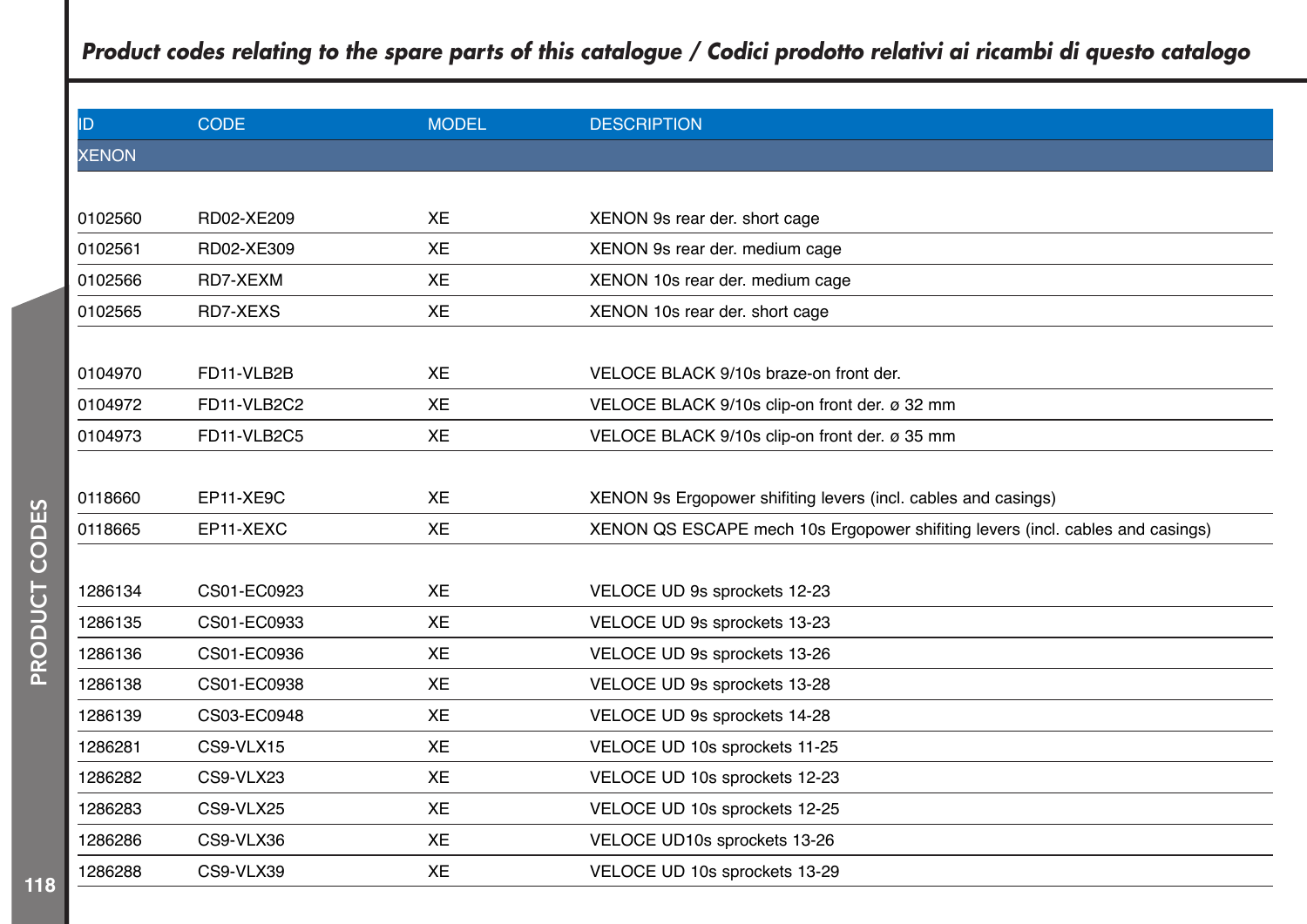| ID                   | <b>CODE</b>      | <b>MODEL</b> | <b>DESCRIPTION</b>                                                            |
|----------------------|------------------|--------------|-------------------------------------------------------------------------------|
| 0113250              | CN11-VLX         | XE           | VELOCE 10s chain                                                              |
| 0113040              | <b>CN99-RE09</b> | XE           | RECORD 9s chain                                                               |
|                      |                  |              |                                                                               |
| <b>ATHENA TRIPLE</b> |                  |              |                                                                               |
|                      |                  |              |                                                                               |
| 0102700              | RD13-ATB13       | AT TR        | ATHENA TRIPLE BLACK 11s rear der.                                             |
|                      |                  |              |                                                                               |
| 0105000              | FD13-ATB3B       | AT TR        | ATHENA TRIPLE BLACK 11s braze-on front der.                                   |
| 1121012              | DC12-RE2B        | AT TR        | RE Ø 32 mm BLACK clamp for braze-on front derailleur                          |
| 1121015              | DC12-RE5B        | AT TR        | RE Ø 35 mm BLACK clamp for braze-on front derailleur                          |
|                      |                  |              |                                                                               |
| 0119022              | EP15-AT13CC      | AT TR        | ATHENA TRIPLE Power Shift Carbon 11s Ergopower shifting levers - BLACK option |
| 0119026              | EP15-ATB13C      | AT TR        | ATHENA TRIPLE BLACK Power Shift 11s Ergopower shifting levers - BLACK option  |
|                      |                  |              |                                                                               |
| 1286360              | CS17-115         | AT TR        | CAMPAGNOLO 11s sprockets 11-25                                                |
| 1286361              | CS17-117         | AT TR        | CAMPAGNOLO 11s sprockets 11-27                                                |
| 1286364              | CS17-127         | AT TR        | CAMPAGNOLO 11s sprockets 12-27                                                |
|                      |                  |              |                                                                               |
| 0113270              | CN17-1114        | AT TR        | CAMPAGNOLO 11s chain - 114 links                                              |
|                      |                  |              |                                                                               |
| 0940200              | FC13-ATB0092     | AT TR        | ATHENA TRIPLE BLACK Power-Torque System 11s crankset 170 mm 30-39-52          |
| 0943200              | FC13-ATB2092     | AT TR        | ATHENA TRIPLE BLACK Power-Torque System 11s crankset 172,5 mm 30-39-52        |
| 0944200              | FC13-ATB5092     | AT TR        | ATHENA TRIPLE BLACK Power-Torque System 11s crankset 175 mm 30-39-52          |
| 0112775              | OC13-CEG         | AT TR        | outboard cups Power-Torque System - BSC                                       |
|                      |                  |              |                                                                               |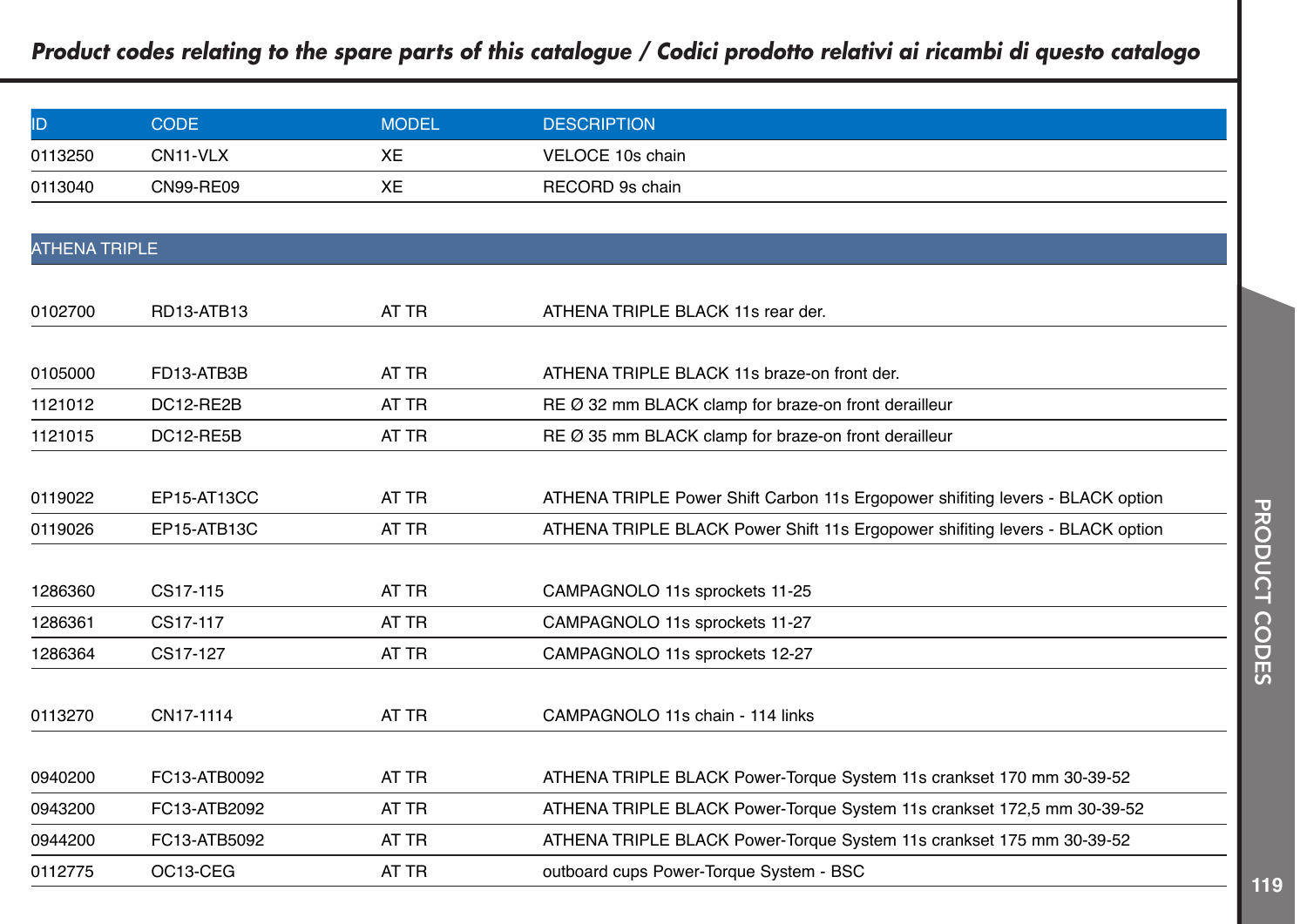| ID.                  | <b>CODE</b>         | <b>MODEL</b>     | <b>DESCRIPTION</b>                                          |
|----------------------|---------------------|------------------|-------------------------------------------------------------|
| 0112774              | OC13-CEI            | AT TR            | outboard cups Power-Torque System - IT                      |
| 0112799              | IC15-PT386          | AT TR            | Power Torque System OS-Fit cups BB386 86,5x46               |
| 0112798              | IC15-PT41           | AT TR            | Power-Torque System OS-Fit cups BB86 86,5x41                |
| 0112796              | IC15-PT42           | AT TR            | Power-Torque System OS-Fit cups BB30 68x42                  |
| 0112797              | IC15-PT46           | AT TR            | Power-Torque System OS-Fit cups PF30 68x46                  |
| 0112800              | IC15-PT7342         | AT TR            | Power-Torque System OS-Fit cups BB30A 73x42                 |
|                      |                     |                  |                                                             |
| 0216622              | BR17-DIDMF          | AT TR            | DIRECT DM brake - front                                     |
| 0216623              | <b>BR17-DIDMRSS</b> | AT TR            | DIRECT DM brake - rear seat stay                            |
| 0216518              | BR17-POBDP          | AT TR            | POTENZA BLACK brakes (dual pivot front+rear)                |
|                      |                     |                  |                                                             |
| <b>TT COMPONENTS</b> |                     |                  |                                                             |
|                      |                     |                  |                                                             |
| 0119875              | BL15-TTCG           | <b>TT</b>        | aluminium brake levers for bar-end incl. cables and casings |
|                      |                     |                  |                                                             |
| 0119945              | <b>SL12-TT10CG</b>  | <b>TT</b>        | 10s bar-end shifting levers incl. cables and casings        |
| 0119965              | <b>SL17-TT11CG</b>  | <b>TT</b>        | 11s bar-end shifting levers incl. cables+casings            |
|                      |                     |                  |                                                             |
| <b>RECORD EPS TT</b> |                     |                  |                                                             |
|                      |                     |                  |                                                             |
| 0102380              | RD12-RE1EPS         | <b>RE EPS</b>    | RE 11s EPS rear derailleur                                  |
|                      |                     |                  |                                                             |
| 0104314              | FD15-RE2BEPS        | <b>RE EPS TT</b> | RE 11S EPS braze-on front derailleur                        |
| 0282003              | FD-SR001EPS         | <b>RE EPS TT</b> | front derailleur stiffness increaser                        |
|                      |                     |                  |                                                             |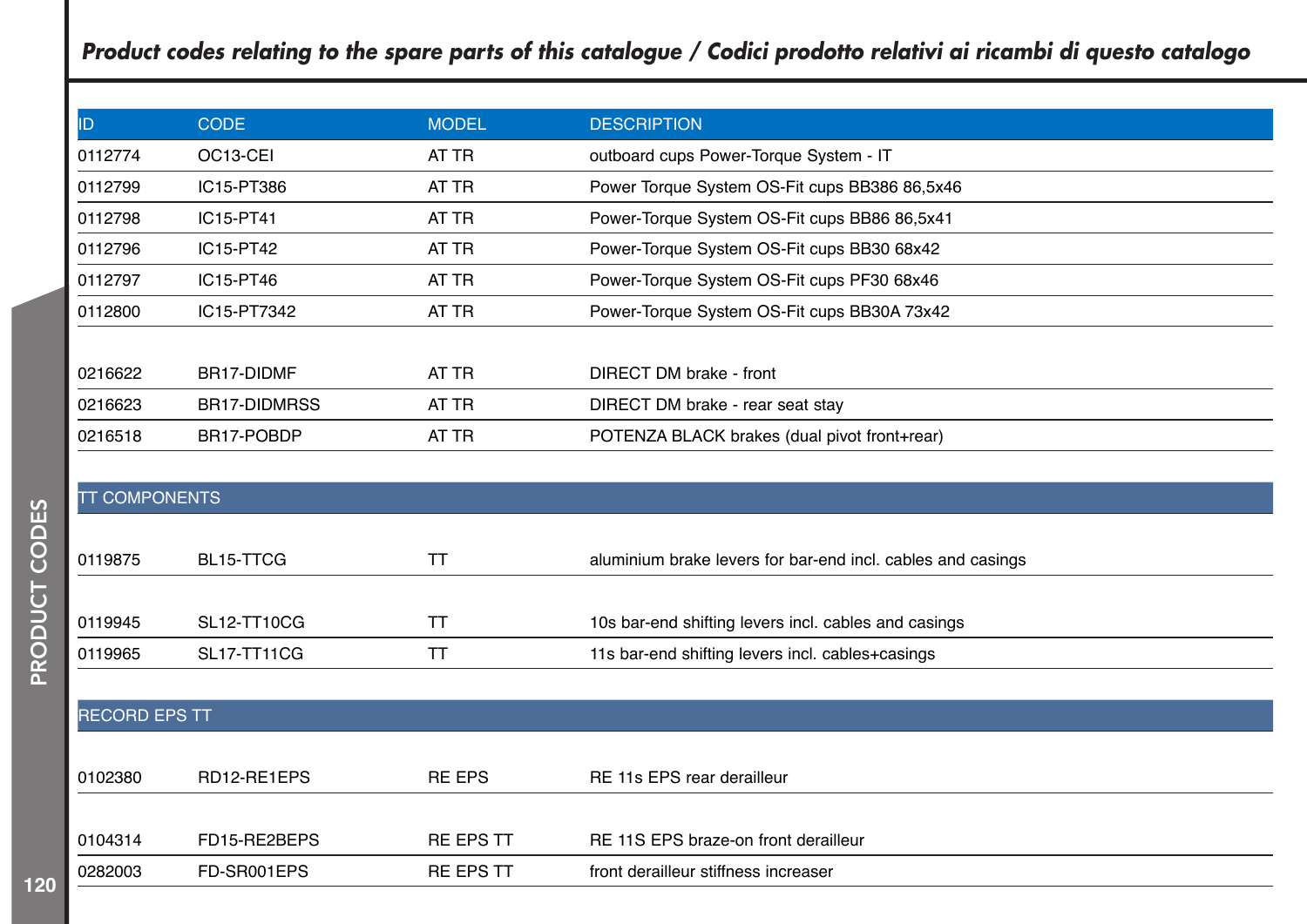| ID      | <b>CODE</b>     | <b>MODEL</b>     | <b>DESCRIPTION</b>                                                 |
|---------|-----------------|------------------|--------------------------------------------------------------------|
| 1121012 | DC12-RE2B       | <b>RE EPS TT</b> | RE Ø 32 mm BLACK clamp for braze-on front derailleur               |
| 1121015 | DC12-RE5B       | <b>RE EPS TT</b> | RE Ø 35 mm BLACK clamp for braze-on front derailleur               |
| 0282004 | <b>FD-SR003</b> | <b>RE EPS TT</b> | chain guard (for $\varnothing$ 32/35 clamp)                        |
| 0282006 | <b>FD-SR203</b> | <b>RE EPS TT</b> | chain quard CAMPY CSD System (for braze-on front der.)             |
| 0119860 | SL13-BE11CGEPS  | <b>RE EPS TT</b> | RE TT 11s EPS bar-end shifting levers incl. cables and casings     |
| 0119850 | BL13-BECGCEPS   | <b>RE EPS TT</b> | RE TT EPS carbon brake levers for bar-end incl. cables and casings |
| 0117024 | IF16-BEEPS      | <b>RE EPS TT</b> | TT EPS V3 Interface (for SR/RE)                                    |
| 0127024 | PU16-EPS        | <b>RE EPS TT</b> | EPS V3 Power Unit (for SR/RE)                                      |
| 1137151 | AC16-HOBCEPS    | <b>RE EPS TT</b> | EPS V3 PU Holder on water bottle carrier                           |
| 1137152 | AC16-HOSP27     | <b>RE EPS TT</b> | Seat post adapter Ø 32mm for PU EPS V3                             |
| 1137153 | AC16-HOSP32     | <b>RE EPS TT</b> | Seat post adapter Ø 27mm for PU EPS V3                             |
| 0120024 | AC14-BCEPS      | <b>RE EPS TT</b> | EPS battery charger kit for EPS V2/V3 Power Unit                   |
| 1145015 | AC12-CAAUSEPS   | <b>RE EPS TT</b> | cable power kit - AUS                                              |
| 1145012 | AC12-CACEEEPS   | <b>RE EPS TT</b> | cable power kit for battery charger - CEE                          |
| 1145014 | AC12-CAUKEPS    | <b>RE EPS TT</b> | cable power kit for battery charger - UK                           |
| 1145013 | AC12-CAUSEPS    | <b>RE EPS TT</b> | cable power kit for battery charger - US                           |
| 1145020 | AC12-CAADBBEPS  | <b>RE EPS TT</b> | EPS cable kit Power-Unit-Interface                                 |
| 1286325 | CS10-RE129      | <b>RE EPS TT</b> | RECORD 11s sprockets 12-29                                         |

**PRODUCT CODES** PRODUCT CODES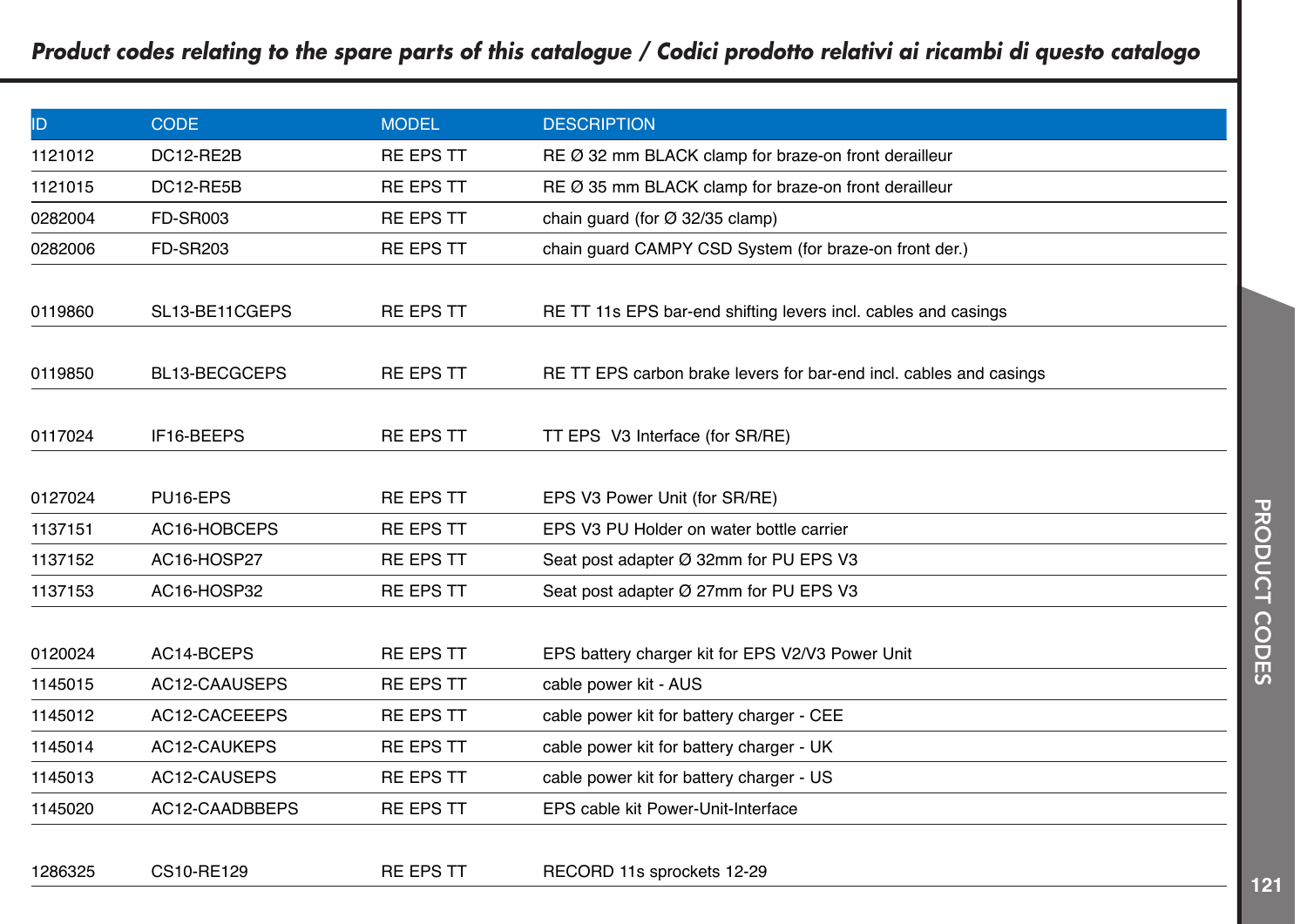| ID      | <b>CODE</b>      | <b>MODEL</b>     | <b>DESCRIPTION</b>                                     |
|---------|------------------|------------------|--------------------------------------------------------|
| 1286322 | CS14-RE117       | <b>RE EPS TT</b> | RECORD 11s sprockets 11-27                             |
| 1286320 | <b>CS9-RE113</b> | <b>RE EPS TT</b> | RECORD 11s sprockets 11-23                             |
| 1286321 | <b>CS9-RE115</b> | <b>RE EPS TT</b> | RECORD 11s sprockets 11-25                             |
| 1286323 | <b>CS9-RE125</b> | <b>RE EPS TT</b> | RECORD 11s sprockets 12-25                             |
| 1286324 | <b>CS9-RE127</b> | <b>RE EPS TT</b> | RECORD 11s sprockets 12-27                             |
|         |                  |                  |                                                        |
| 0113260 | <b>CN11-RE1</b>  | <b>RE EPS TT</b> | RECORD 11s chain                                       |
|         |                  |                  |                                                        |
| 0810118 | FC15-RE040C      | <b>RE EPS TT</b> | RECORD ULTRA-TORQUE Carbon 11s crankset 170 mm 34-50   |
| 0810119 | FC15-RE062C      | <b>RE EPS TT</b> | RECORD ULTRA-TORQUE Carbon 11s crankset 170 mm 36-52   |
| 0810174 | FC15-RE093C      | <b>RE EPS TT</b> | RECORD ULTRA-TORQUE Carbon 11s crankset 170 mm 39-53   |
| 0813118 | FC15-RE240C      | <b>RE EPS TT</b> | RECORD ULTRA-TORQUE Carbon 11s crankset 172,5 mm 34-50 |
| 0813119 | FC15-RE262C      | <b>RE EPS TT</b> | RECORD ULTRA-TORQUE Carbon 11s crankset 172,5 mm 36-52 |
| 0813174 | FC15-RE293C      | <b>RE EPS TT</b> | RECORD ULTRA-TORQUE Carbon 11s crankset 172,5 mm 39-53 |
| 0814118 | FC15-RE540C      | <b>RE EPS TT</b> | RECORD ULTRA-TORQUE Carbon 11s crankset 175 mm 34-50   |
| 0814119 | FC15-RE562C      | <b>RE EPS TT</b> | RECORD ULTRA-TORQUE Carbon 11s crankset 175 mm 36-52   |
| 0814174 | FC15-RE593C      | <b>RE EPS TT</b> | RECORD ULTRA-TORQUE Carbon 11s crankset 175 mm 39-53   |
| 0112713 | OC12-REG         | <b>RE EPS TT</b> | outboard cups RECORD ULTRA-TORQUE - BSC                |
| 0112712 | OC12-REI         | <b>RE EPS TT</b> | outboard cups RECORD ULTRA-TORQUE - IT                 |
| 0112718 | IC15-RE41        | <b>RE EPS TT</b> | Ultra Torque OS-Fit integrated cups 86,5x41            |
| 0112716 | IC15-RE42        | <b>RE EPS TT</b> | Ultra Torque OS-Fit integrated cups BB30 68x42         |
| 0112717 | IC15-RE46        | <b>RE EPS TT</b> | Ultra Torque OS-Fit integrated cups BB30 68x46         |
| 0112719 | IC15-UT386       | <b>RE EPS TT</b> | Ultra Torque OS-Fit cups BB 386 86,5x46                |
| 0112720 | IC15-UTR51E      | <b>RE EPS TT</b> | Ultra Torque cups Os-Fit BB RIGHT 79x46                |
|         |                  |                  |                                                        |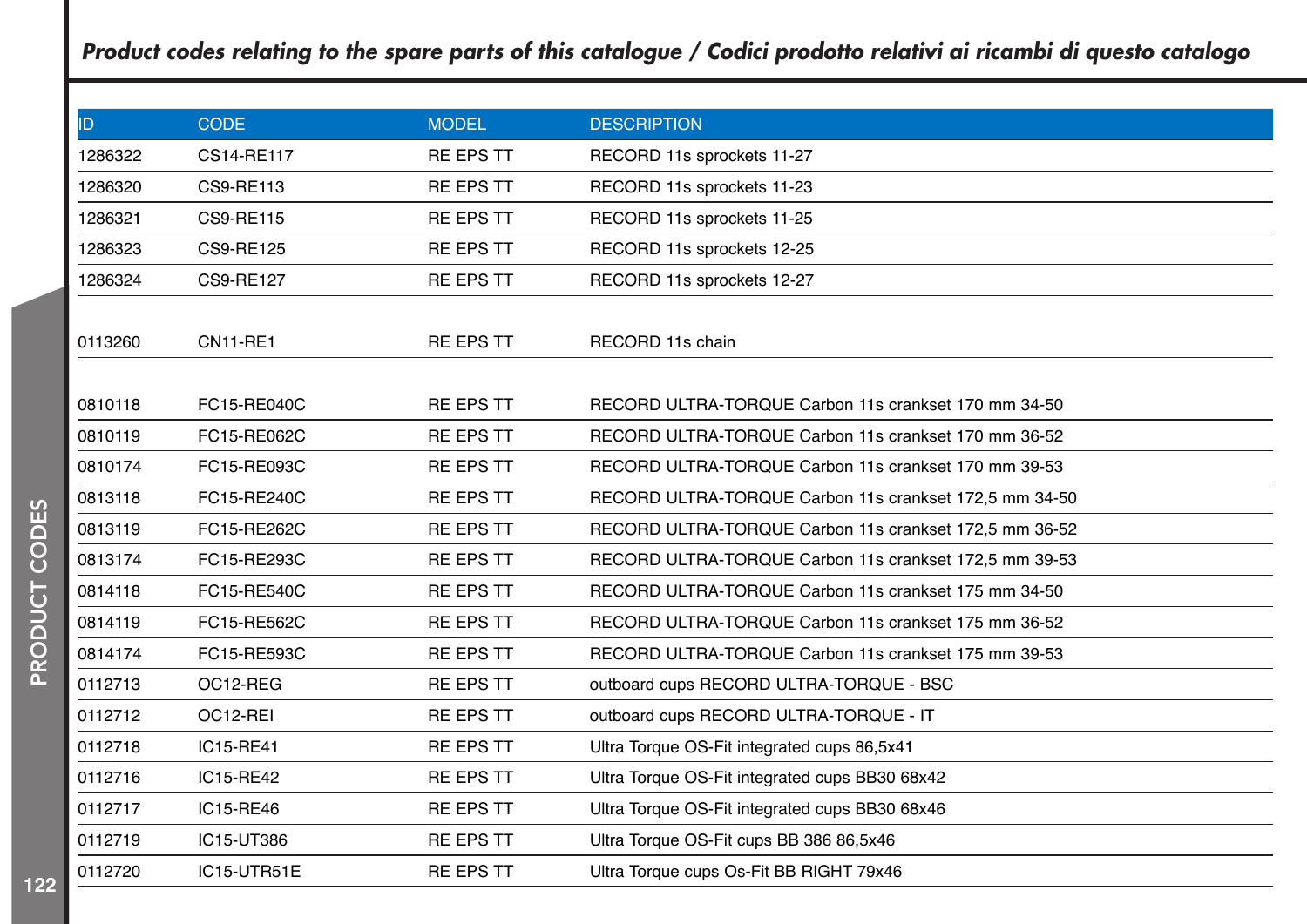| ID                  | <b>CODE</b>    | <b>MODEL</b>     | <b>DESCRIPTION</b>                                           |
|---------------------|----------------|------------------|--------------------------------------------------------------|
| 0216488             | <b>BR15-RE</b> | <b>RE EPS TT</b> | RECORD -D SKELETON brakes (dual pivot front+mono pivot rear) |
| 0216468             | BR15-REDP      | <b>RE EPS TT</b> | RECORD SKELETON brakes (dual pivot front+rear)               |
| 0216612             | BR16-REDMF     | <b>RE EPS TT</b> | RECORD Direct Mount brake - front                            |
| 0216615             | BR16-REDMRBB   | <b>RE EPS TT</b> | RECORD Direct Mount brake - rear under BB                    |
| 0216613             | BR16-REDMRSS   | <b>RE EPS TT</b> | RECORD Direct Mount brake - rear seat stay                   |
| 0127021             | BC12-SRC       | <b>RE EPS TT</b> | SUPER RECORD water-bottle carrier (incl. water bottle)       |
| <b>RECORD PISTA</b> |                |                  |                                                              |
| 0112491             | BB01-REPIBC    | <b>RE Pista</b>  | RECORD P b. bracket - ENG                                    |
| 0430347             | FC01-REPI047   | <b>RE Pista</b>  | RECORD P crankset 170 mm - 47                                |
| 0430348             | FC01-REPI048   | <b>RE Pista</b>  | RECORD P crankset 170 mm - 48                                |
| 0430349             | FC01-REPI049   | <b>RE Pista</b>  | RECORD P crankset 170 mm - 49                                |
| 0430350             | FC01-REPI050   | <b>RE Pista</b>  | RECORD P crankset 170 mm - 50                                |
| 0430351             | FC01-REPI051   | <b>RE Pista</b>  | RECORD P crankset 170 mm - 51                                |
| 0430352             | FC01-REPI052   | <b>RE Pista</b>  | RECORD P crankset 170 mm - 52                                |
| 0431347             | FC01-REPI547   | <b>RE Pista</b>  | RECORD P crankset 165 mm - 47                                |
| 0431348             | FC01-REPI548   | <b>RE Pista</b>  | RECORD P crankset 165 mm - 48                                |
| 0431349             | FC01-REPI549   | <b>RE Pista</b>  | RECORD P crankset 165 mm - 49                                |
| 0431350             | FC01-REPI550   | <b>RE Pista</b>  | RECORD P crankset 165 mm - 50                                |
| 0431351             | FC01-REPI551   | <b>RE Pista</b>  | RECORD P crankset 165 mm - 51                                |

FC01-REPI552 RE Pista RECORD P crankset 165 mm - 52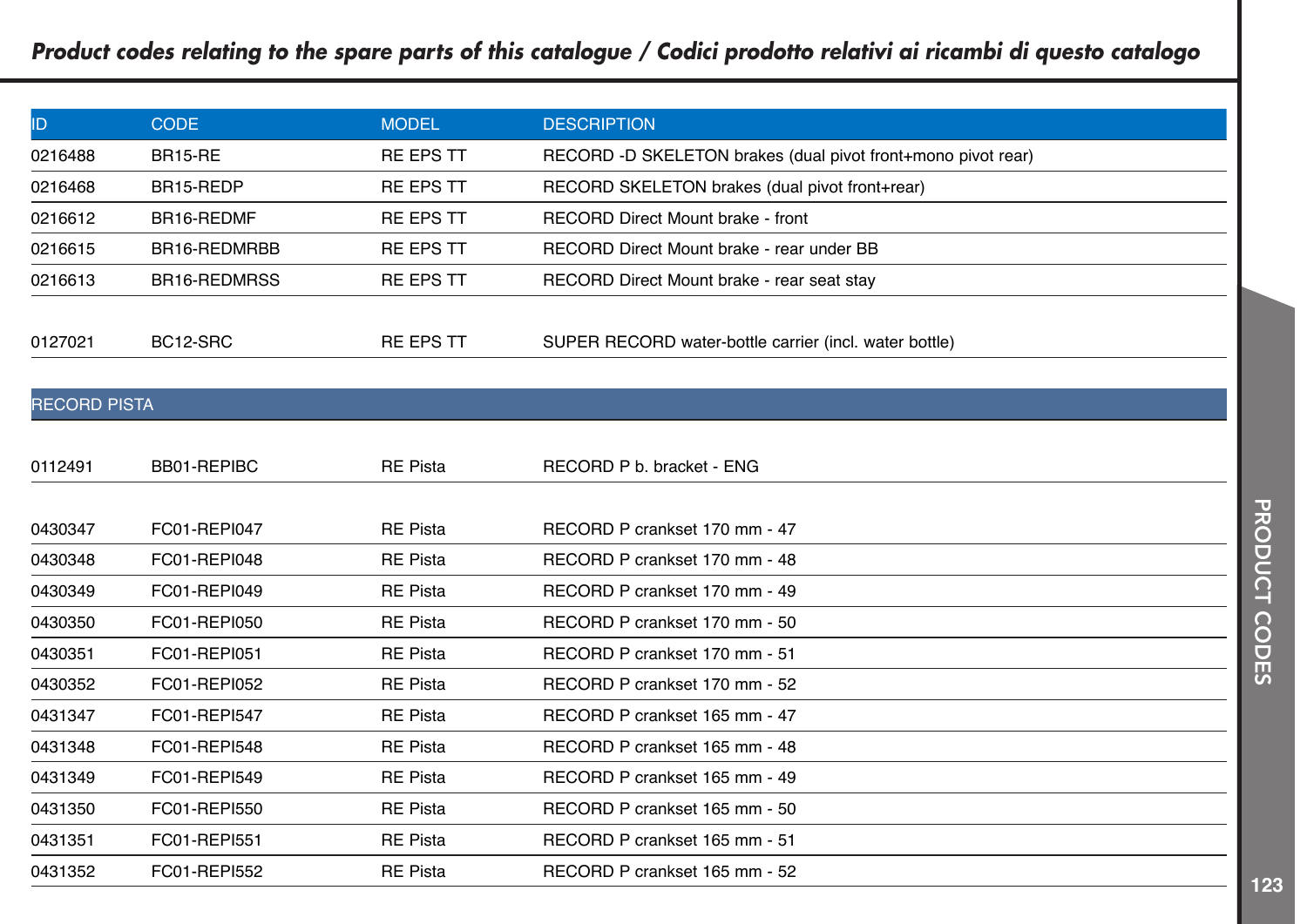|                  |                 | <b>DESCRIPTION</b>                                                 |
|------------------|-----------------|--------------------------------------------------------------------|
| HS7-RE           | <b>RE Pista</b> | <b>RECORD</b> headset                                              |
|                  |                 |                                                                    |
|                  |                 |                                                                    |
|                  |                 |                                                                    |
| RD4-REXM         | <b>VAR</b>      | RECORD 10s rear der. medium cage                                   |
| RD4-REXS         | <b>VAR</b>      | RECORD 10s rear der. short cage                                    |
|                  |                 |                                                                    |
| EP7-REXC         | <b>VAR</b>      | RECORD QS 10s Ergopower shifting levers (incl. cables and casings) |
|                  |                 |                                                                    |
| CSK00-RE1025     | <b>VAR</b>      | RECORD UD 10s sprockets 12-25                                      |
| CSK00-RE1036     | <b>VAR</b>      | RECORD UD 10s sprockets 13-26                                      |
| CSK00-RE1039     | <b>VAR</b>      | RECORD UD 10s sprockets 13-29                                      |
|                  |                 |                                                                    |
| CN6-REX          | <b>VAR</b>      | RECORD Ultra Narrow 10s chain                                      |
| <b>CN99-RE09</b> | <b>VAR</b>      | RECORD 9s chain                                                    |
|                  |                 |                                                                    |
| BB5-CE1G         | <b>VAR</b>      | CENTAUR b. bracket 111 mm - ENG                                    |
| BB5-CE1I         | <b>VAR</b>      | CENTAUR b. bracket 111 mm - ITA                                    |
| BB6-CE5G         | <b>VAR</b>      | CENTAUR b. bracket 115,5 mm - ENG                                  |
| BB6-CE5I         | <b>VAR</b>      | CENTAUR b. bracket 115,5 mm - ITA                                  |
| BB99-CH02BC      | <b>VAR</b>      | CHORUS b. bracket 102 mm - ENG                                     |
| BB99-CH02IT      | <b>VAR</b>      | CHORUS b. bracket 102 mm - ITA                                     |
|                  | <b>CODE</b>     | <b>MODEL</b>                                                       |

I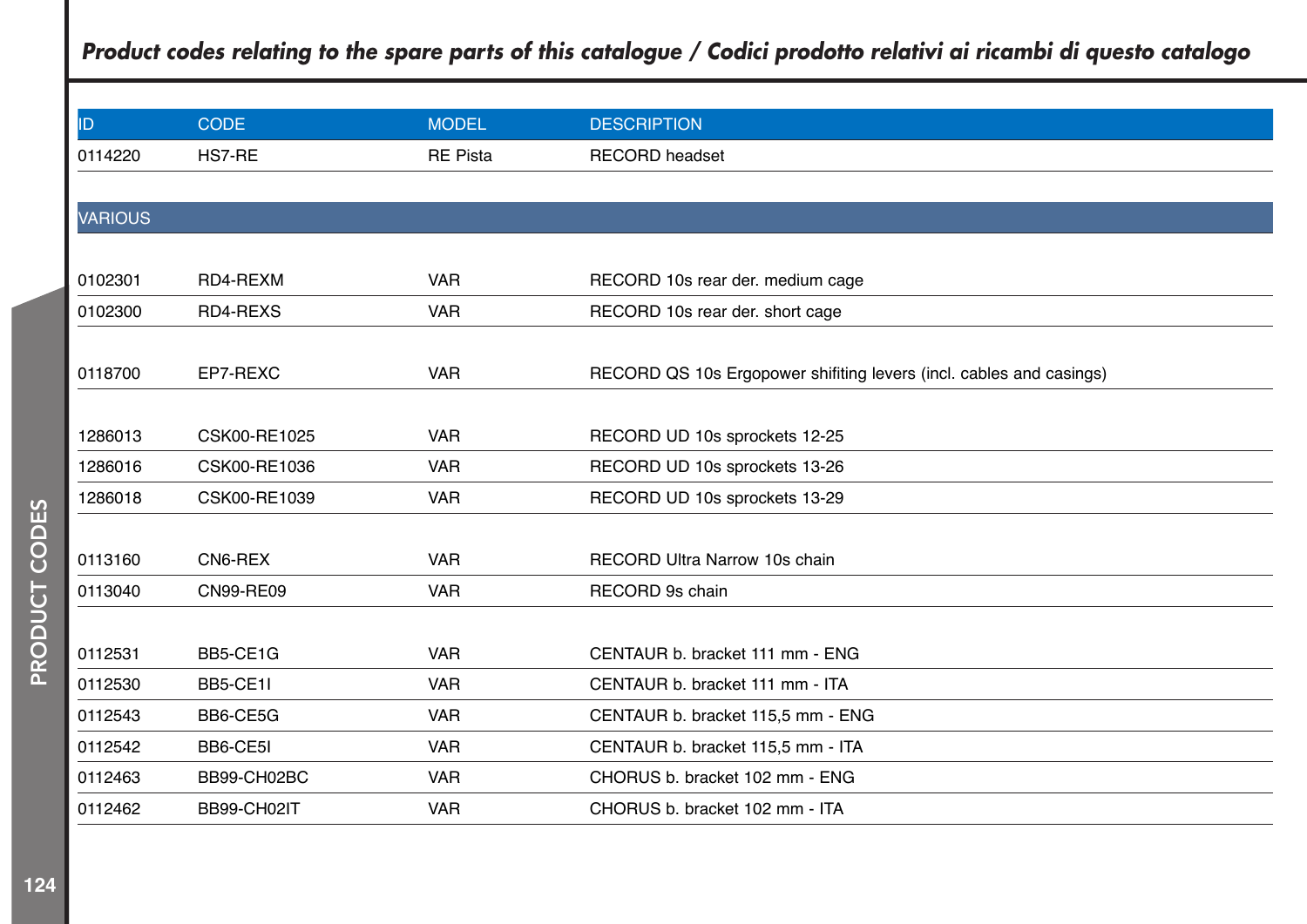| ID            | <b>CODE</b>    | <b>MODEL</b>     | <b>DESCRIPTION</b>                                                        |
|---------------|----------------|------------------|---------------------------------------------------------------------------|
| <b>WHEELS</b> |                |                  |                                                                           |
|               |                |                  |                                                                           |
| 0135656       | WH15-BOCFR     | Bora Ultra clinc | BORA ULTRA 50 cl. FRONT+REAR Campagnolo FW body+brake pads BR-BO500       |
| 0136396       | WH15-BOCFRX1   | Bora Ultra clinc | BORA ULTRA 50 cl. FRONT+REAR HG11 type FW body+brake pads BR-BO500X1      |
| 1140440       | WH15-BOCF      | Bora Ultra clinc | BORA ULTRA 50 cl. front+brake pads BR-BO500                               |
| 1140441       | WH15-BOCR      | Bora Ultra clinc | BORA ULTRA 50 cl. rear Campagnolo FW body+brake pads BR-BO500             |
| 1140442       | WH15-BOCFX     | Bora Ultra clinc | BORA ULTRA 50 cl. front+brake pads BR-BO500X1                             |
| 1140443       | WH15-BOCRX1    | Bora Ultra clinc | BORA ULTRA 50 cl. rear HG11 type FW body+brake pads BR-BO500X1            |
|               |                |                  |                                                                           |
| 0135658       | WH15-BOCFRDK   | Bora Ultra clinc | BORA ULTRA 50 DARK cl. FRONT+REAR Campagnolo FW body+brake pads BR-BO500  |
| 0136398       | WH15-BOCFRX1DK | Bora Ultra clinc | BORA ULTRA 50 DARK cl. FRONT+REAR HG11 type FW body+brake pads BR-BO500X1 |
| 1140446       | WH15-BOCFDK    | Bora Ultra clinc | BORA ULTRA 50 DARK cl. front+brake pads BR-BO500                          |
| 1140447       | WH15-BOCRDK    | Bora Ultra clinc | BORA ULTRA 50 DARK cl. rear Campagnolo FW body+brake pads BR-BO500        |
| 1140448       | WH15-BOCFXDK   | Bora Ultra clinc | BORA ULTRA 50 DARK cl. front+brake pads BR-BO500X1                        |
| 1140449       | WH15-BOCRX1DK  | Bora Ultra clinc | BORA ULTRA 50 DARK cl. rear HG11 type FW body+brake pads BR-BO500X1       |
|               |                |                  |                                                                           |
| 0135676       | WH15-BOCFR35   | Bora Ultra clinc | BORA ULTRA 35 cl. FRONT+REAR Campagnolo FW body+brake pads BR-BO500       |
| 0136416       | WH15-BOCFRX135 | Bora Ultra clinc | BORA ULTRA 35 cl. FRONT+REAR HG11 type FW body +brake pads BR-BO500X1     |
| 1140490       | WH15-BOCF35    | Bora Ultra clinc | BORA ULTRA 35 cl. front+brake pads BR-BO500                               |
| 1140491       | WH15-BOCR35    | Bora Ultra clinc | BORA ULTRA 35 cl. rear Campagnolo FW body+brake pads BR-BO500             |
| 1140492       | WH15-BOCFX35   | Bora Ultra clinc | BORA ULTRA 35 cl. front+brake pads BR-BO500X1                             |
| 1140493       | WH15-BOCRX135  | Bora Ultra clinc | BORA ULTRA 35 cl. rear HG11 type FW body+brake pads BR-BO500X1            |
|               |                |                  |                                                                           |

0135678 WH15-BOCFR35DK Bora Ultra clinc BORA ULTRA 35 DARK cl. FRONT+REAR Campagnolo FW body+brake pads BR-BO500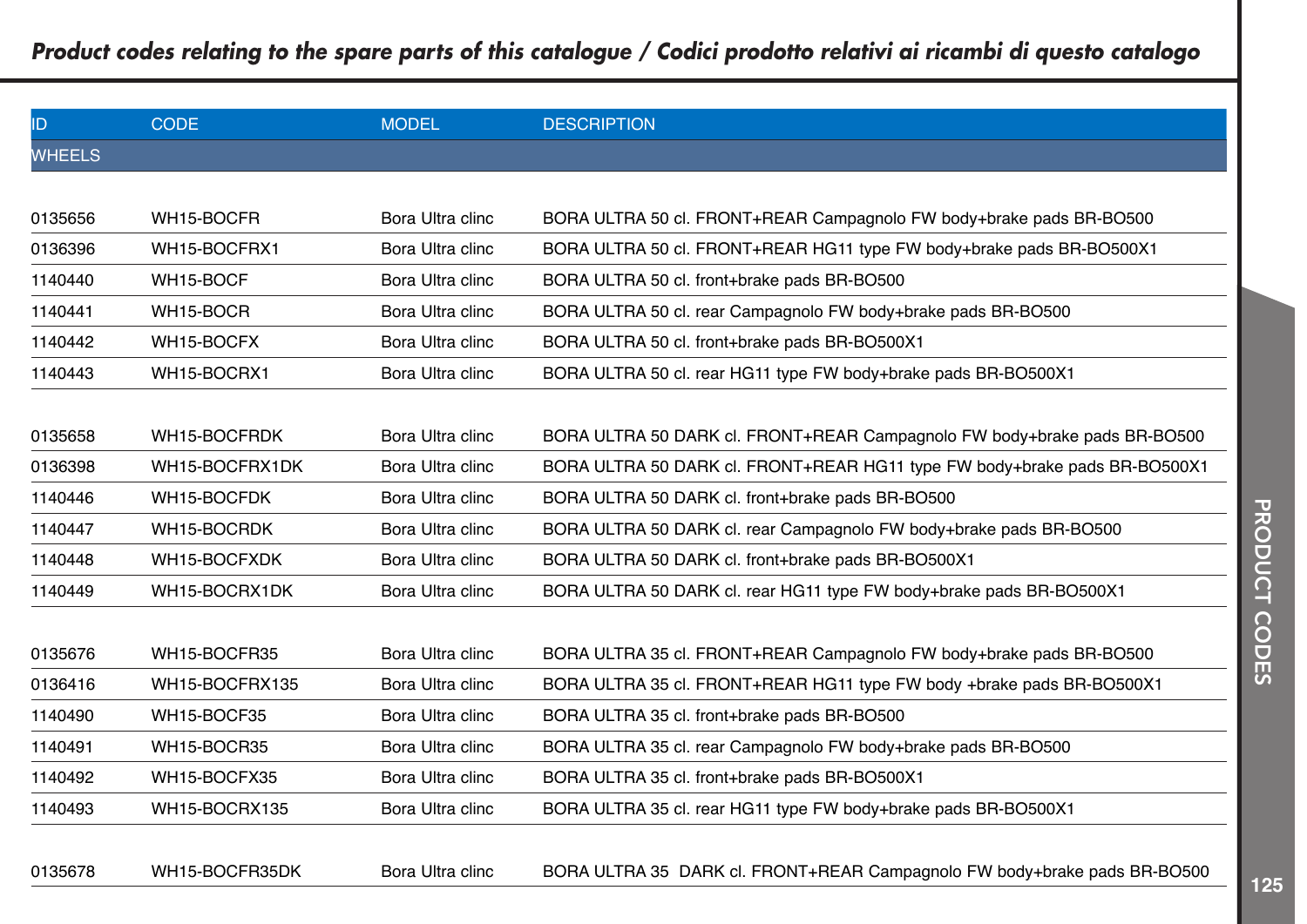| ID.     | <b>CODE</b>      | <b>MODEL</b>     | <b>DESCRIPTION</b>                                                         |
|---------|------------------|------------------|----------------------------------------------------------------------------|
| 0136418 | WH15-BOCFRX135DK | Bora Ultra clinc | BORA ULTRA 35 DARK cl. FRONT+REAR HG11 type FW body +brake pads BR-BO500X1 |
| 1140496 | WH15-BOCF35DK    | Bora Ultra clinc | BORA ULTRA 35 DARK cl. front+brake pads BR-BO500                           |
| 1140497 | WH15-BOCR35DK    | Bora Ultra clinc | BORA ULTRA 35 DARK cl. rear Campagnolo FW body+brake pads BR-BO500         |
| 1140498 | WH15-BOCFX35DK   | Bora Ultra clinc | BORA ULTRA 35 DARK cl. front+brake pads BR-BO500X1                         |
| 1140499 | WH15-BOCRX135DK  | Bora Ultra clinc | BORA ULTRA 35 DARK cl. rear HG11 type FW body+brake pads BR-BO500X1        |
|         |                  |                  |                                                                            |
| 0135650 | WH15-BOTFR       | Bora Ultra tubul | BORA ULTRA 50 tub. FRONT+REAR Campagnolo FW body+brake pads BR-BO500       |
| 0136390 | WH15-BOTFRX1     | Bora Ultra tubul | BORA ULTRA 50 tub. FRONT+REAR HG11 type FW body+brake pads BR-BO500X1      |
| 1140430 | WH15-BOTF        | Bora Ultra tubul | BORA ULTRA 50 tub. front+brake pads BR-BO500                               |
| 1140431 | WH15-BOTR        | Bora Ultra tubul | BORA ULTRA 50 tub. rear Campagnolo FW body+brake pads BR-BO500             |
| 1140432 | WH15-BOTFX       | Bora Ultra tubul | BORA ULTRA 50 tub. front+brake pads BR-BO500X1                             |
| 1140433 | WH15-BOTRX1      | Bora Ultra tubul | BORA ULTRA 50 tub. rear HG11 type FW body+brake pads BR-BO500X1            |
|         |                  |                  |                                                                            |
| 0135652 | WH15-BOTFRDK     | Bora Ultra tubul | BORA ULTRA 50 DARK tub. FRONT+REAR Campagnolo FW body+brake pads BR-BO500  |
| 0136392 | WH15-BOTFRX1DK   | Bora Ultra tubul | BORA ULTRA 50 DARK tub. FRONT+REAR HG11 type FW bod+brake pads BR-BO500X1  |
| 1140436 | WH15-BOTFDK      | Bora Ultra tubul | BORA ULTRA 50 DARK tub. front+brake pads BR-BO500                          |
| 1140437 | WH15-BOTRDK      | Bora Ultra tubul | BORA ULTRA 50 DARK tub. rear Campagnolo FW body+brake pads BR-BO500        |
| 1140438 | WH15-BOTFXDK     | Bora Ultra tubul | BORA ULTRA 50 DARK tub. front+brake pads BR-BO500X1                        |
| 1140439 | WH15-BOTRX1DK    | Bora Ultra tubul | BORA ULTRA 50 DARK tub. rear HG11 type FW body+brake pads BR-BO500X1       |
|         |                  |                  |                                                                            |
| 0135672 | WH15-BOTFR35     | Bora Ultra tubul | BORA ULTRA 35 tub. FRONT+REAR Campagnolo FW body+brake pads BR-BO500       |
| 0136412 | WH15-BOTFRX135   | Bora Ultra tubul | BORA ULTRA 35 tub. FRONT+REAR HG11 type FW body +brake pads BR-BO500X1     |
| 1140480 | WH15-BOTF35      | Bora Ultra tubul | BORA ULTRA 35 tub. front+brake pads BR-BO500                               |
| 1140481 | WH15-BOTR35      | Bora Ultra tubul | BORA ULTRA 35 tub. rear Campagnolo FW body+brake pads BR-BO500             |
|         |                  |                  |                                                                            |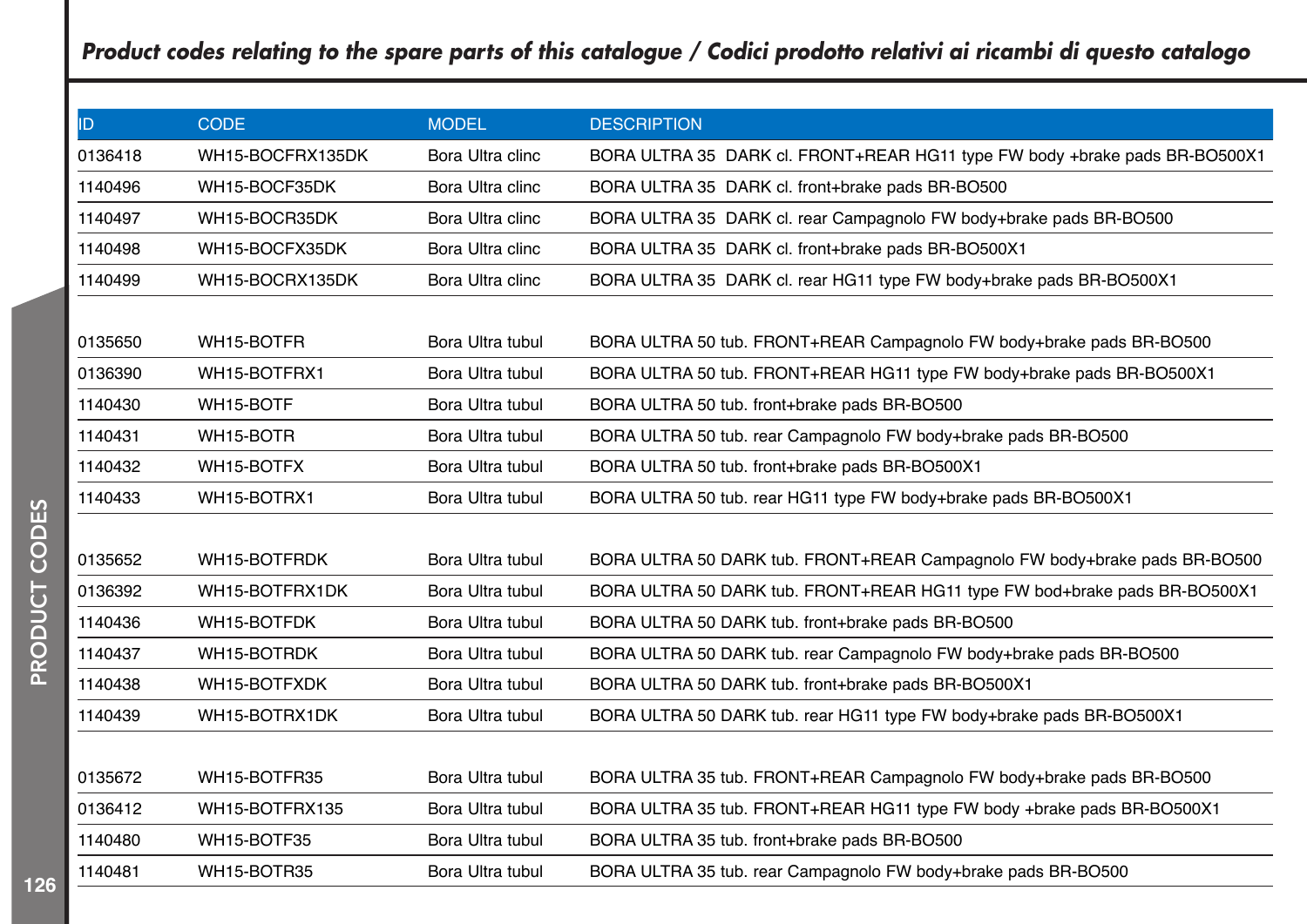| ID.     | <b>CODE</b>      | <b>MODEL</b>     | <b>DESCRIPTION</b>                                                          |
|---------|------------------|------------------|-----------------------------------------------------------------------------|
| 1140482 | WH15-BOTFX35     | Bora Ultra tubul | BORA ULTRA 35 tub. front+brake pads BR-BO500X1                              |
| 1140483 | WH15-BOTRX135    | Bora Ultra tubul | BORA ULTRA 35 tub. rear HG11 type FW body+brake pads BR-BO500X1             |
|         |                  |                  |                                                                             |
| 0135674 | WH15-BOTFR35DK   | Bora Ultra tubul | BORA ULTRA 35 DARK tub. FRONT+REAR Campagnolo FW body+brake pads BR-BO500   |
| 0136414 | WH15-BOTFRX135DK | Bora Ultra tubul | BORA ULTRA 35 DARK tub. FRONT+REAR HG11 type FW body +brake pads BR-BO500X1 |
| 1140486 | WH15-BOTF35DK    | Bora Ultra tubul | BORA ULTRA 35 DARK tub. front+brake pads BR-BO500                           |
| 1140487 | WH15-BOTR35DK    | Bora Ultra tubul | BORA ULTRA 35 DARK tub. rear Campagnolo FW body+brake pads BR-BO500         |
| 1140488 | WH15-BOTFX35DK   | Bora Ultra tubul | BORA ULTRA 35 DARK tub. front+brake pads BR-BO500X1                         |
| 1140489 | WH15-BOTRX135DK  | Bora Ultra tubul | BORA ULTRA 35 DARK tub. rear HG11 type FW body+brake pads BR-BO500X1        |
|         |                  |                  |                                                                             |
| 0135710 | WH15-BOTFR80     | Bora Ultra tubul | BORA ULTRA 80 tub. FRONT+REAR Campagnolo FW body+brake pads BR-BO500        |
| 0136440 | WH15-BOTFRX180   | Bora Ultra tubul | BORA ULTRA 80 tub. FRONT+REAR HG11 type FW bod+brake pads BR-BO500X1        |
| 1140532 | WH15-BOTF80      | Bora Ultra tubul | BORA ULTRA 80 tub. front+brake pads BR-BO500                                |
| 1140533 | WH15-BOTR80      | Bora Ultra tubul | BORA ULTRA 80 tub. rear Campagnolo FW body+brake pads BR-BO500              |
| 1140534 | WH15-BOTFX80     | Bora Ultra tubul | BORA ULTRA 80 tub. front+brake pads BR-BO500X1                              |
| 1140535 | WH15-BOTRX180    | Bora Ultra tubul | BORA ULTRA 80 tub. rear HG11 type FW body+brake pads BR-BO500X1             |
|         |                  |                  |                                                                             |
| 0135712 | WH15-BOTFR80DK   | Bora Ultra tubul | BORA ULTRA 80 DARK tub. FRONT+REAR Campagnolo FW body+brake pads BR-BO500   |
| 0136442 | WH15-BOTFRX180DK | Bora Ultra tubul | BORA ULTRA 80 DARK tub. FRONT+REAR HG11 type FW bod+brake pads BR-BO500X1   |
| 1140536 | WH15-BOTF80DK    | Bora Ultra tubul | BORA ULTRA 80 DARK tub. front+brake pads BR-BO500                           |
| 1140537 | WH15-BOTR80DK    | Bora Ultra tubul | BORA ULTRA 80 DARK tub. rear Campagnolo FW body+brake pads BR-BO500         |
| 1140538 | WH15-BOTFX80DK   | Bora Ultra tubul | BORA ULTRA 80 DARK tub. front+brake pads BR-BO500X1                         |
| 1140539 | WH15-BOTRX180DK  | Bora Ultra tubul | BORA ULTRA 80 DARK tub. rear HG11 type FW body+brake pads BR-BO500X1        |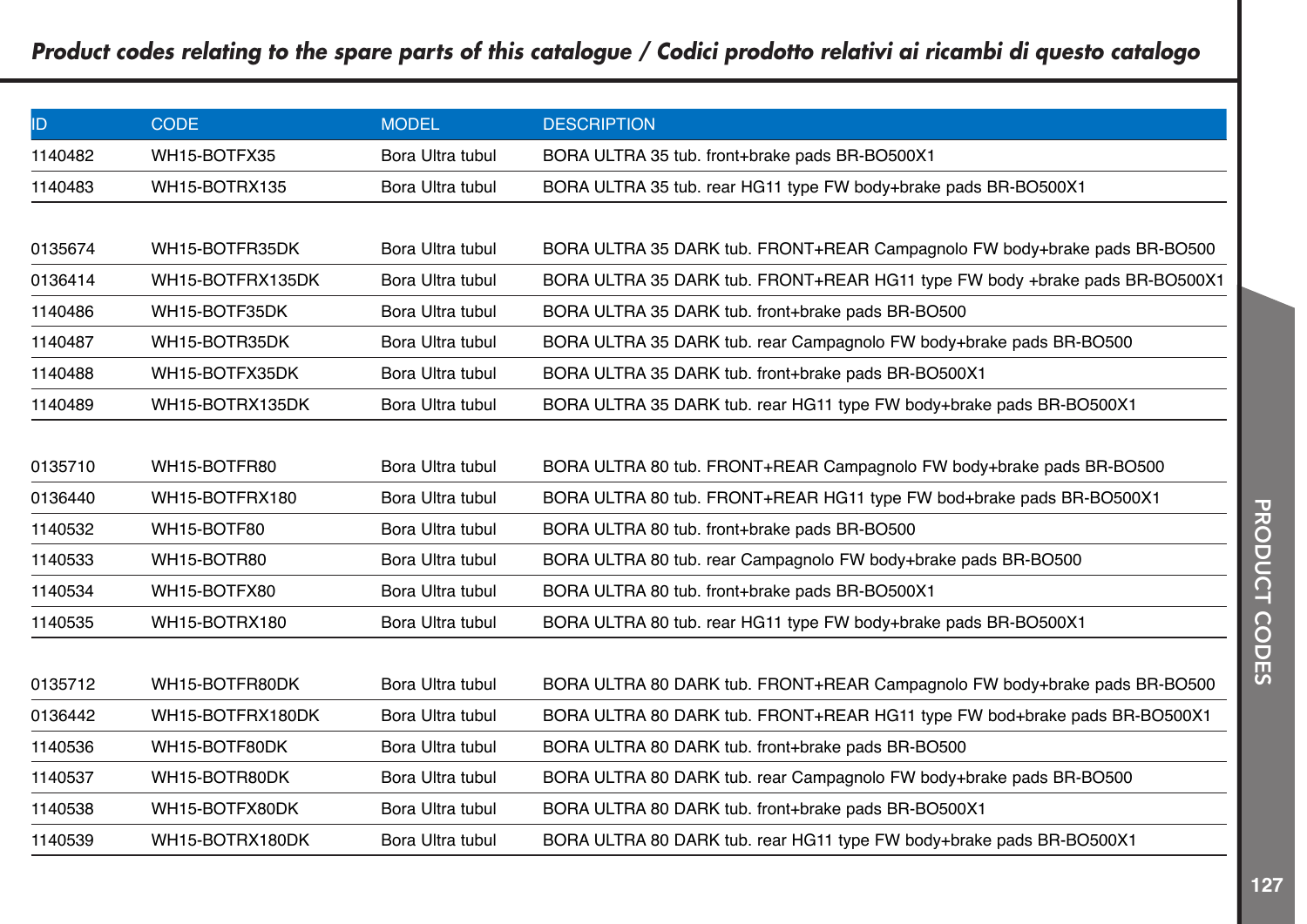| ID      | <b>CODE</b>         | <b>MODEL</b>     | <b>DESCRIPTION</b>                                                       |
|---------|---------------------|------------------|--------------------------------------------------------------------------|
| 0135668 | WH15-BOCFR1         | Bora One clinche | BORA ONE 50 cl. FRONT+REAR Campagnolo FW body+brake pads BR-BO500        |
| 0136408 | WH15-BOCFRX11       | Bora One clinche | BORA ONE 50 cl. FRONT+REAR HG11 type FW bod+brake pads BR-BO500X1        |
| 1140470 | WH15-BOCF1          | Bora One clinche | BORA ONE 50 cl. front+brake pads BR-BO500                                |
| 1140471 | WH15-BOCR1          | Bora One clinche | BORA ONE 50 cl. rear Campagnolo FW body+brake pads BR-BO500              |
| 1140472 | WH15-BOCFX1         | Bora One clinche | BORA ONE 50 cl. front+brake pads BR-BO500X1                              |
| 1140473 | WH15-BOCRX11        | Bora One clinche | BORA ONE 50 cl. rear HG11 type FW body+brake pads BR-BO500X1             |
|         |                     |                  |                                                                          |
| 0135670 | WH15-BOCFR1DK       | Bora One clinche | BORA ONE 50 DARK cl. FRONT+REAR Campagnolo FW body+brake pads BR-BO500   |
| 0136410 | WH15-BOCFRX11DK     | Bora One clinche | BORA ONE 50 DARK cl. FRONT+REAR HG11 type FW bod+brake pads BR-BO500X1   |
| 1140476 | WH15-BOCF1DK        | Bora One clinche | BORA ONE 50 DARK cl. front+brake pads BR-BO500                           |
| 1140477 | WH15-BOCR1DK        | Bora One clinche | BORA ONE 50 DARK cl. rear Campagnolo FW body+brake pads BR-BO500         |
| 1140478 | WH15-BOCFX1DK       | Bora One clinche | BORA ONE 50 DARK cl. front+brake pads BR-BO500X1                         |
| 1140479 | WH15-BOCRX11DK      | Bora One clinche | BORA ONE 50 DARK cl. rear HG11 type FW body+brake pads BR-BO500X1        |
|         |                     |                  |                                                                          |
| 0135706 | WH15-BOCFR135       | Bora One clinche | BORA ONE 35 cl. FRONT+REAR Campagnolo FW body+brake pads BR-BO500        |
| 0136436 | WH15-BOCFRX1135     | Bora One clinche | BORA ONE 35 cl. FRONT+REAR HG11 type FW body +brake pads BR-BO500X1      |
| 1140520 | WH15-BOCF135        | Bora One clinche | BORA ONE 35 cl. front+brake pads BR-BO500                                |
| 1140521 | <b>WH15-BOCR135</b> | Bora One clinche | BORA ONE 35 cl. rear Campagnolo FW body+brake pads BR-BO500              |
| 1140522 | WH15-BOCFX135       | Bora One clinche | BORA ONE 35 cl. front+brake pads BR-BO500X1                              |
| 1140523 | WH15-BOCRX1135      | Bora One clinche | BORA ONE 35 cl. rear HG11 type FW body+brake pads BR-BO500X1             |
|         |                     |                  |                                                                          |
| 0135708 | WH15-BOCFR135DK     | Bora One clinche | BORA ONE 35 DARK cl. FRONT+REAR Campagnolo FW body+brake pads BR-BO500   |
| 0136438 | WH15-BOCFRX1135DK   | Bora One clinche | BORA ONE 35 DARK cl. FRONT+REAR HG11 type FW body +brake pads BR-BO500X1 |
| 1140526 | WH15-BOCF135DK      | Bora One clinche | BORA ONE 35 DARK cl. front+brake pads BR-BO500                           |
|         |                     |                  |                                                                          |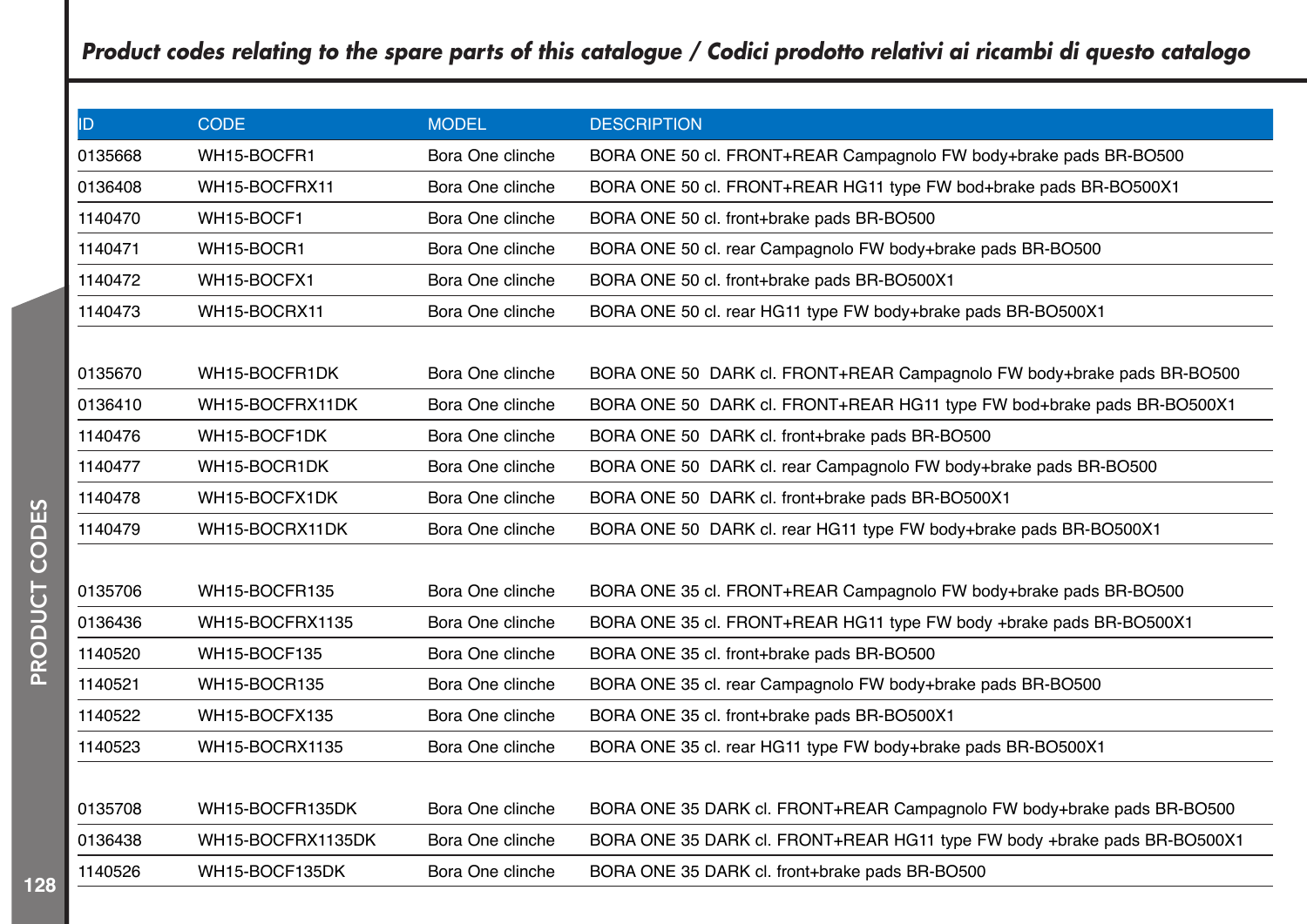|         | CODE:            | <b>MODEL</b>     | <b>DESCRIPTION</b>                                                |
|---------|------------------|------------------|-------------------------------------------------------------------|
| 1140527 | WH15-BOCR135DK   | Bora One clinche | BORA ONE 35 DARK cl. rear Campagnolo FW body+brake pads BR-BO500  |
| 1140528 | WH15-BOCFX135DK  | Bora One clinche | BORA ONE 35 DARK cl. front+brake pads BR-BO500X1                  |
| 1140529 | WH15-BOCRX1135DK | Bora One clinche | BORA ONE 35 DARK cl. rear HG11 type FW body+brake pads BR-BO500X1 |

| 0135660 | WH15-BOTFR1   | Bora One tubular | BORA ONE 50 tub. FRONT+REAR Campagnolo FW body+brake pads BR-BO500 |
|---------|---------------|------------------|--------------------------------------------------------------------|
| 0136400 | WH15-BOTFRX11 | Bora One tubular | BORA ONE 50 tub. FRONT+REAR HG11 type FW bod+brake pads BR-BO500X1 |
| 1140450 | WH15-BOTF1    | Bora One tubular | BORA ONE 50 tub. front+brake pads BR-BO500                         |
| 1140451 | WH15-BOTR1    | Bora One tubular | BORA ONE 50 tub. rear Campagnolo FW body+brake pads BR-BO500       |
| 1140452 | WH15-BOTFX1   | Bora One tubular | BORA ONE 50 tub. front+brake pads BR-BO500X1                       |
| 1140453 | WH15-BOTRX11  | Bora One tubular | BORA ONE 50 tub. rear HG11 type FW body+brake pads BR-BO500X1      |

| 0135662 | WH15-BOTFR1DK   | Bora One tubular | BORA ONE 50 DARK tub. FRONT+REAR Campagnolo FW body+brake pads BR-BO500 |
|---------|-----------------|------------------|-------------------------------------------------------------------------|
| 0136402 | WH15-BOTFRX11DK | Bora One tubular | BORA ONE 50 DARK tub. FRONT+REAR HG11 type FW bod+brake pads BR-BO500X1 |
| 1140456 | WH15-BOTF1DK    | Bora One tubular | BORA ONE 50 DARK tub. front+brake pads BR-BO500                         |
| 1140457 | WH15-BOTR1DK    | Bora One tubular | BORA ONE 50 DARK tub. rear Campagnolo FW body+brake pads BR-BO500       |
| 1140458 | WH15-BOTFX1DK   | Bora One tubular | BORA ONE 50 DARK tub. front+brake pads BR-BO500X1                       |
| 1140459 | WH15-BOTRX11DK  | Bora One tubular | BORA ONE 50 DARK tub. rear HG11 type FW body+brake pads BR-BO500X1      |

| 0135700 | WH15-BOTFR135   | Bora One tubular | BORA ONE 35 tub. FRONT+REAR Campagnolo FW body+brake pads BR-BO500   |
|---------|-----------------|------------------|----------------------------------------------------------------------|
| 0136430 | WH15-BOTFRX1135 | Bora One tubular | BORA ONE 35 tub. FRONT+REAR HG11 type FW body +brake pads BR-BO500X1 |
| 1140460 | WH15-BOTF135    | Bora One tubular | BORA ONE 35 tub. front+brake pads BR-BO500                           |
| 1140461 | WH15-BOTR135    | Bora One tubular | BORA ONE 35 tub. rear Campagnolo FW body+brake pads BR-BO500         |
| 1140462 | WH15-BOTFX135   | Bora One tubular | BORA ONE 35 tub. front+brake pads BR-BO500X1                         |

 $\begin{array}{c} \hline \hline \end{array}$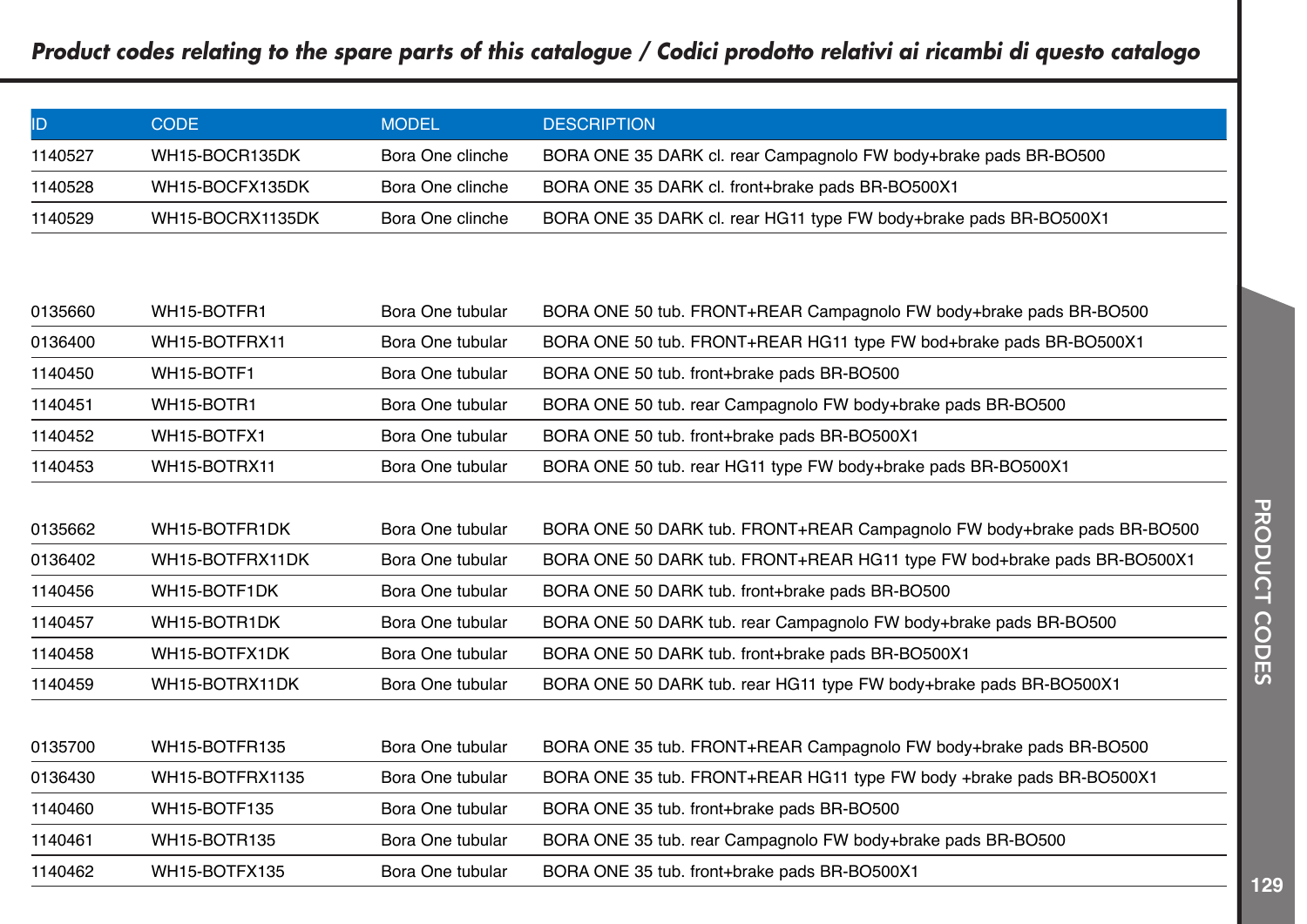| ID.     | <b>CODE</b>       | <b>MODEL</b>        | <b>DESCRIPTION</b>                                                        |
|---------|-------------------|---------------------|---------------------------------------------------------------------------|
| 1140463 | WH15-BOTRX1135    | Bora One tubular    | BORA ONE 35 tub. rear HG11 type FW body+brake pads BR-BO500X1             |
|         |                   |                     |                                                                           |
| 0135702 | WH15-BOTFR135DK   | Bora One tubular    | BORA ONE 35 DARK tub. FRONT+REAR Campagnolo FW body+brake pads BR-BO500   |
| 0136432 | WH15-BOTFRX1135DK | Bora One tubular    | BORA ONE 35 DARK tub. FRONT+REAR HG11 type FW body +brake pads BR-BO500X1 |
| 1140466 | WH15-BOTF135DK    | Bora One tubular    | BORA ONE 35 DARK tub. front+brake pads BR-BO500                           |
| 1140467 | WH15-BOTR135DK    | Bora One tubular    | BORA ONE 35 DARK tub. rear Campagnolo FW body+brake pads BR-BO500         |
| 1140468 | WH15-BOTFX135DK   | Bora One tubular    | BORA ONE 35 DARK tub. front+brake pads BR-BO500X1                         |
| 1140469 | WH15-BOTRX1135DK  | Bora One tubular    | BORA ONE 35 DARK tub. rear HG11 type FW body+brake pads BR-BO500X1        |
|         |                   |                     |                                                                           |
| 0135424 | WH9-HYTFR         | Hyperon             | HYPERON ULTRA TWO tub. FRONT+REAR Campagnolo FW body+brake pads BR-BO500  |
| 0136030 | WH13-HYTFRX1      | Hyperon             | HYPERON ULTRA TWO tub. FRONT+REAR HG11 type FW body+brake pads BR-BO500X1 |
| 1140286 | WH9-HYTF          | Hyperon             | HYPERON ULTRA TWO tub. front, incl. brake pads BR-BO500                   |
| 1140287 | WH9-HYTR          | Hyperon             | HYPERON ULTRA TWO tub. rear Campagnolo FW body+brake pads BR-BO500        |
| 1140288 | WH9-HYTFX         | Hyperon             | HYPERON ULTRA TWO tub. front, incl. brake pads BR-BO500X1                 |
| 1140295 | WH13-HYTRX1       | Hyperon             | HYPERON ULTRA TWO tub. rear HG11 FW type body+brake pads BR-BO500X1       |
|         |                   |                     |                                                                           |
|         |                   |                     |                                                                           |
| 0135504 | WH12-BUUCFRC      | <b>Bullet Ultra</b> | BULLET ULTRA cl. FRONT+REAR Campagnolo FW body - CULT                     |
| 0136085 | WH13-BUUCFRX1C    | <b>Bullet Ultra</b> | BULLET ULTRA cl. FRONT+REAR HG11 type FW body - CULT                      |
| 1140052 | WH12-BUUCFC       | <b>Bullet Ultra</b> | BULLET ULTRA cl. front - CULT                                             |
| 1140053 | WH12-BUUCRC       | <b>Bullet Ultra</b> | BULLET ULTRA cl. rear Campagnolo FW body - CULT                           |
| 1140055 | WH13-BUUCRX1C     | <b>Bullet Ultra</b> | BULLET ULTRA cl. rear HG11 type FW body - CULT                            |
|         |                   |                     |                                                                           |
| 0135564 | WH12-BUUCFRCDK    | <b>Bullet Ultra</b> | BULLET ULTRA DK cl. FRONT+REAR Campagnolo FW body - CULT                  |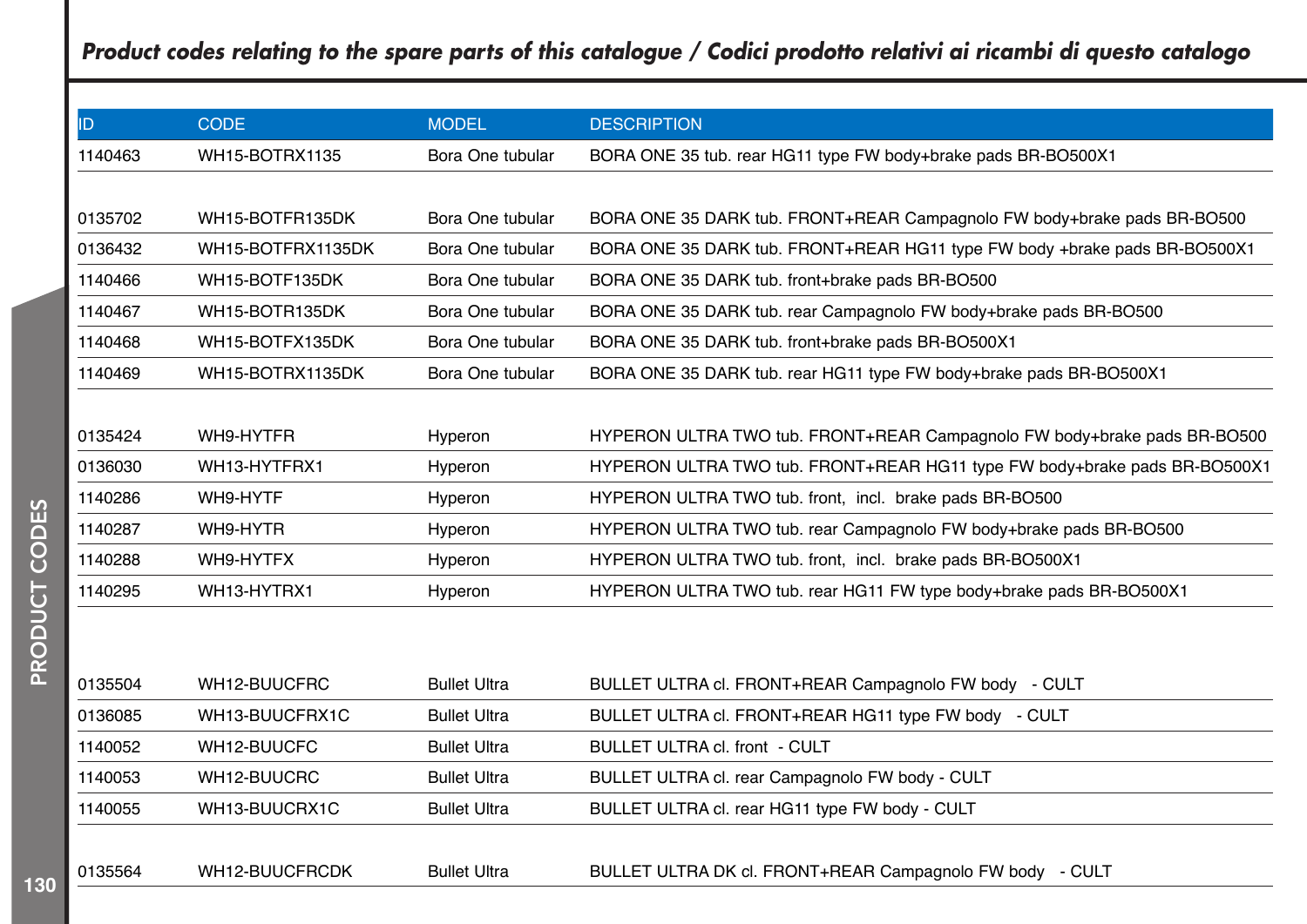| ID      | CODE             | <b>MODEL</b>        | <b>DESCRIPTION</b>                                      |
|---------|------------------|---------------------|---------------------------------------------------------|
| 0136150 | WH13-BUUCFRX1CDK | <b>Bullet Ultra</b> | BULLET ULTRA DK cl. FRONT+REAR HG11 type FW body - CULT |
| 1140152 | WH12-BUUCFCDK    | <b>Bullet Ultra</b> | BULLET ULTRA DK cl. front - CULT                        |
| 1140153 | WH12-BUUCRCDK    | <b>Bullet Ultra</b> | BULLET ULTRA DK cl. rear Campagnolo FW body - CULT      |
| 1140151 | WH13-BUUCRX1CDK  | <b>Bullet Ultra</b> | BULLET ULTRA DK cl. rear HG11 type FW body - CULT       |

| 0135520 | WH12-BUCFR   | Bullet        | BULLET cl. FRONT+REAR Campagnolo FW body |
|---------|--------------|---------------|------------------------------------------|
| 0136115 | WH13-BUCFRX1 | Bullet        | BULLET cl. FRONT+REAR HG11 type FW body  |
| 1140082 | WH12-BUCF    | <b>Bullet</b> | BULLET cl. front                         |
| 1140083 | WH12-BUCR    | Bullet        | BULLET cl. rear Campagnolo FW body       |
| 1140085 | WH13-BUCRX1  | Bullet        | BULLET cl. rear HG11 type FW body        |

| 0136060 | WH13-NECFRX1U | Neutron Ultra | NEUTRON ULTRA cl. FRONT+REAR HG11 type FW body  |
|---------|---------------|---------------|-------------------------------------------------|
| 0135323 | WH7-NECFRU    | Neutron Ultra | NEUTRON ULTRA cl. FRONT+REAR Campagnolo FW body |
| 1132823 | WH7-NECFU     | Neutron Ultra | NEUTRON ULTRA cl. front                         |
| 1132829 | WH7-NECRU     | Neutron Ultra | NEUTRON ULTRA cl. rear Campagnolo FW body       |
| 1132837 | WH13-NECRX1U  | Neutron Ultra | NEUTRON ULTRA cl. rear HG11 type FW body        |

| 0135690 | WH17-SHCFRB   | Shamal | SHAMAL ULTRA C17 cl. FRONT+REAR Campagnolo FW body |  |
|---------|---------------|--------|----------------------------------------------------|--|
| 0136420 | WH17-SHCFRX1B | Shamal | SHAMAL ULTRA C17 cl. FRONT+REAR HG11 type FW body  |  |
| 1140510 | WH17-SHCFB    | Shamal | SHAMAL ULTRA C17 cl. Front                         |  |
| 1140511 | WH17-SHCRB    | Shamal | SHAMAL ULTRA C17 cl. Rear Campagnolo FW body       |  |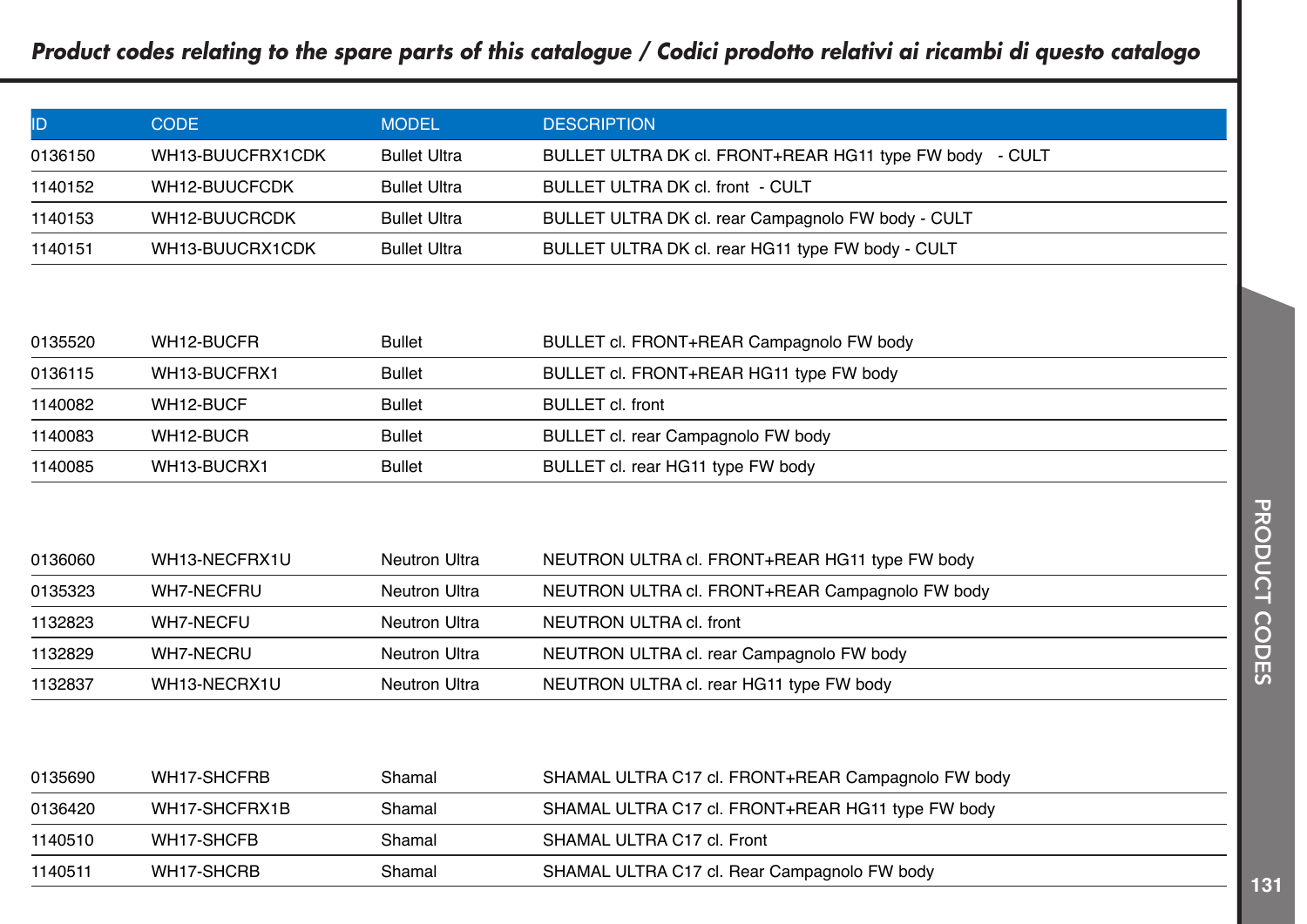| ID.     | <b>CODE</b>   | <b>MODEL</b>        | <b>DESCRIPTION</b>                                       |
|---------|---------------|---------------------|----------------------------------------------------------|
| 1140513 | WH17-SHCRXB   | Shamal              | SHAMAL ULTRA C17 cl. Rear HG11 type FW body              |
|         |               |                     |                                                          |
| 0135688 | WH17-SH2FRB   | Shamal              | SHAMAL ULTRA C17 2-WAY FIT FRONT+REAR Campagnolo FW body |
| 0136202 | WH17-SH2FRXB  | Shamal              | SHAMAL ULTRA C17 2-WAY FIT FRONT+REAR HG11 type FW body  |
| 1140542 | WH17-SH2FB    | Shamal              | SHAMAL ULTRA C17 2-WAY FIT front                         |
| 1140543 | WH17-SH2RB    | Shamal              | SHAMAL ULTRA C17 2-WAY FIT rear Campagnolo FW body       |
| 1140545 | WH17-SH2RXB   | Shamal              | SHAMAL ULTRA C17 2-WAY FIT rear HG11 type FW body        |
|         |               |                     |                                                          |
|         |               |                     |                                                          |
| 0135698 | WH17-SHCFRM   | Shamal MILLE        | SHAMAL MILLE cl. FRONT+REAR Campagnolo FW body           |
| 0136428 | WH17-SHCFRXM  | Shamal MILLE        | SHAMAL MILLE cl. FRONT+REAR HG11 type FW body            |
| 1140546 | WH17-SHCFM    | <b>Shamal MILLE</b> | SHAMAL MILLE cl. Front+BR-BO500 brake pads               |
| 1140547 | WH17-SHCFXM   | <b>Shamal MILLE</b> | SHAMAL MILLE cl. Front+BR-BO500X1 brake pads             |
| 1140548 | WH17-SHCRM    | Shamal MILLE        | SHAMAL MILLE cl. rear Campagnolo FW body                 |
| 1140549 | WH17-SHCRXM   | <b>Shamal MILLE</b> | SHAMAL MILLE cl. rear HG11 type FW body                  |
|         |               |                     |                                                          |
|         |               |                     |                                                          |
| 0135355 | WH12-EUCFRB   | Eurus               | EURUS BLACK cl. FRONT+REAR Campagnolo FW body            |
| 0136210 | WH13-EUCFRX1B | Eurus               | EURUS BLACK cl. FRONT+REAR HG11 type FW body             |
| 1140220 | WH12-EUCFB    | Eurus               | EURUS BLACK cl. front                                    |
| 1140221 | WH12-EUCRB    | Eurus               | EURUS BLACK cl. rear Campagnolo FW body                  |
| 1140223 | WH13-EUCRX1B  | Eurus               | EURUS BLACK cl. rear HG11 type FW body                   |
|         |               |                     |                                                          |
| 0135359 | WH12-EU2FRB   | Eurus               | EURUS 2-WAY FIT BLACK FRONT+REAR Campagnolo FW body      |
|         |               |                     |                                                          |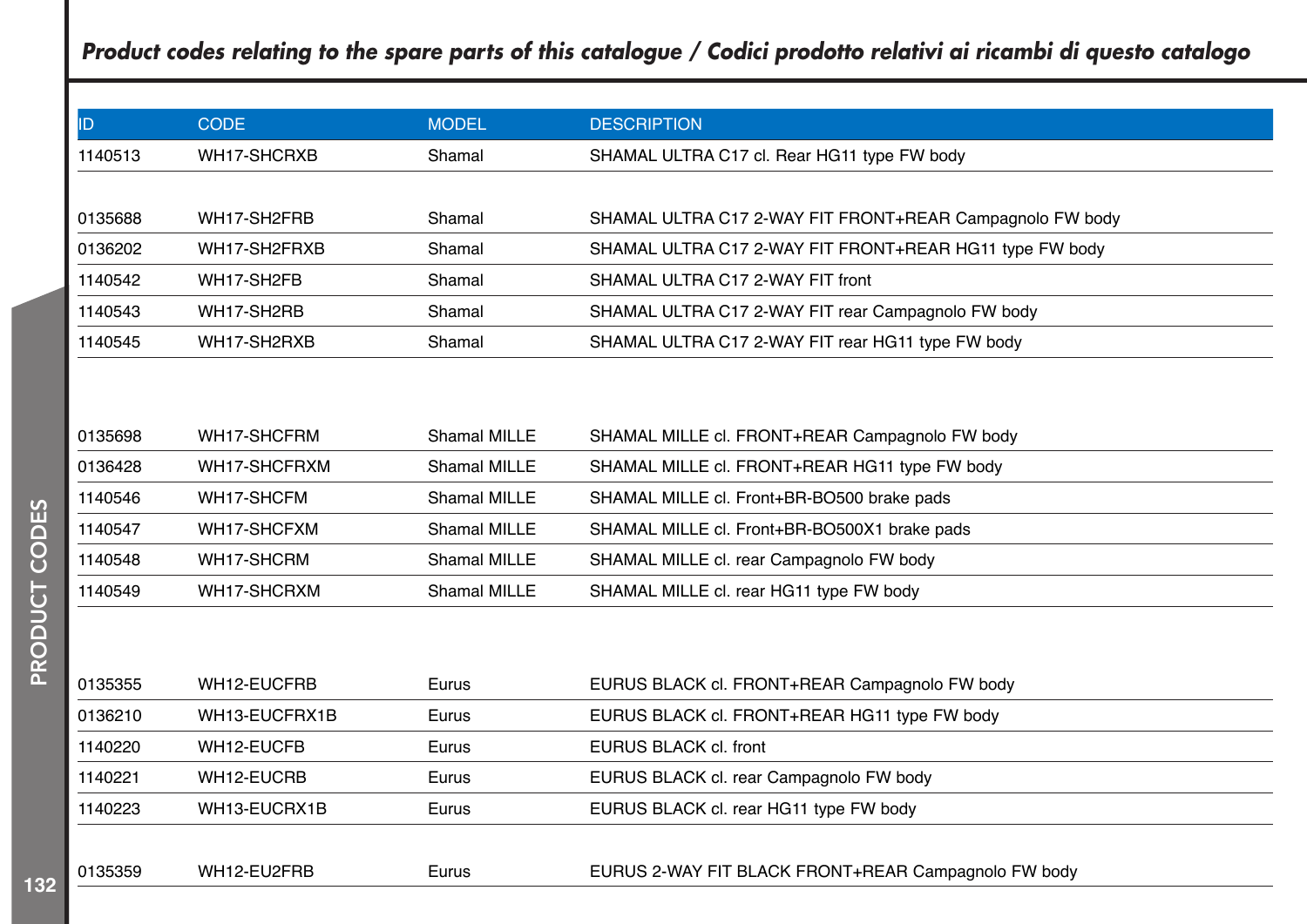| ID      | CODE:         | <b>MODEL</b> | <b>DESCRIPTION</b>                                 |
|---------|---------------|--------------|----------------------------------------------------|
| 0136220 | WH13-EU2FRX1B | Eurus        | EURUS 2-WAY FIT BLACK FRONT+REAR HG11 type FW body |
| 1140228 | WH12-EU2FB    | Eurus        | EURUS 2-WAY FIT BLACK front                        |
| 1140229 | WH12-EU2RB    | Eurus        | EURUS 2-WAY FIT BLACK rear Campagnolo FW body      |
| 1140231 | WH13-EU2RX1B  | Eurus        | EURUS 2-WAY FIT BLACK rear HG11 type FW body       |

| 0135740 | WH17-ZOCFR      | Zonda    | ZONDA C17 cl. FRONT+REAR Campagnolo FW body             |
|---------|-----------------|----------|---------------------------------------------------------|
| 0136480 | WH17-ZOCFRX     | Zonda    | ZONDA C17 cl. FRONT+REAR HG11 type FW body              |
|         |                 |          |                                                         |
| 0136457 | WH17-ZOCDFRX    | Zonda DB | ZONDA DB cl. FRONT QR+REAR QR 6B HG11 type FW body      |
| 0136459 | WH17-ZOCDFRX22  | Zonda DB | ZONDA DB cl. FRONT HH12+REAR HH12 6B HG11 type FW body  |
| 0136463 | WH17-ZOCDFRXA   | Zonda DB | ZONDA DB cl. FRONT QR+REAR QR AFS HG11 type FW body     |
| 0136465 | WH17-ZOCDFRX22A | Zonda DB | ZONDA DB cl. FRONT HH12+REAR HH12 AFS HG11 type FW body |

| 0135380 | WH13-SCCFRB    | Scirocco | SCIROCCO 35 BLACK cl. FRONT+REAR Campagnolo FW body     |  |
|---------|----------------|----------|---------------------------------------------------------|--|
| 0136250 | WH13-SCCFRX1B  | Scirocco | SCIROCCO 35 BLACK cl. FRONT+REAR HG11 type FW body      |  |
| 1140120 | WH13-SCCFB     | Scirocco | SCIROCCO 35 BLACK cl. front                             |  |
| 1140121 | WH13-SCCRB     | Scirocco | SCIROCCO 35 BLACK cl. rear Campagnolo 9s/10s FW body    |  |
| 1140125 | WH13-SCCRX1B   | Scirocco | SCIROCCO 35 BLACK cl. rear Campagnolo HG11 type FW body |  |
|         |                |          |                                                         |  |
| 0135495 | WH13-SCXCFRB   | Scirocco | SCIROCCO 35 CX BLACK cl. FRONT+REAR Campagnolo FW body  |  |
| 0136290 | WH13-SCXCFRX1B | Scirocco | SCIROCCO 35 CX BLACK cl. FRONT+REAR HG11 type FW body   |  |
| 1132984 | WH13-SCXCFB    | Scirocco | SCIROCCO 35 CX BLACK cl. front                          |  |
|         |                |          |                                                         |  |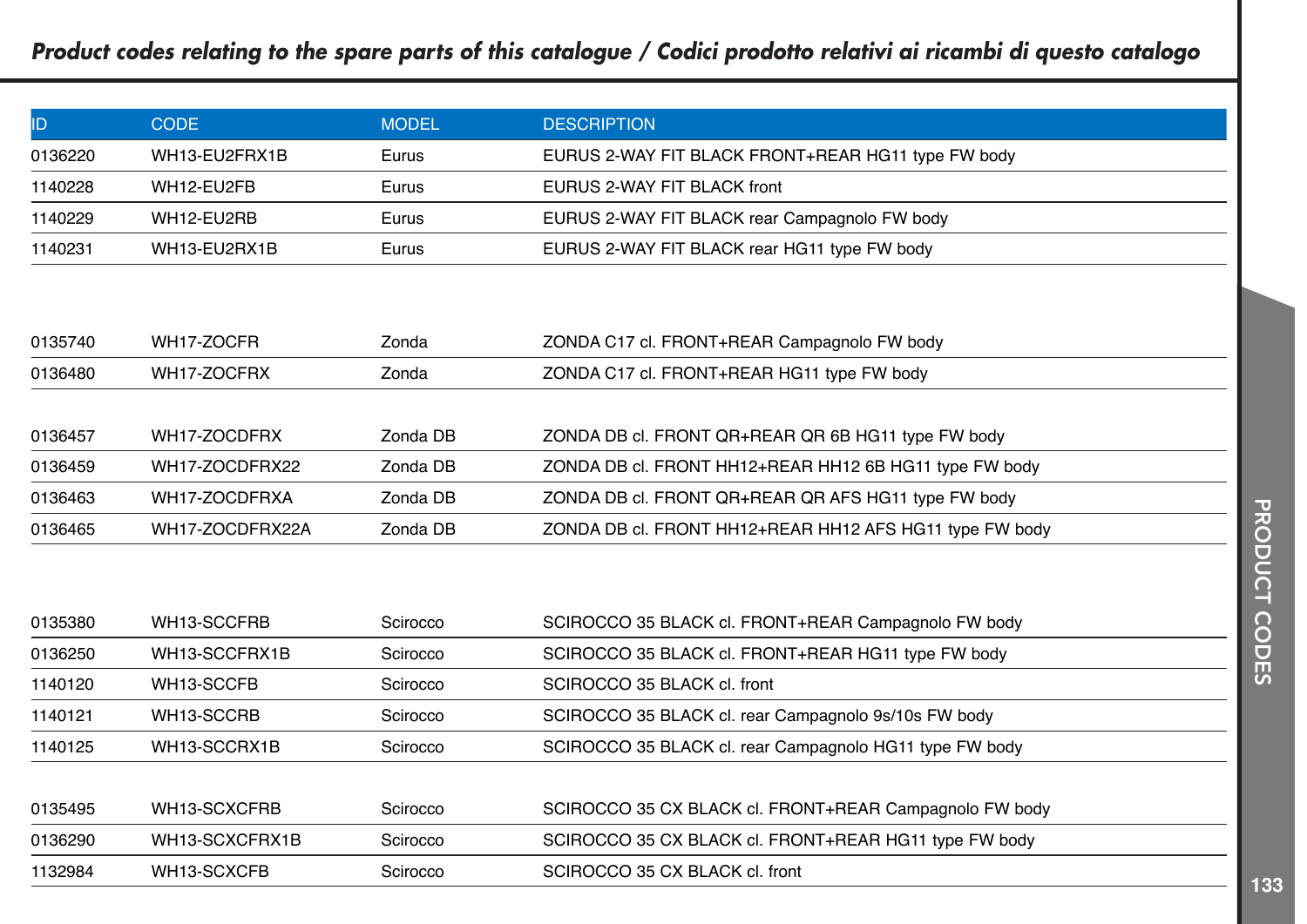| ID      | <b>CODE</b>     | <b>MODEL</b> | <b>DESCRIPTION</b>                                            |
|---------|-----------------|--------------|---------------------------------------------------------------|
| 1132985 | WH13-SCXCRB     | Scirocco     | SCIROCCO 35 CX BLACK cl. rear Campagnolo FW body              |
| 1132987 | WH13-SCXCRX1B   | Scirocco     | SCIROCCO 35 CX BLACK cl. rear HG11 type FW body               |
|         |                 |              |                                                               |
|         |                 |              |                                                               |
| 0135640 | WH14-VECFRBG3   | Vento        | VENTO ASYMMETRIC G3 BLACK cl. FRONT+REAR Campagnolo FW body   |
| 0136370 | WH14-VECFRX1BG3 | Vento        | VENTO ASYMMETRIC G3 BLACK cl. FRONT+REAR HG11 type FW body    |
| 1140400 | WH14-VECFB      | Vento        | VENTO ASYMMETRIC BLACK cl. front                              |
| 1140403 | WH14-VECRBG3    | Vento        | VENTO ASYMMETRIC G3 BLACK cl. rear Campagnolo FW body         |
| 1140404 | WH14-VECRX1BG3  | Vento        | VENTO ASYMMETRIC G3 BLACK cl. rear HG11 type FW body          |
| 0135490 | WH14-KHCFRB     | Khamsin      | KHAMSIN ASYMMETRIC BLACK cl. FRONT+REAR Campagnolo FW body    |
| 0136275 | WH14-KHCFRX1B   | Khamsin      | KHAMSIN ASYMMETRIC BLACK cl. FRONT+REAR HG11 type FW body     |
| 1140410 | WH14-KHCFB      | Khamsin      | KHAMSIN ASYMMETRIC BLACK cl. front                            |
| 1140411 | WH14-KHCRB      | Khamsin      | KHAMSIN ASYMMETRIC BLACK cl. rear Campagnolo FW body          |
| 1140412 | WH14-KHCRX1B    | Khamsin      | KHAMSIN ASYMMETRIC BLACK cl. rear HG11 type FW body           |
|         |                 |              |                                                               |
| 0135630 | WH14-KHCFRBG3   | Khamsin      | KHAMSIN ASYMMETRIC G3 BLACK cl. FRONT+REAR Campagnolo FW body |
| 0136360 | WH14-KHCFRX1BG3 | Khamsin      | KHAMSIN ASYMMETRIC G3 BLACK cl. FRONT+REAR HG11 type FW body  |
| 1140410 | WH14-KHCFB      | Khamsin      | KHAMSIN ASYMMETRIC BLACK cl. front                            |
| 1140413 | WH14-KHCRBG3    | Khamsin      | KHAMSIN ASYMMETRIC G3 BLACK cl. rear Campagnolo FW body       |
| 1140414 | WH14-KHCRX1BG3  | Khamsin      | KHAMSIN ASYMMETRIC G3 BLACK cl. rear HG11 type FW body        |
|         |                 |              |                                                               |
| 0135497 | WH14-KHCXFRB    | Khamsin      | KHAMSIN ASYMMETRIC CX BLACK cl. FRONT+REAR Campagnolo FW body |
| 0136315 | WH14-KHXCFRX1B  | Khamsin      | KHAMSIN ASYMMETRIC CX BLACK cl. FRONT+REAR HG11 type FW body  |
| 1140416 | WH14-KHXCFB     | Khamsin      | KHAMSIN ASYMMETRIC CX BLACK cl. front                         |
|         |                 |              |                                                               |